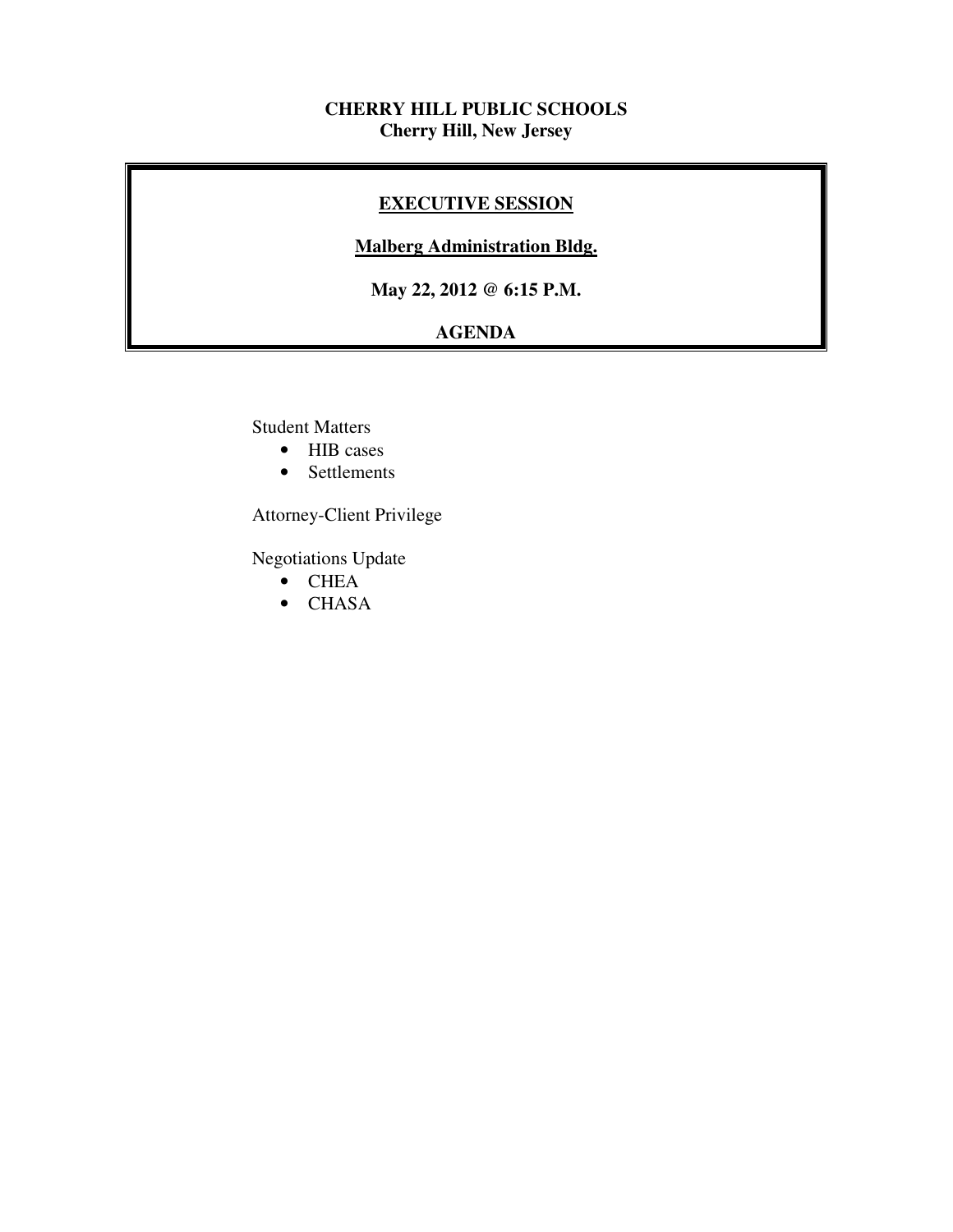# CHERRY HILL PUBLIC SCHOOLS

Cherry Hill, New Jersey

#### **ACTION AGENDA**

May 22, 2012

Malberg Administration Bldg.

7:00 P.M. Action Meeting

 **Meeting called to order by \_\_\_\_\_\_\_\_\_\_\_\_\_\_\_\_\_\_\_\_\_\_\_\_\_\_\_** 

## **ROLL CALL**

 Seth Klukoff, President Kathy Judge, Vice president Mrs. Sherrie Cohen Mr. Eric Goodwin Mrs. Colleen Horiates Mrs. Carol Matlack Mr. Steven Robbins Mr. Elliott Roth Mr. Wayne Tarken

 *Student Representatives to the Board of Education*  Jackie Susuni, H.S. East Lily Campbell, H.S. East Alternate

*Wendy Cheng, H.S. West Lily Campbell, H.S. East Alternate Jeremy Rotblat, H.S. West Alternate* 

 *Dr. Maureen Reusche, Superintendent Mr. James Devereaux, Assistant Superintendent, Business/Board Secretary Dr. Lawyer Chapman, Assistant Superintendent, Pre-K – 12 Dr. Marianne W. Gaffney, Assistant Superintendent, Curriculum and Instruction Ms. Nancy Adrian, Director of Human Resources Mr. Donald Bart, Director of Support Operations Mrs. Susan Bastnagel, Public Information Officer* 

 *Mr. Paul Green – Board Solicitor* 

 **Pledge of Allegiance** 

 **Approval of Minutes**: Regular Meeting dated, April 24, 2012 and a Special Meeting (Board Retreat) dated April 17, 2012. Executive Session dated April 24, 2012.

**MOTION\_\_\_\_\_\_\_\_\_\_\_\_\_\_\_\_\_\_\_\_\_\_\_\_SECOND\_\_\_\_\_\_\_\_\_\_\_\_\_\_\_\_\_\_\_\_\_\_\_\_ VOTE\_\_\_\_\_\_\_\_\_\_\_\_\_\_** 

Correspondence

Presentations:

- Presentations:<br>• Recognition of 2011-2012 BOE Student Representatives
	- Recognition of Delaware Valley Science Fair Winners H.S. East
	- Recognition of nurses
	- Energy Savings Plan

Board Representative Reports

Public Discussion (up to three minutes per person)

Superintendent's Comments

Action Agenda

Second Public Discussion (up to three minutes per person)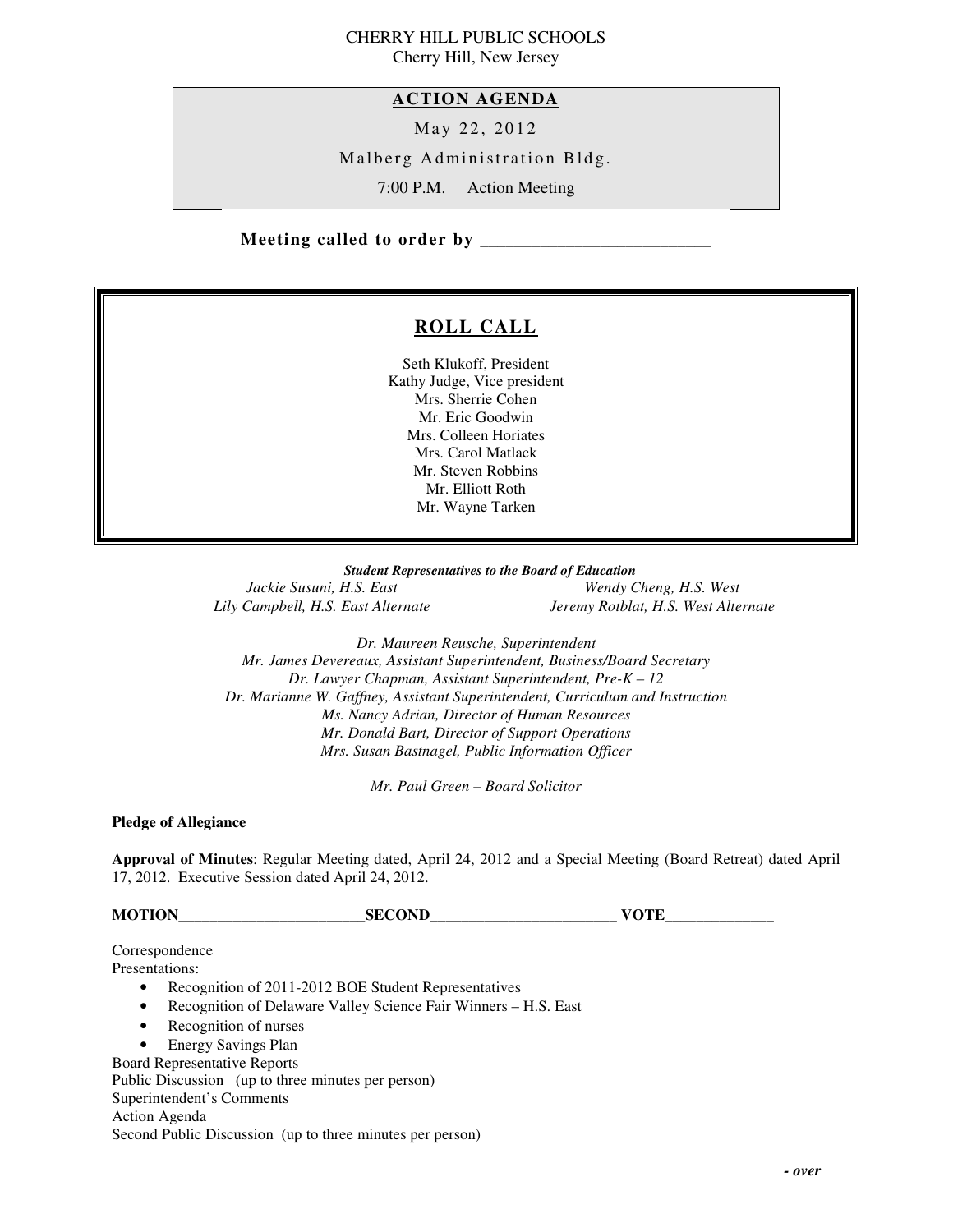#### **ACTION AGENDA M a y 2 2 , 2 0 1 2**

#### **BOARD OF EDUCATION COMMITTEES**

#### **Curriculum & Instruction Committee Members (yellow)**

Chairperson: Eric Goodwin

Administrative Liaison: Marianne W. Gaffney

Committee Members: Sherrie Cohen, Colleen Horiates, Carol Matlack

#### **Business & Facilities Committee Members (blue)**

Chairperson: Steve Robbins

Administrative Liaison: James Devereaux

Committee Members: Kathy Judge, Elliott Roth, Wayne Tarken

#### **Negotiations, Human Resources & Litigation Committee Members (pink)**

Chairperson: Sherrie Cohen

Administrative Liaison: Nancy Adrian

Committee Members: Kathy Judge, Colleen Horiates, Carol Matlack

#### **Policy & Legislation Committee Members (green)**

Chairperson: Kathy Judge

Administrative Liaison: Maureen Reusche

Committee Members: Sherrie Cohen, Eric Goodwin, Carol Matlack

#### **Strategic Planning**

Chairperson: Elliott Roth

Administrative Liaison: James Devereaux

Seth Klukoff, Steve Robbins, Wayne Tarken

 *PLEASE NOTE: ALL CHANGES & ADDITIONS TO THE ACTION MEETING ARE TYPED IN BOLD FACE* 

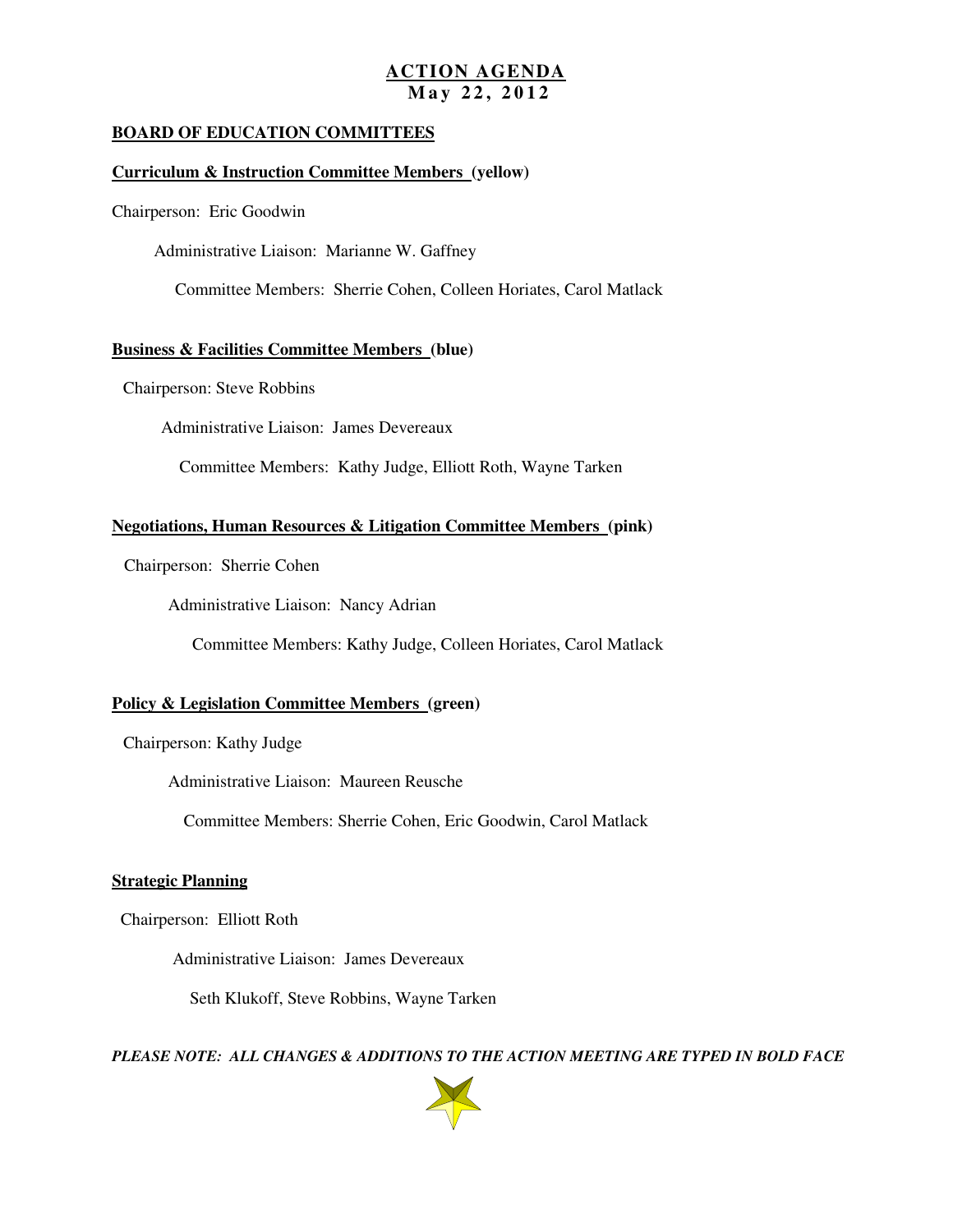#### **A. CURRICULUM & INSTRUCTION**

 *Long Range Plan Goals:* 

- \_ *"Establish for students, high academic, social and moral standards which reflect the attributes of a responsible, well-rounded and contributing member of society."*
- \_ *"Design all aspects of curriculum to ensure all students are provided with opportunities to meet or exceed high academic standards."*
- \_ *"Design curriculum that ensures all students acquire the knowledge, skills and behavior necessary to prepare them for higher education and/or the workplace now and in the future."*

The Superintendent recommends the following:

- 1. Approval of Attendance at Conferences and Workshops
- 2. Approval of Non-Public School Textbooks 2012-2013
- **3. Approval of Middle School Novels**
- **4. Approval to Operate ROTC Summer School**
- **5. Approval of Out of District Tuition Contracts**

#### **ITEM 1. APPROVAL OF ATTENDANCE AT CONFERENCES AND WORKSHOPS**

 **WHEREAS**, certain Cherry Hill School District employees have requested authorization to attend the conference(s)/workshop(s) listed below, and

 **WHEREAS**, the attendance of each employee at the specified conference/workshop is educationally necessary, fiscally prudent and 1) directly related to and within the scope of the employee's current responsibilities and the District's professional development plan, and 2) critical to the instructional needs of the District or furthers the efficient operation of the District;

 **NOW, THEREFORE, BE IT RESOLVED**, that the Cherry Hill Board of Education authorizes the attendance of the employees at the specified conferences/workshops listed below, and be it

 **FURTHER RESOLVED**, that the Board hereby determines that the estimated expenses related to the authorized travel listed below are justified and therefore authorizes payment of any registration fees and reimbursement of statutorily authorized travel expenditures to the designated employees, not to exceed District budgetary limitations and to be in accordance with the provisions of *N.J.S.A.* 18A:11-12, the District's travel policy and procedures, State travel payment guidelines established by the Department of Treasury in NJOMB circular letter 08-13 OMB, and with guidelines established by the federal Office of Management and Budget:

 $C<sub>CD</sub>$ 

| B            | <b>Adam Kovalevich</b><br>West | <b>AP Summer Institute-</b><br><b>English Language,</b><br><b>Blackwood, NJ</b> | 8/6-9, 2012 | \$850.00<br><b>Registration</b><br><b>Title IIA</b> |
|--------------|--------------------------------|---------------------------------------------------------------------------------|-------------|-----------------------------------------------------|
| $\mathsf{A}$ | Jonathan Yanover<br>West       | AP Summer Institute-Spanish<br>Language & Culture,<br>Blackwood, NJ             | 8/6-9, 2012 | \$850.00<br>Registration<br>Title IIA               |
| #            | <b>NAME</b>                    | <b>CONFERENCE</b>                                                               | <b>DATE</b> | COST<br><b>NOT TO EXCEED</b>                        |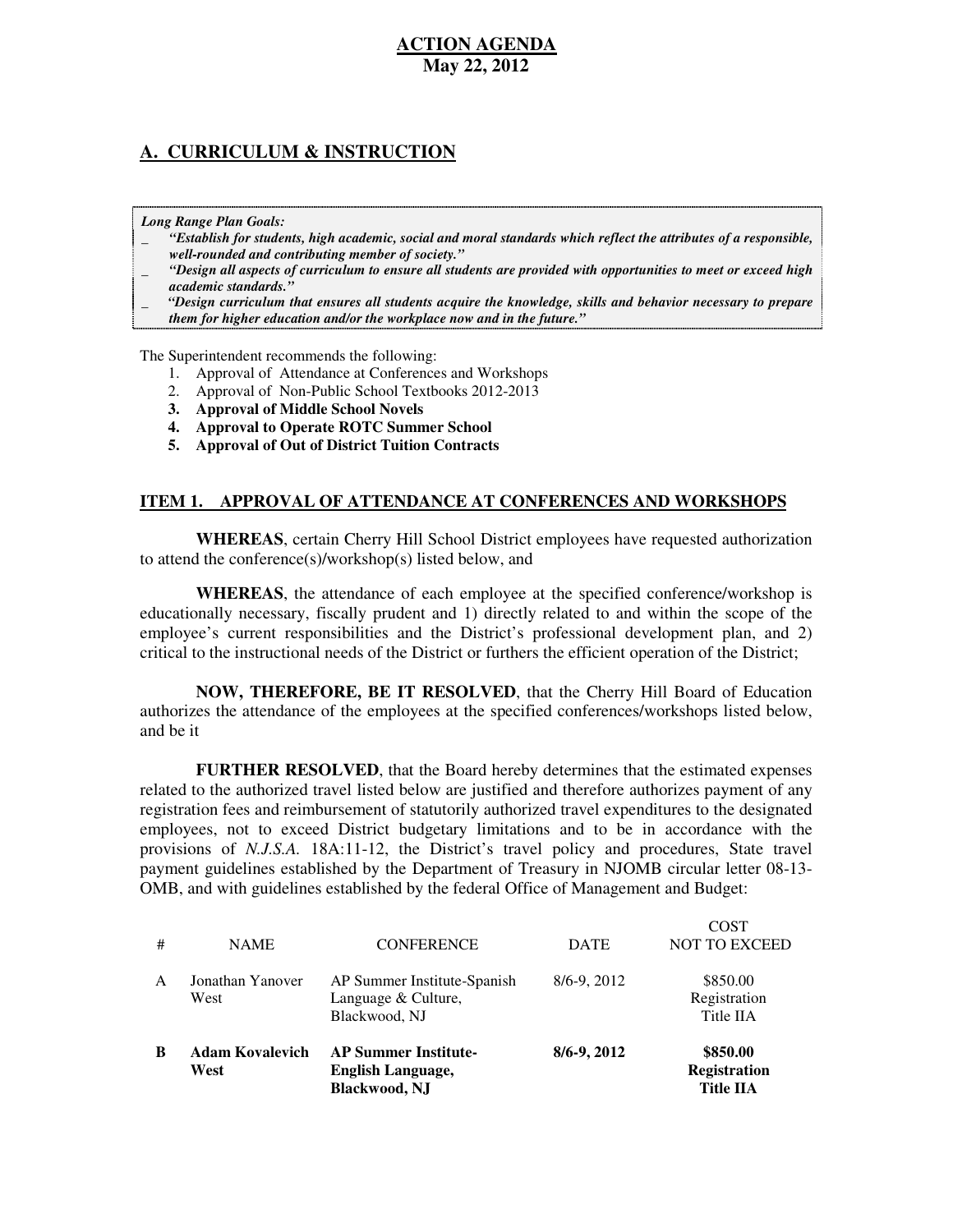#### **A. CURRICULUM & INSTRUCTION**

#### **ITEM 1. APPROVAL OF ATTENDANCE AT CONFERENCES AND WORKSHOPScontinued**

| #           | <b>NAME</b>                                      | <b>CONFERENCE</b>                                                                              | <b>DATE</b>   | <b>COST</b><br><b>NOT TO EXCEED</b>                     |
|-------------|--------------------------------------------------|------------------------------------------------------------------------------------------------|---------------|---------------------------------------------------------|
| $\mathbf C$ | <b>Ann Cottone</b><br>West                       | <b>AP Summer Institute-French</b><br>Language & Culture,<br><b>Blackwood, NJ</b>               | 8/6-9, 2012   | \$850.00<br><b>Registration</b><br><b>Title IIA</b>     |
| D           | <b>Sukhpreet (Sonia)</b><br><b>Singh</b><br>East | <b>AP Summer Institute-French</b><br>Language & Culture,<br><b>Blackwood, NJ</b>               | 8/6-9, 2012   | \$850.00<br><b>Registration</b><br><b>Title IIA</b>     |
| E           | <b>Grace Ermey</b><br>East                       | <b>AP Summer Institute-</b><br>Psychology, Toms River, NJ                                      | 8/13-16, 2012 | \$850.00<br><b>Registration</b><br>Title IIA            |
| F           | <b>Sheri Orlando</b><br>East                     | <b>AP Summer Institute-</b><br><b>Psychology, Toms River, NJ</b>                               | 8/13-16, 2012 | \$850.00<br><b>Registration</b><br><b>Title IIA</b>     |
| G           | <b>Mary Ellen</b><br><b>Sigman</b><br>Paine      | <b>ASCD:</b> Implementing the<br><b>Common Core State</b><br><b>Standards, Cherry Hill, NJ</b> | 5/31/12       | \$313.00<br><b>Registration</b><br><b>General Funds</b> |
| $\mathbf H$ | <b>Paula Pennington</b><br>Knight                | <b>ASCD:</b> Implementing the<br><b>Common Core State</b><br><b>Standards, Cherry Hill, NJ</b> | 5/31/12       | \$313.00<br><b>Registration</b><br><b>General Funds</b> |
| I           | <b>Joan Pierson</b><br><b>Sharp</b>              | <b>ASCD:</b> Implementing the<br><b>Common Core State</b><br><b>Standards, Cherry Hill, NJ</b> | 5/31/12       | \$313.00<br><b>Registration</b><br><b>General Funds</b> |
| ${\bf J}$   | Lynn Bresnahan<br><b>Kingston</b>                | <b>ASCD:</b> Implementing the<br><b>Common Core State</b><br><b>Standards, Cherry Hill, NJ</b> | 5/31/12       | \$313.00<br><b>Registration</b><br><b>General Funds</b> |
| K           | <b>Elise Kaplow</b><br><b>Stockton</b>           | <b>ASCD: Implementing the</b><br><b>Common Core State</b><br><b>Standards, Cherry Hill, NJ</b> | 5/31/12       | \$313.00<br>Registration<br><b>General Funds</b>        |
| L           | <b>Marcella Nazzario</b><br><b>Kilmer</b>        | <b>ASCD:</b> Implementing the<br><b>Common Core State</b><br><b>Standards, Cherry Hill, NJ</b> | 5/31/12       | \$313.00<br><b>Registration</b><br><b>General Funds</b> |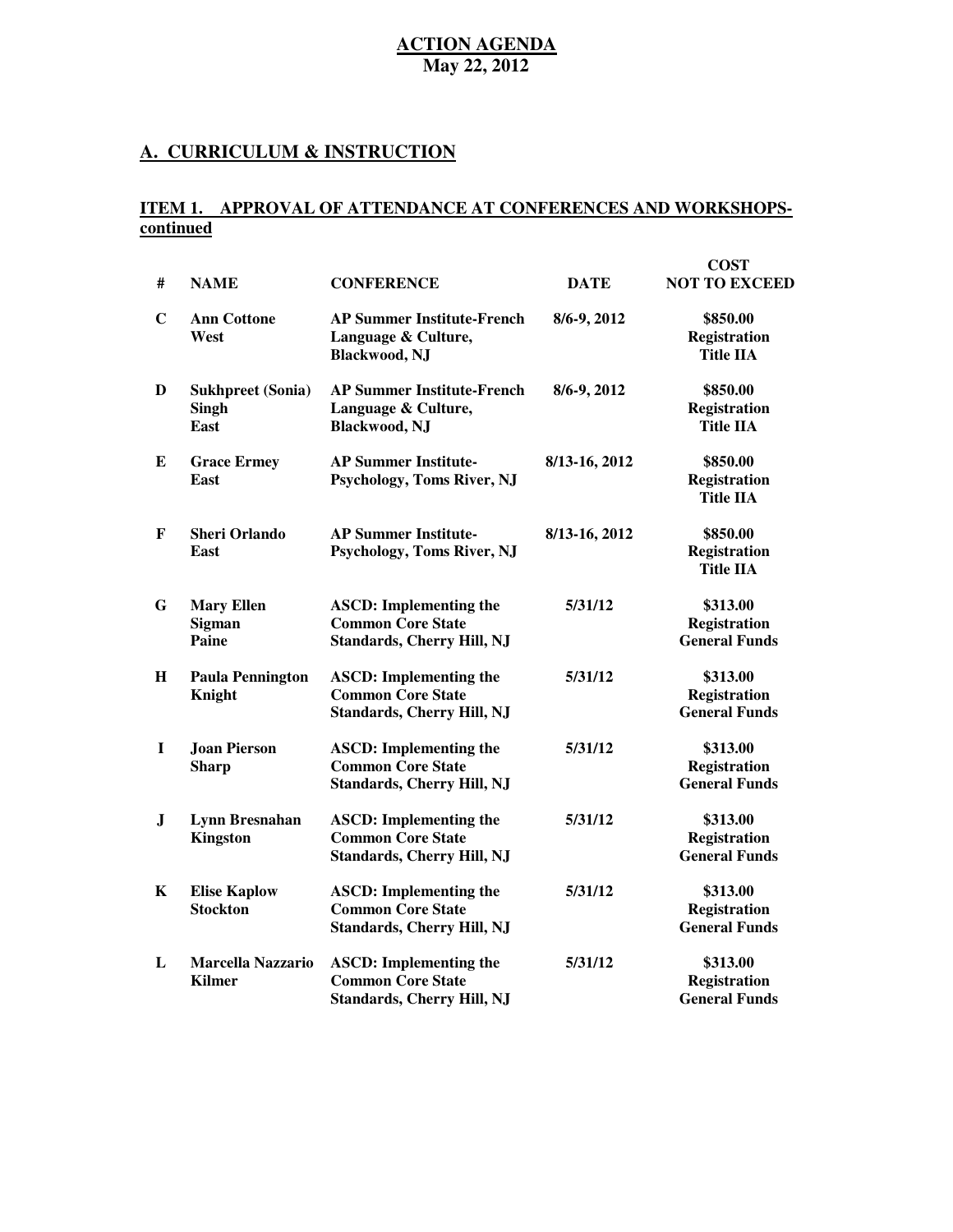#### **A. CURRICULUM & INSTRUCTION**

#### **ITEM 1. APPROVAL OF ATTENDANCE AT CONFERENCES AND WORKSHOPScontinued**

| #           | <b>NAME</b>                                                | <b>CONFERENCE</b>                                                                                              | <b>DATE</b>     | <b>COST</b><br><b>NOT TO EXCEED</b>                                                   |
|-------------|------------------------------------------------------------|----------------------------------------------------------------------------------------------------------------|-----------------|---------------------------------------------------------------------------------------|
| M           | <b>Anita Balabon</b><br>Cooper                             | <b>ASCD: Implementing the</b><br><b>Common Core State</b><br><b>Standards, Cherry Hill, NJ</b>                 | 5/31/12         | \$313.00<br><b>Registration</b><br><b>General Funds</b>                               |
| N           | <b>Trudi Figueroa</b><br>Mann                              | <b>ASCD: Implementing the</b><br><b>Common Core State</b><br><b>Standards, Cherry Hill, NJ</b>                 | 5/31/12         | \$313.00<br>Registration<br><b>General Funds</b>                                      |
| $\mathbf 0$ | <b>Michelle Corona</b><br><b>Malberg</b>                   | <b>ASCD: Implementing the</b><br><b>Common Core State</b><br><b>Standards, Cherry Hill, NJ</b>                 | 5/31/12         | \$313.00<br><b>Registration</b><br><b>General Funds</b>                               |
| P           | <b>Mary Kline</b><br><b>Malberg</b>                        | <b>ASCD: Implementing the</b><br><b>Common Core State</b><br><b>Standards, Cherry Hill, NJ</b>                 | 5/31/12         | \$249.00<br><b>ASCD Membership</b><br><b>Registration</b><br><b>General Funds</b>     |
| $\mathbf Q$ | <b>Melissa</b><br>Wohlforth<br>Woodcrest                   | <b>ASCD:</b> Implementing the<br><b>Common Core State</b><br><b>Standards, Cherry Hill, NJ</b>                 | 5/31/12         | \$313.00<br><b>Registration</b><br><b>General Funds</b>                               |
| $\bf{R}$    | <b>Cynthia O'Reilly</b><br>Rosa                            | <b>Content for Mobile</b><br><b>Learning, New York, NY</b>                                                     | 6/12/12         | \$132.43<br><b>General Funds</b>                                                      |
| S           | <b>David Reader</b><br><b>Camden Catholic</b><br><b>HS</b> | Philadelphia History for<br>Teachers, Philadelphia, PA                                                         | 7/16-28, 2012   | \$1,000.00<br>Registration<br><b>Title IIA</b>                                        |
| T           | <b>Andrew Davis</b><br><b>Camden Catholic</b><br><b>HS</b> | <b>Summer Institute:</b><br><b>Enhancing Teacher</b><br><b>Effectiveness in High</b><br>Schools, Cambridge, MA | 7/15-20, 2012   | \$4,024.80<br><b>Registration/Lodging/</b><br>Mileage/Tolls/Meals<br><b>Title IIA</b> |
| U           | <b>Christy Marrella</b><br>Rosa                            | <b>National History Day</b><br><b>National Conference,</b><br><b>Maryland</b>                                  | $6/10-14, 2012$ | \$390.00<br><b>Registration/Lodging</b><br><b>CEP Grant</b>                           |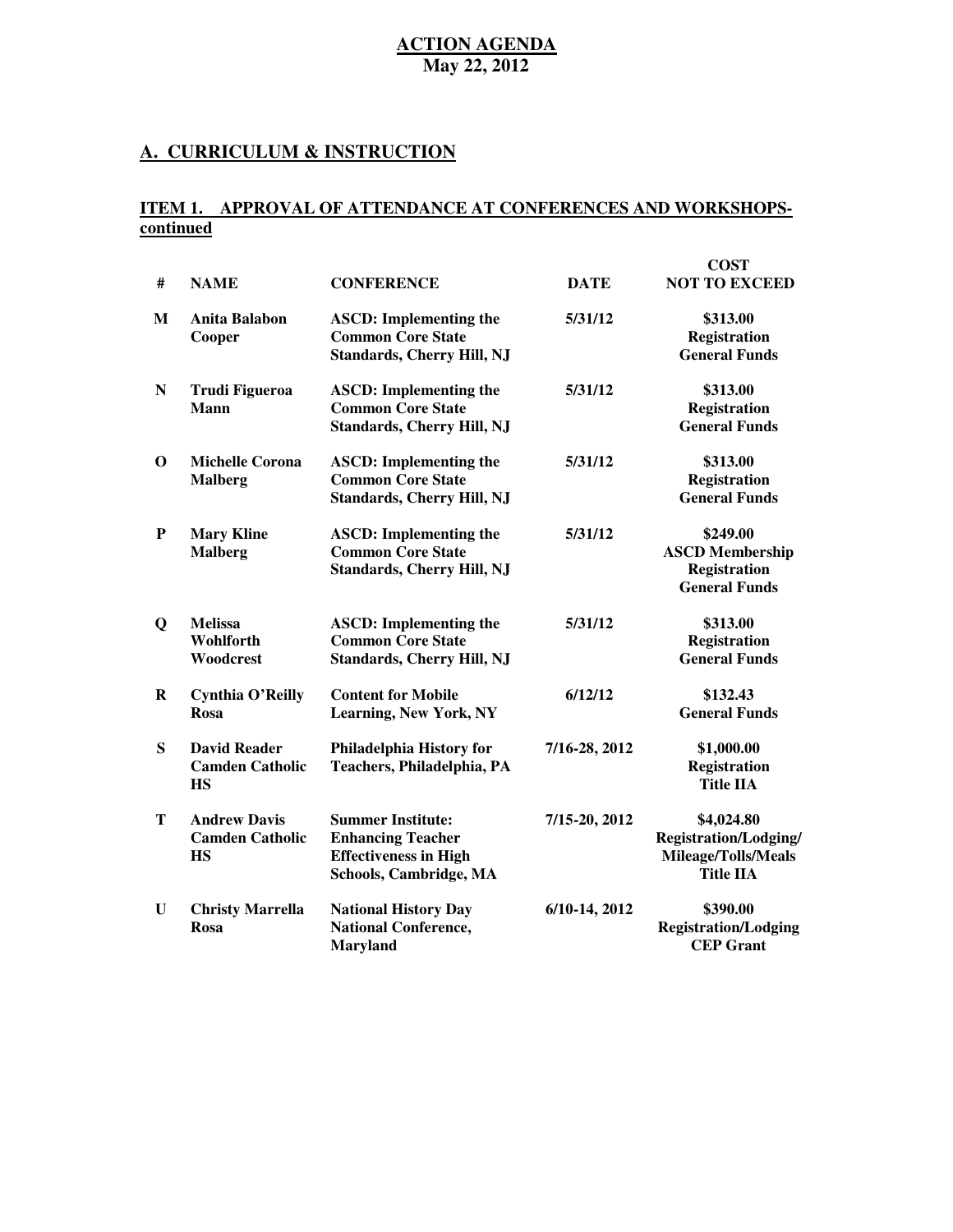### **A. CURRICULUM & INSTRUCTION**

Listen

#### **ITEM 2. APPROVAL OF NON PUBLIC SCHOOL TEXTBOOKS 2012-2013**

 2012-2013 school year. It is recommended that the Board approve textbooks for the Non Public Schools for the

|                                                            | Goddard School                                          |       |
|------------------------------------------------------------|---------------------------------------------------------|-------|
|                                                            |                                                         | ISBN# |
| Handwriting Without Tears (HWT)                            | <b>HWT</b>                                              | N/A   |
|                                                            | Kellman Brown Academy                                   |       |
|                                                            |                                                         |       |
|                                                            |                                                         |       |
| Daily Word Problems Math, Grade<br>3                       | <b>By Evan-Moor</b><br>Educational<br><b>Publishers</b> | DW509 |
|                                                            | <b>Katz JCC</b>                                         |       |
| Subject - Textbook Name<br>Beginning to Read and Write and | Publisher                                               | ISBN# |

McGraw Hill

978-0-02-190894-3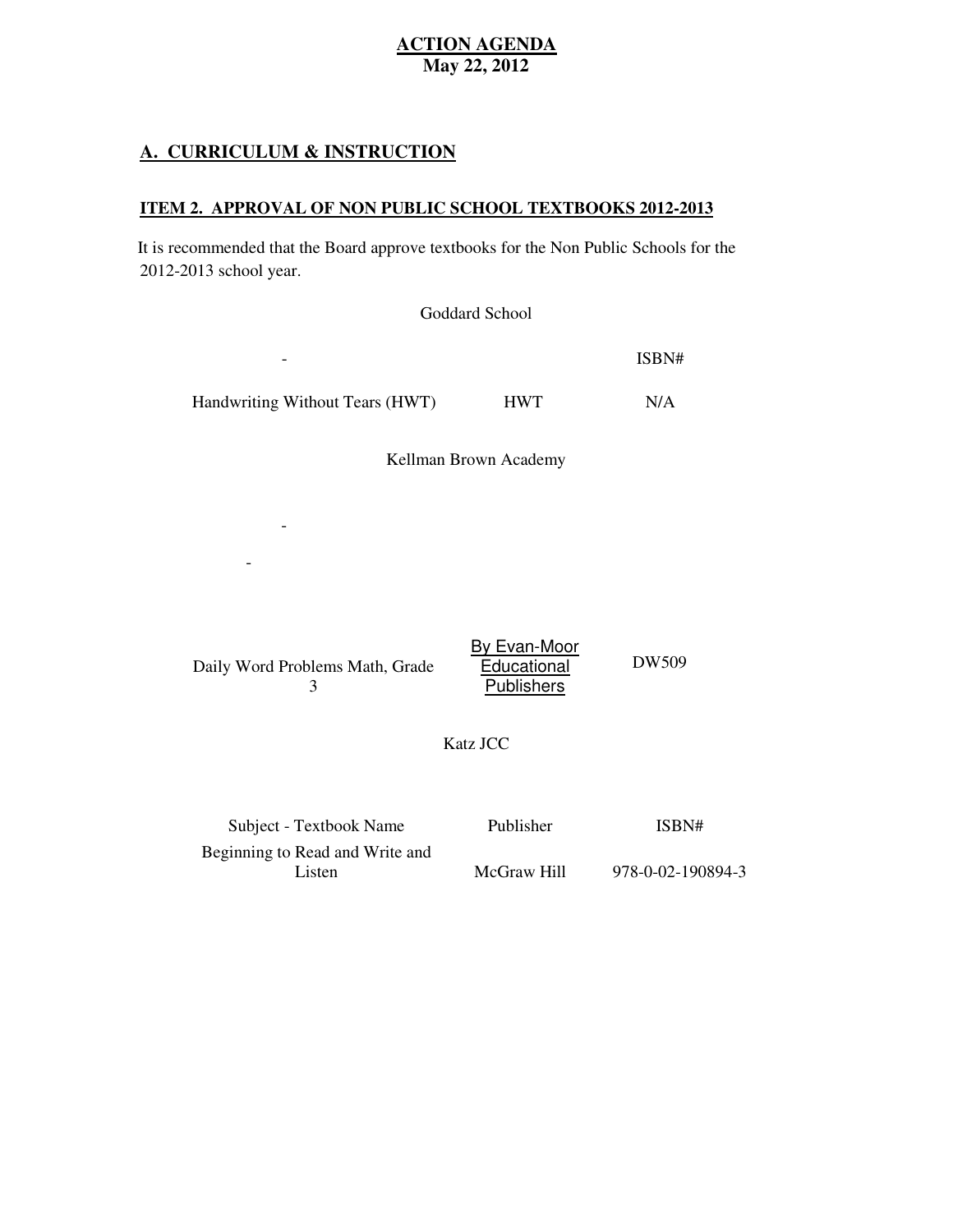#### **A. CURRICULUM & INSTRUCTION**

**-**

**-**

#### **ITEM 2. APPROVAL OF NON PUBLIC SCHOOL TEXTBOOKS 2012-2013-continued**

**Subject Textbook Name Publisher**

**Reading Beginning to Read, McMillan**

 **M'kor Shalom** 

**- ISBN#** 

**9780021908943** 

Write and Listen McGraw-Hill 002190894X2003

**Math PE Chapter Books**

#### **Discovery Corner Child Care & Enrichment Center**

|                                      |                | ISBN#      |
|--------------------------------------|----------------|------------|
| <b>EnVision Math</b>                 | Pearson        | 328711705  |
| <b>Common Core Re-teaching &amp;</b> |                |            |
| <b>Practice</b>                      | <b>Pearson</b> | 328697834  |
| <b>Common Core Topic Big Books</b>   | <b>Pearson</b> | 328697710  |
| <b>Student Manipulative Kit</b>      | <b>Pearson</b> | 3283485570 |
| Ready made centers kit               | <b>Pearson</b> | 328704024  |
| <b>Practice Book</b>                 | <b>Pearson</b> | 328209015  |
| Interactive science                  | <b>Pearson</b> | 328712000  |
| <b>Science Journal</b>               | <b>Pearson</b> | 328527483  |
| <b>Teachers Ed package</b>           | <b>Pearson</b> | 328714410  |
| <b>Big Book Flip</b>                 | <b>Pearson</b> | 328520950  |
| <b>Classroom Library</b>             | Pearson        | 328663735  |
|                                      |                | 328658162  |

#### **King's Christian School**

**- ISBN#** 

 **Pre-Calculus with Limits Harcourt 978-0-538-73659-6** 

**Subject Textbook Name Publisher**

 **Houghton Mifflin**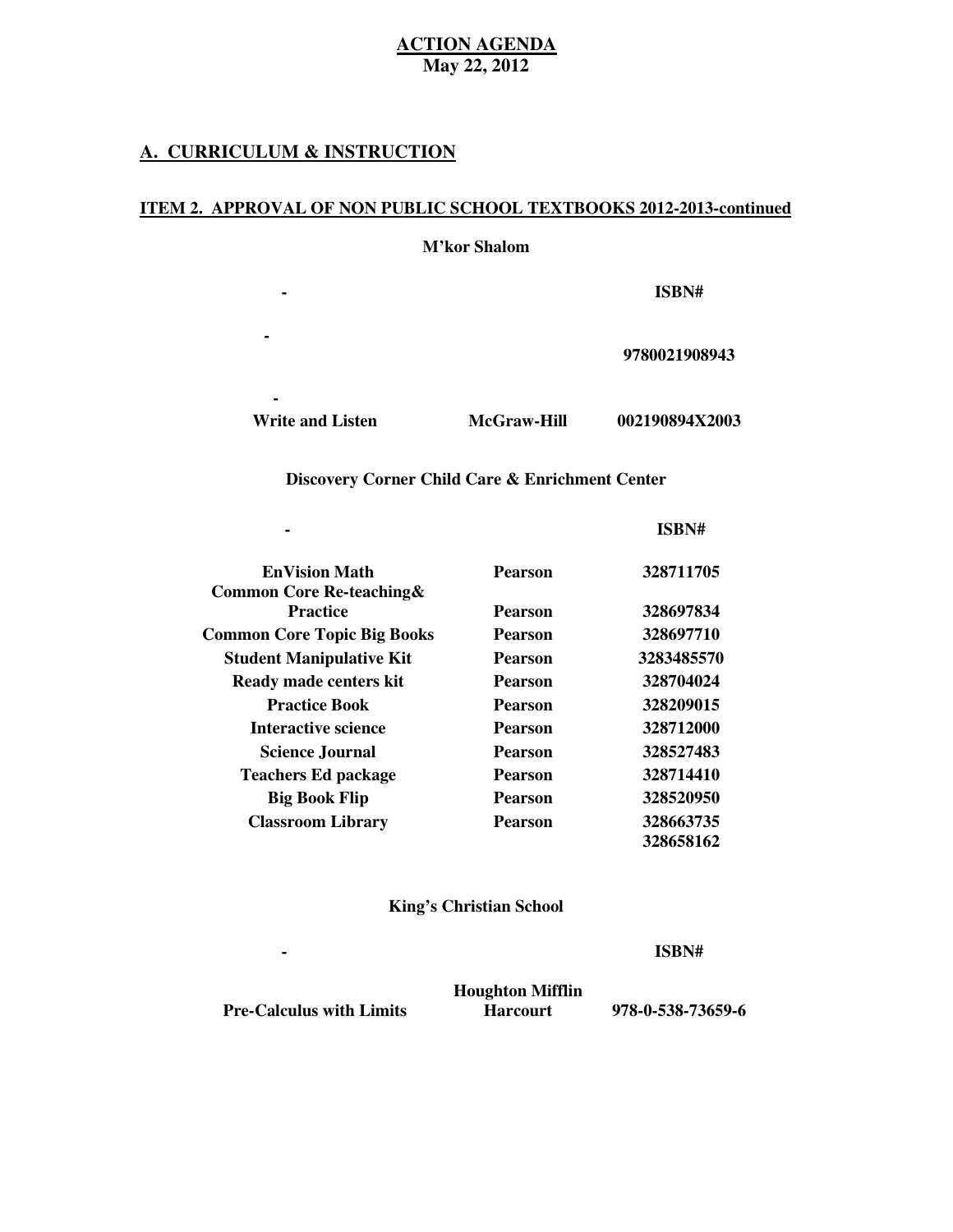#### **A. CURRICULUM & INSTRUCTION**

#### **ITEM 2. APPROVAL OF NON PUBLIC SCHOOL TEXTBOOKS 2012-2013-continued**

 **Camden Catholic High School** 

**Subject Textbook Name Publisher - ISBN#** 

 **Entrepreneurship: Ideas in Action 5th Edition** 

**Action 5th Edition 978-0-538-49689-6** 

 **United States History**  2013 edition  **3 Teacher Editions** 

**2013 edition 978-0-13-319676-4** 

#### **ITEM 3. APPROVAL OF MIDDLE SCHOOL NOVELS**

 **It is recommended that the Board approve the following novels to be added to grades 6-8 reading list as discussed at the Curriculum and Instruction meeting on April 30, 2012.** 

| TITLE                      | <b>AUTHOR</b>     | TITLE                   | <b>AUTHOR</b>                                        |
|----------------------------|-------------------|-------------------------|------------------------------------------------------|
| <b>Savvy</b>               | <b>Ingrid Law</b> | <b>Freak the Mighty</b> | <b>Rod Philbrick</b>                                 |
| <b>Hidden Talents</b>      | David Lubar       | Ropemaker               | <b>Peter Dickinson</b>                               |
| Inside Out & Back<br>Again | Thanhha Lai       | <b>Dairy Queen</b>      | <b>Catherine</b><br><b>Gilbert</b><br><b>Murdock</b> |

#### **ITEM 4. APPROVAL TO OPERATE ROTC SUMMER SCHOOL**

 **It is recommended that the Board approve the application to operate ROTC summer school June 19-30, 2012.**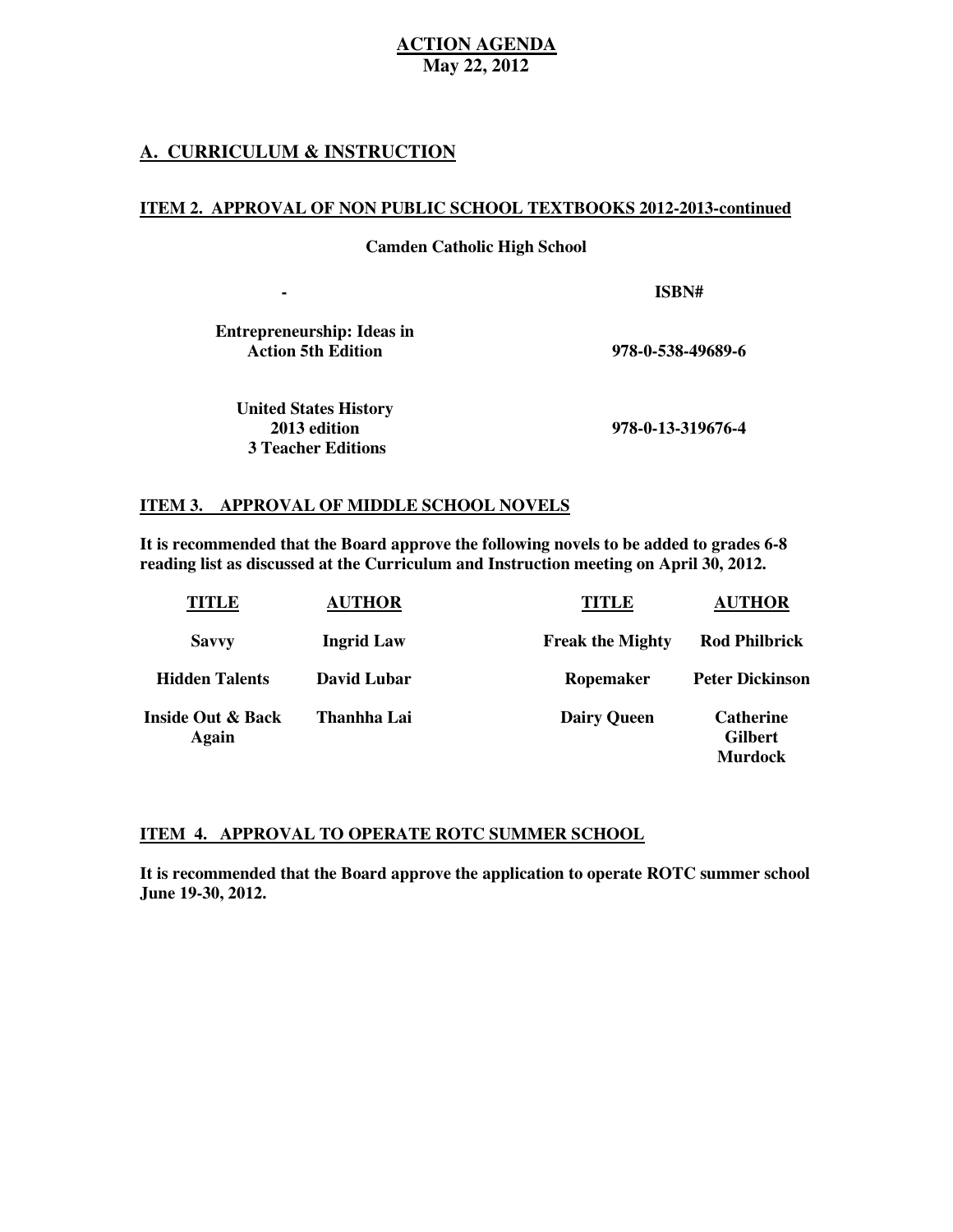### **A. CURRICULUM & INSTRUCTION**

#### **ITEM 5. APPROVAL OF OUT OF DISTRICT TUITION CONTRACTS**

 **It is requested that the following out of district tuition contracts be submitted to the Board of Education for approval for the 2011-2012 school year during the May, 2012 cycle. There are two students; one is for services added to the original contract and one is a new student placement** 

| <b>OUT OF DISTRICT TUITIONS (May 2012)</b> |    |                                                                                                          |                 |            |         |            |                 |              |               |
|--------------------------------------------|----|----------------------------------------------------------------------------------------------------------|-----------------|------------|---------|------------|-----------------|--------------|---------------|
| <b>VENDOR</b>                              | ID | TERM                                                                                                     | <b>ITUITION</b> | <b>RES</b> | AIDE    | <b>ESY</b> | <b>ESY AIDE</b> | <b>EXTRA</b> | <b>AMOUNT</b> |
|                                            |    |                                                                                                          |                 |            |         |            |                 |              |               |
|                                            |    | Durand Academy   3000791 3/15/12-6/2012                                                                  |                 |            |         |            |                 | \$1.225      | \$1.225       |
|                                            |    | Originally approved for \$26.915. 3/27/12. Added services as required in IEP. Services commence 4/30/12. |                 |            |         |            |                 |              |               |
|                                            |    | Durand Academy 3012981 5/9/2012-6/2012                                                                   | \$7.051         |            | \$4.810 |            |                 |              | \$11,861      |
|                                            |    | new placement                                                                                            |                 |            |         |            |                 |              |               |

| Motion | $\sim$ $\sim$ $\sim$ $\sim$ | 'ote |  |
|--------|-----------------------------|------|--|
|--------|-----------------------------|------|--|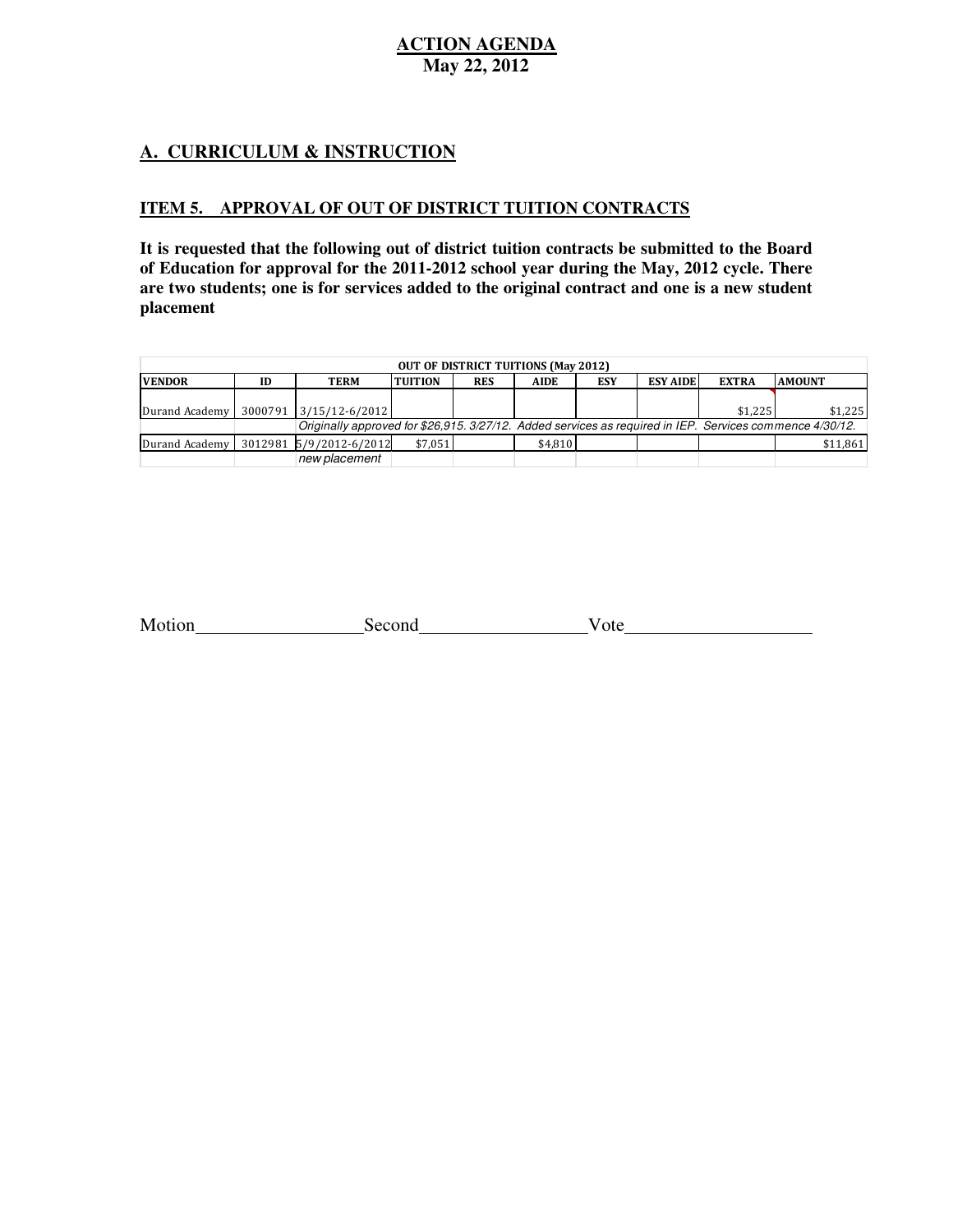#### **B. BUSINESS AND FACILITIES**

- 1. Financial Reports
- 2. Resolutions
- 3. Resolution for the Award of Transportation
- 4. Resolution for the Award of Change Orders
- 5. Acceptance of Donations

### *The Superintendent recommends the following:*

#### **ITEM 1. FINANCIAL REPORTS**

- a) BOARD SECRETARY'S CERTIFICATION AND TREASURER'S REPORT FOR MARCH 2012
- b) SACC FINANCIAL REPORT FOR MARCH 2012
- $\mathbf{c})$ LINE ITEM TRANSFER REPORTS FOR THE MONTH OF MARCH 2012
- $\mathbf{d}$ FOOD SERVICE OPERATING STATEMENT FOR MARCH 2012
- e) DISBURSEMENT OF FUNDS
- f) APPROVAL OF BILL LIST
- $g)$ TAX RECEIPT SCHEDULE FOR 2012/2013

#### **ITEM 2. RESOLUTIONS**

- a) RESOLUTION AUTHORIZING CONTRACTS WITH APPROVED STATE CONTRACT VENDORS
- **b) RESOLUTION AUTHORIZING THE USE OF AWARDED VENDORS THROUGH EDUCATION DATA SERVICES**
- **c) RESOLUTION AUTHORIZING THE CHERRY HILL PUBLIC SCHOOL DISTRICT TO ENTER INTO A COOPERATIVE PRICING AGREEMENT**
- **d) RESOLUTION AUTHORIZING CONTRACTS WITH APPROVED PENNSYLVANIA EDUCATION PURCHASING PROGRAM FOR MICROCOMPUTERS (PEPPM) VENDORS**
- **e) RESOLUTION AUTHORIZING THE CHERRY HILL PUBLIC SCHOOL DISTRICT TO ENTER INTO A COOPERATIVE PRICING AGREEMENT**
- **f) RESOLUTION AUTHORIZING THE USE OF CONTRACTS WITH APPROVED MIDDLESEX REGIONAL EDUCATIONAL SERVICES COMMISSION (MRESC)**

#### **ITEM 3. RESOLUTION FOR THE AWARD OF TRANSPORTATION**

- **a) ROUTE #MM06 ROSA MS DYFS, PENNSAUKEN, NJ –MILEAGE ADDENDUM**
- **b) ROUTE #QHMWC/QUOTE MANN ELEMENTARY SCHOOL**

#### **ITEM 4. RESOLUTION FOR THE AWARD OF CHANGE ORDERS**

- a) #RMSLC-051811-CONNECTING LINK RECONSTRUCTION AT ROSA MIDDLE SCHOOL (5-13-11)
- b) #BRHRR-72710 ROOFTOP HVAC EQUIPMENT REPLACEMENT AND ROOF RESTORATION AT BECK MIDDLE SCHOOL (7-27-10)

#### **ITEM 5. ACCEPTANCE OF DONATIONS**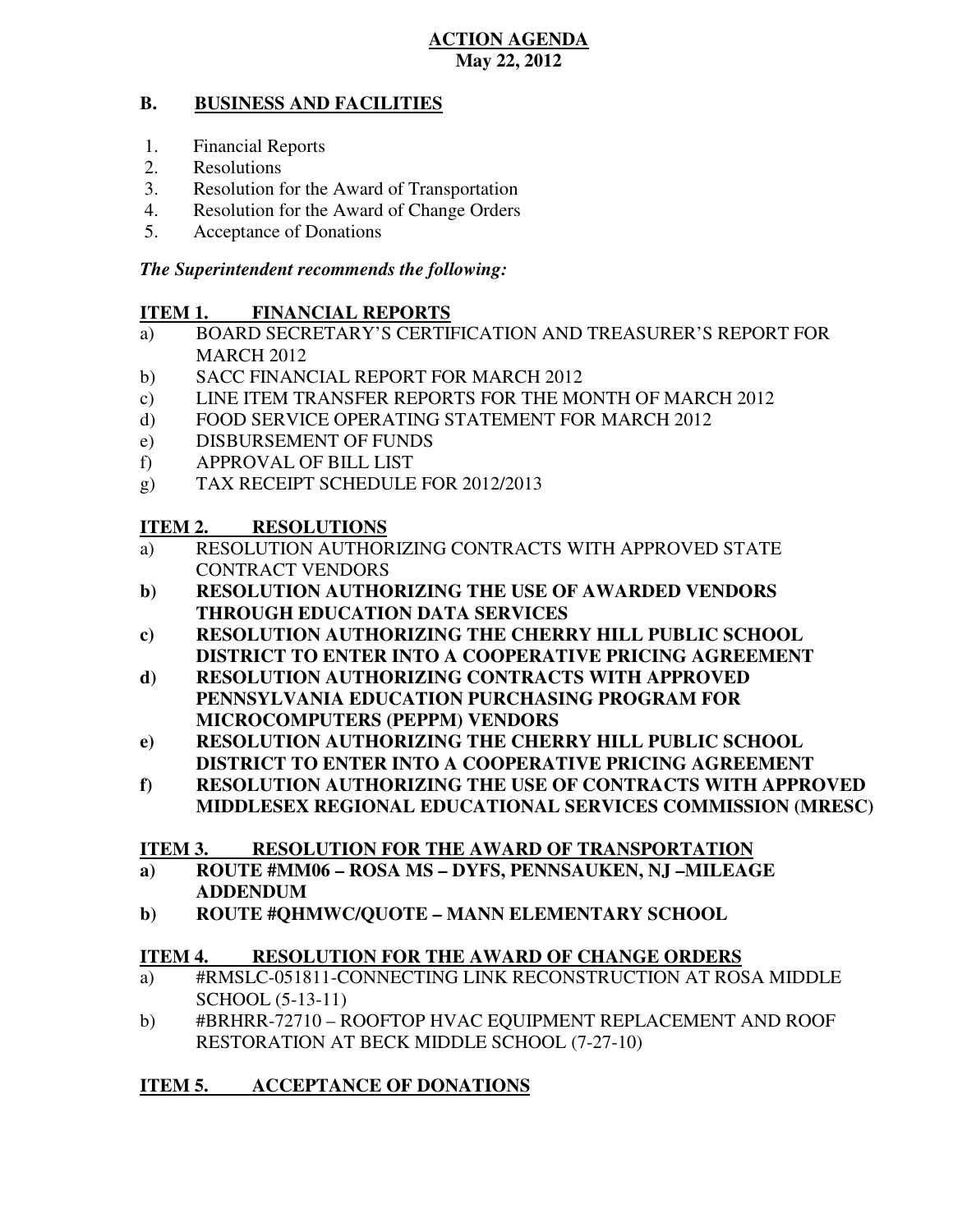#### **B. B. BUSINESS AND FACILITIES**

Long Range Plan Goals

- *"Provide a clean, healthy, safe, and secure physical environment for all students and staff."*
- *upgrading, and repairing all school district facilities."*  ● *"Consistently allocate the funds necessary for systematically maintaining,*

 *The Superintendent recommends the following:* 

#### **ITEM 1. FINANCIAL REPORTS**

### a) BOARD SECRETARY'S CERTIFICATION AND TREASURER'S REPORT FOR MARCH 2012

 Pursuant to N.J.A.C. 6A:23A-16.10 (c) 3, I certify that as of March 31, 2012 no budgetary line item account has obligations and payments (contractual orders) which in total exceed the amount appropriated by the Cherry Hill Board of Education pursuant to N.J.S.A. 18A:22-8.1 and N.J.S.A. 18A:22-8.2 and no budgetary line item account has been over-expended in violation of N.J.A.C. 6:23-2.12 (a) 1.

 Pursuant to N.J.A.C. 6A:23A-16.10 (c) 4, the Cherry Hill Board of Education certifies that as of March 31, 2012 and after review of the Secretary's Monthly Financial Report and the Treasurer's Monthly Financial Report and upon consultation with the appropriate district officials, to the best of the Boards' knowledge, no major account or fund has been over-expended in violation of N.J.A.C. 6A:23A-16.10 (a) 1 and that sufficient funds are available to meet the district's financial obligations for the remainder of the fiscal year.

#### $b)$ SACC FINANCIAL REPORT FOR MARCH 2012

 It is recommended that the Financial Report for the Cherry Hill School Age Child Care Program for the month of March 2012 be accepted as submitted.

#### $c)$ LINE ITEM TRANSFER REPORTS FOR THE MONTH OF MARCH 2012

 It is recommended that the 2011/2012 Budget be revised by the transfer of funds between line items as listed on the monthly transfer report. (Systems 3000 transfer report).

#### $\mathbf{d}$ FOOD SERVICE OPERATING STATEMENT FOR MARCH 2012

 It is recommended that the Operating Statement for Cherry Hill Food Services for the months ending March, 2012 be accepted as submitted.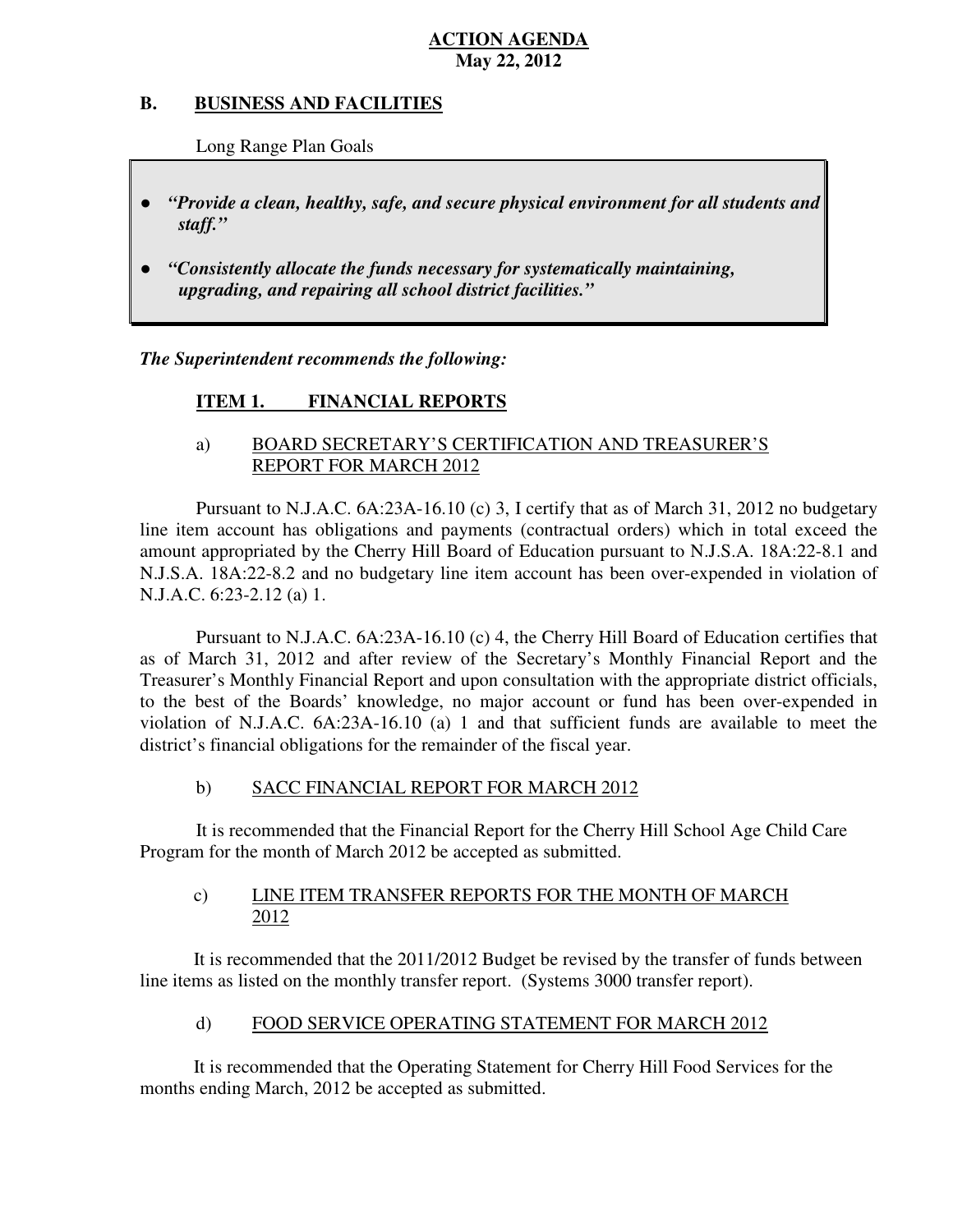#### **B. B. BUSINESS AND FACILITIES**

#### **ITEM 1. FINANCIAL REPORTS**

#### e) DISBURSEMENT OF FUNDS

| <b>FUND</b>    | <b>AMOUNT</b>  | <b>REPORT DATED</b>                    |
|----------------|----------------|----------------------------------------|
| Payroll & FICA | \$9,133,731.88 | Payroll Dates: $4/27/12 \&$<br>5/11/12 |
| Food Service   | \$469,520.79   | 5/11/12                                |
| SACC           | \$13,140.60    | 4/18/12 thru 5/14/12                   |
| Grand Total    | \$9,616,393.27 |                                        |

#### f) APPROVAL OF BILL LIST

 approved as submitted. It is recommended that the Bill List dated 5/22/12 in the amount of \$2,025,382.32 be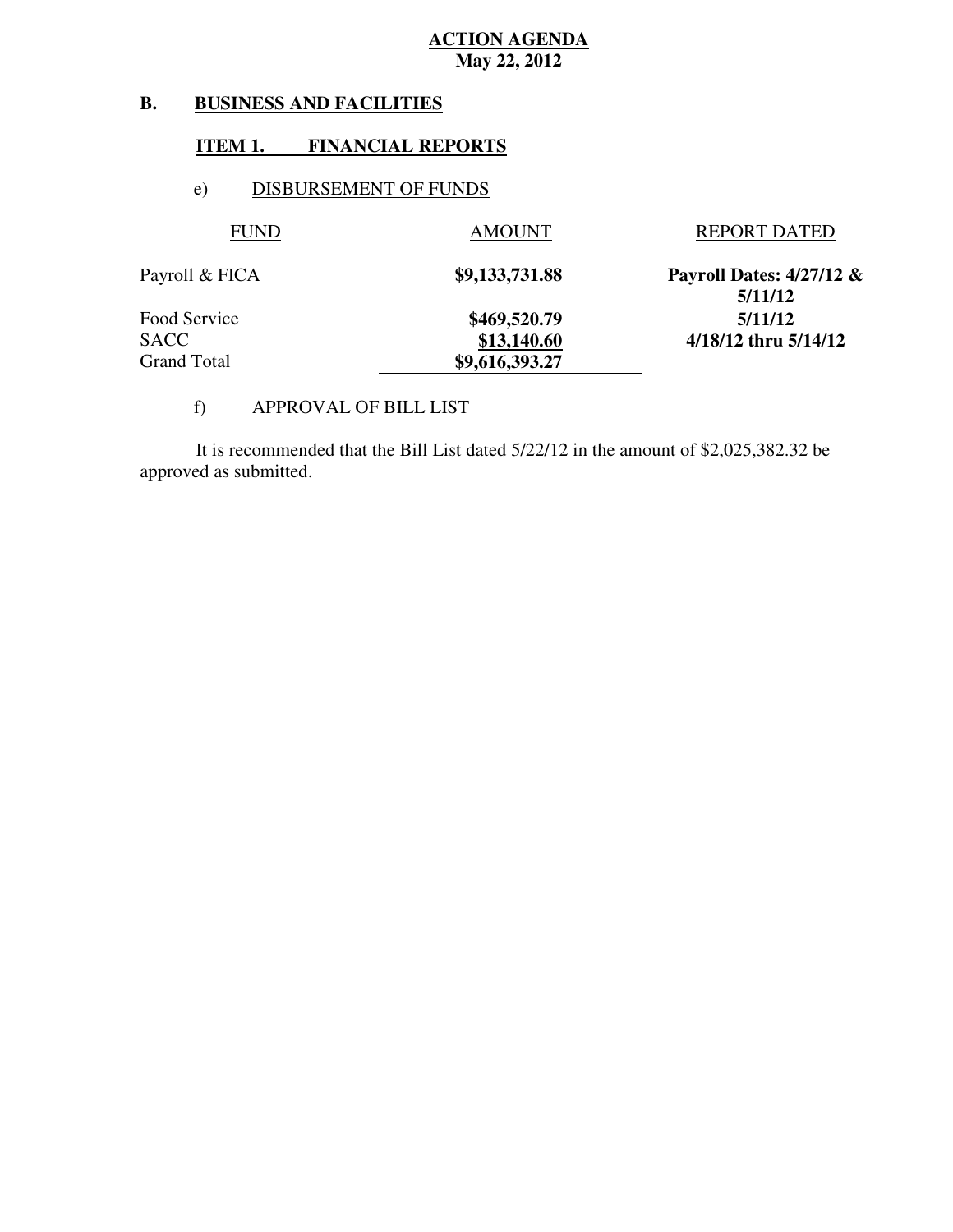#### **B. BUSINESS AND FACILITIES**

#### **ITEM 1. FINANCIAL REPORTS**

## g) TAX RECEIPT SCHEDULE FOR 2012/2013

| <b>Month and Day</b>         |                     |                     |
|------------------------------|---------------------|---------------------|
| Payable                      | <b>General Fund</b> | <b>Debt Service</b> |
|                              |                     |                     |
| <b>July 13, 2012</b>         | 6,226,851.63        |                     |
| <b>July 27, 2012</b>         | 6,226,851.63        |                     |
| <b>August 1, 2012</b>        |                     | 1,000,000.00        |
| August 10,                   |                     |                     |
| 2012                         | 12,453,703.25       |                     |
| September 14,                |                     |                     |
| 2012                         | 12,453,703.25       |                     |
| October 12,                  |                     |                     |
| 2012                         | 12,453,703.25       |                     |
| November 9,                  |                     |                     |
| 2012                         | 12,453,703.25       |                     |
| December 14,                 |                     |                     |
| 2012                         | 12,453,703.25       |                     |
|                              |                     |                     |
| <b>Total July</b><br>through |                     |                     |
| December,                    |                     |                     |
| 2012                         | 74,722,219.50       | 1,000,000.00        |
|                              |                     |                     |
| January 11,                  |                     |                     |
| 2013                         | 12,453,703.25       |                     |
| February 1,                  |                     |                     |
| 2013                         |                     | 2,008,903.00        |
| February 8,                  |                     |                     |
| 2013                         | 12,453,703.25       |                     |
| <b>March 8, 2013</b>         | 12,453,703.25       |                     |
| April 12, 2013               | 12,453,703.25       |                     |
| May 10, 2013                 | 12,453,703.25       |                     |
| <b>June 14, 2013</b>         | 12,453,703.25       |                     |
|                              |                     |                     |
| <b>Total January</b>         |                     |                     |
| through                      |                     |                     |
| <b>June</b> , 2013           | 74,722,219.50       | 2,008,903.00        |
|                              |                     |                     |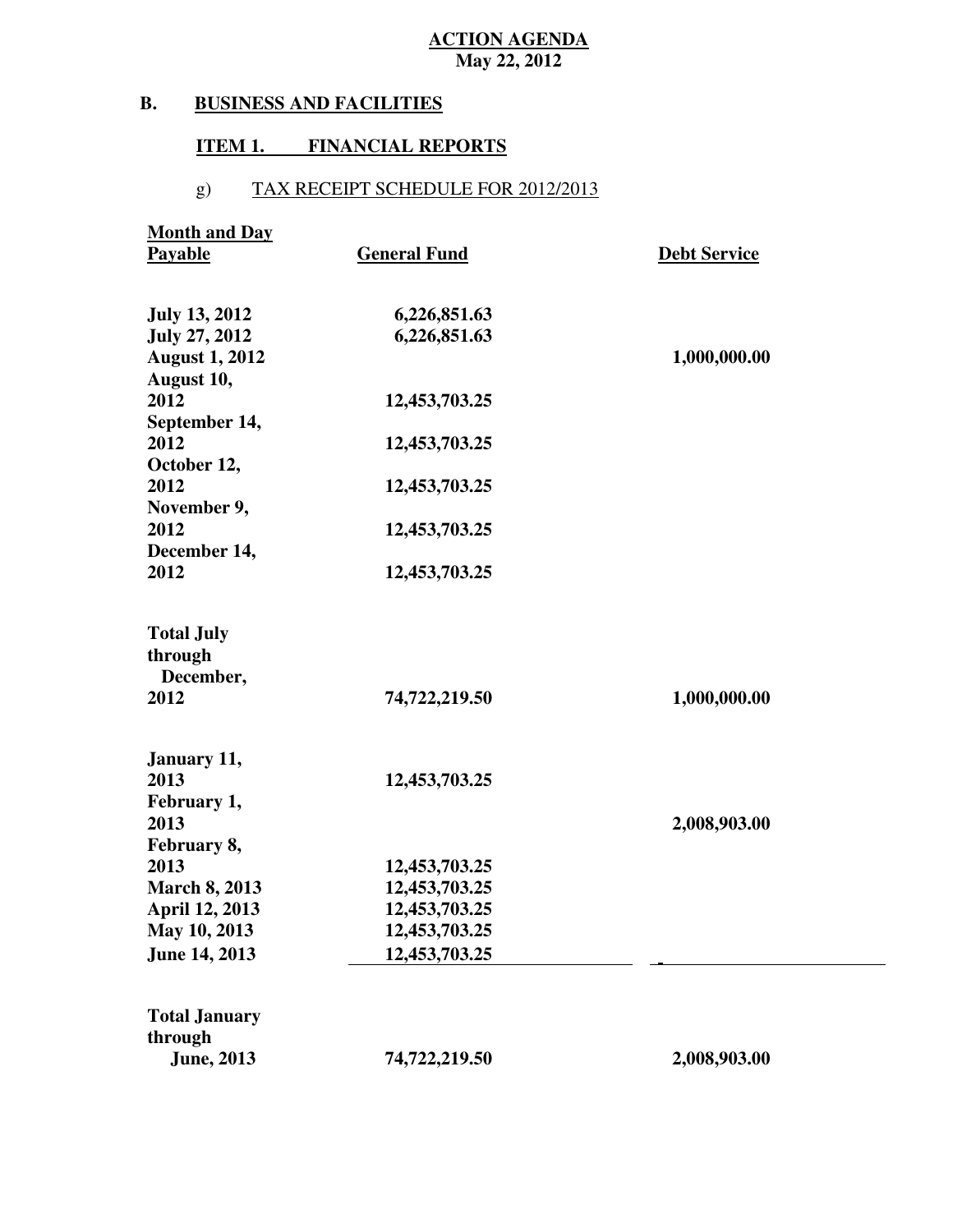#### **B. BUSINESS AND FACILITIES**

### **ITEM 2. RESOLUTIONS**

#### a) RESOLUTION AUTHORIZING CONTRACTS WITH APPROVED STATE CONTRACT VENDORS

 WHEREAS, the Cherry Hill Board of Education, pursuant to N.J.S.A. 18A:18A *et.seq.*  and N.J.A.C. 5:34-7.29(c), may by resolution and without advertising for bids, purchase any goods or services under the State of New Jersey Cooperative Purchasing Program for any State Contracts entered into on behalf of the State by the Division of Purchase and Property in the Department of the Treasury; and

 WHEREAS, the Cherry Hill Board of Education has the need on a timely basis to purchase goods and services utilizing State Contracts; and

 WHEREAS, the Cherry Hill Board of Education may enter into contracts with the referenced State Contract Vendors through this resolution and properly executed contracts, which shall be subject to all the conditions applicable to the current State Contracts.

 NOW, THEREFORE, BE IT RESOLVED, the Cherry Hill Board of Education authorizes the Purchasing Agent to purchase certain goods or services from those approved New Jersey State Contract Vendors as listed below for the 2011/2012 school year pursuant to all conditions of the individual State Contracts; and

 the availability of sufficient funds prior to the expenditure of funds for such goods or services; and BE IT FURTHER RESOLVED, that James J. Devereaux, Board Secretary shall certify to

 Cherry Hill Board of Education and the referenced State Contract Vendors not to exceed the amounts stated shall be as follows: BE IT FURTHER RESOLVED, that the expiration date of the contracts between the

| Contract<br>Number | Vendor                     | Commodity/Service                                                   | New Jersey State<br>Contract<br><b>Expiration Date</b> | Amount Not to<br>Exceed |
|--------------------|----------------------------|---------------------------------------------------------------------|--------------------------------------------------------|-------------------------|
| A81119             | Tri County Pest<br>Control | Pest control services non-<br>residential facilities -<br>statewide | $4 - 30 - 15$                                          | \$15,000                |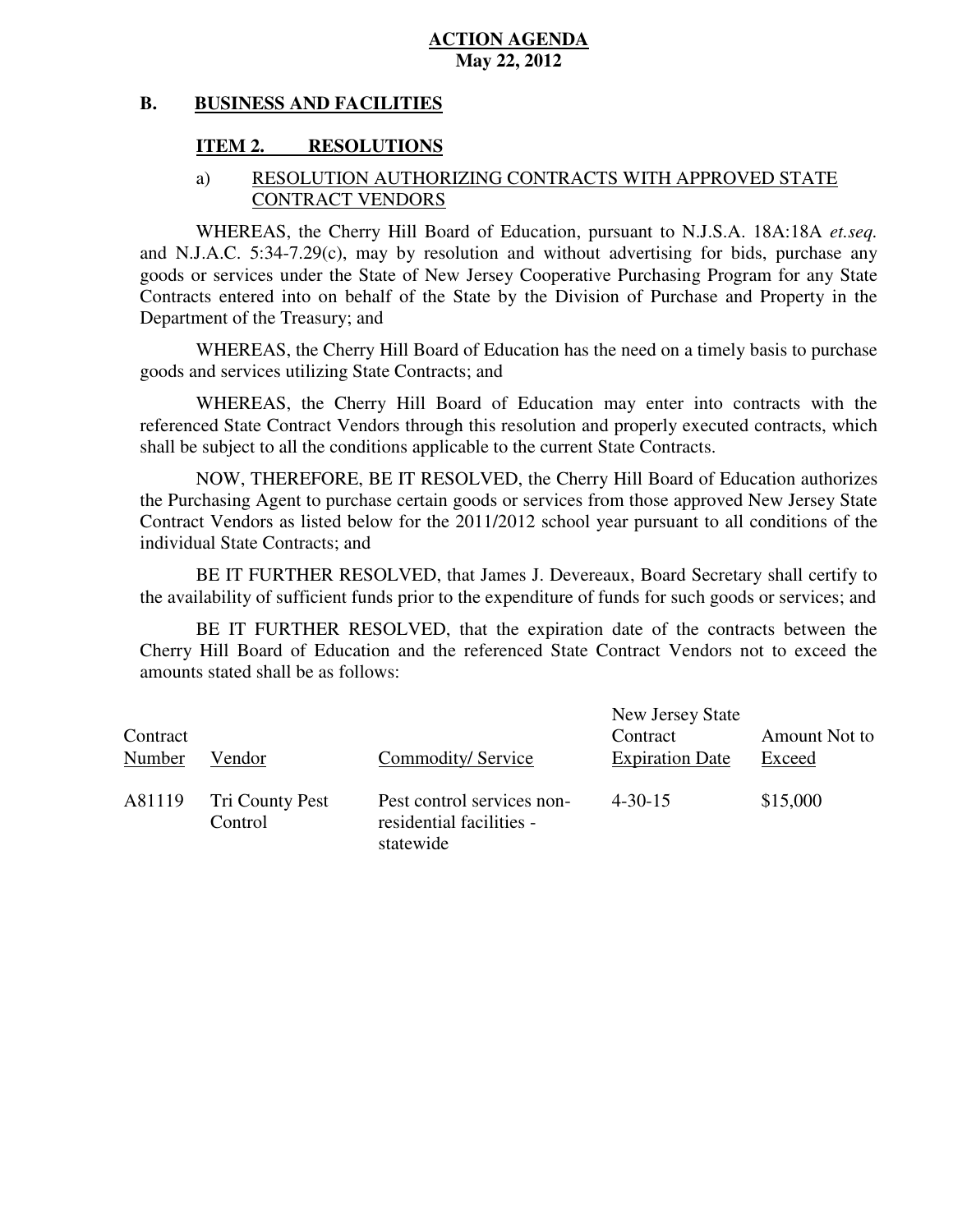#### **B. BUSINESS AND FACILITIES**

#### **ITEM 2. RESOLUTIONS**

#### **b) RESOLUTION AUTHORIZING THE USE OF AWARDED VENDORS THROUGH EDUCATION DATA SERVICES**

 **WHEREAS, the State of New Jersey has encouraged school districts to cooperatively purchase supplies and/or services; and** 

 **WHEREAS, Educational Data Services provides a list of vendors who have been awarded bids through their open bid process; and** 

 **WHEREAS, the Cherry Hill Board of Education in an effort to save taxpayers money through efficient and cost effective purchasing has entered into an agreement with Educational Data Services to participate in the cooperative bids for supplies and services;** 

 **NOW, THEREFORE BE IT RESOLVED that the Cherry Hill Board of Education approve the following vendors who have been awarded bids through the Educational Data Services, said bids expire on March 31, 2013.** 

#### **TIME AND MATERIALS ANCILLARY BIDS**

#### **NOT TO EXCEED**

 **INTERACTIVE WHITEBOARDS & RELATED PRODUCTS INTERACTIVE Bid \$400,000 EPSON PROJECTOR BID Bid #4544** (above is for both Bid #4542 and #4544) **#4542** 

 **INTERACTIVE WHITEBOARDS & 10,000 RELATED PRODUCTS – FRONTROW PRODUCTS Bid #4545 Bid #4545**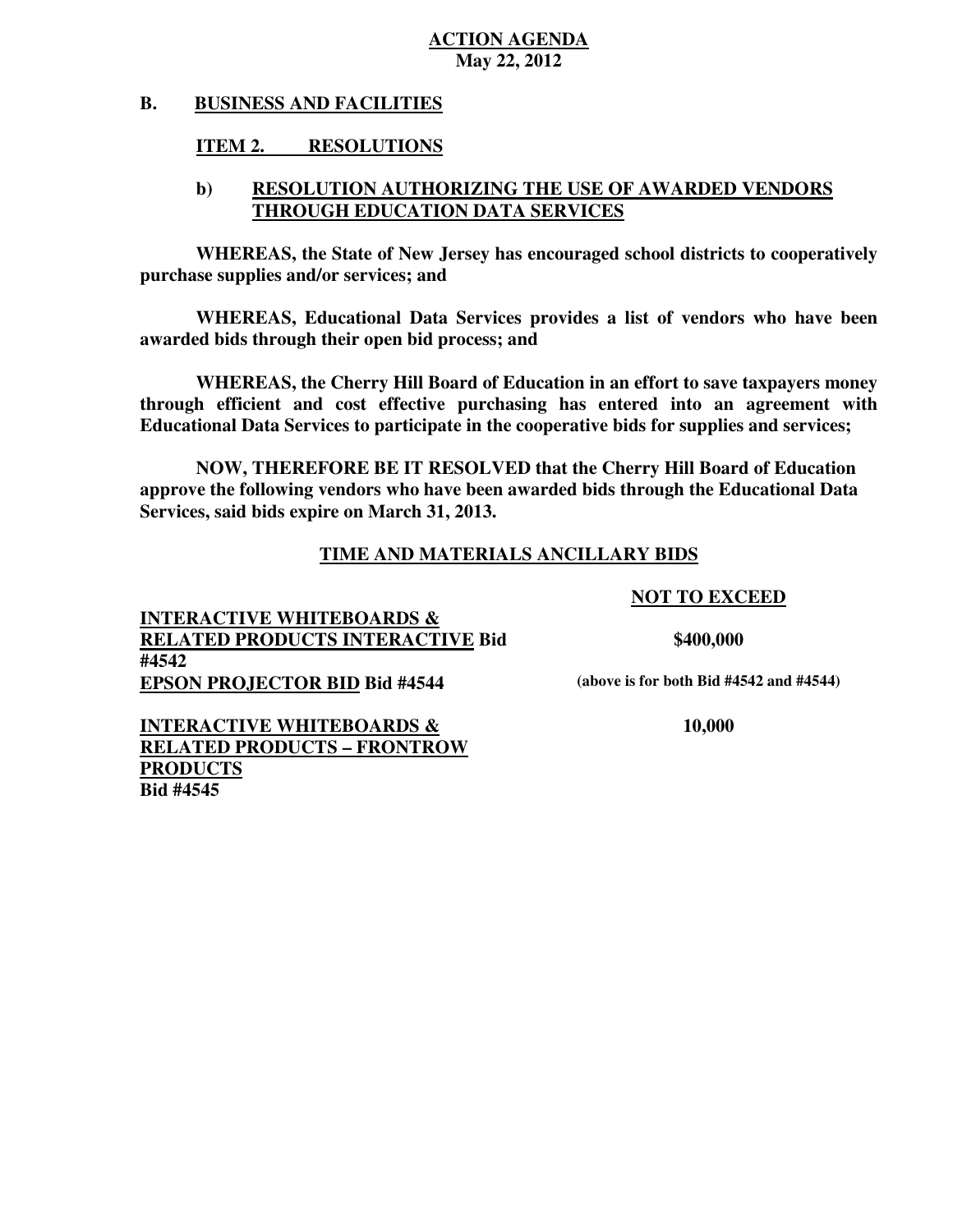#### **B. BUSINESS AND FACILITIES**

#### **ITEM 2. RESOLUTIONS**

#### **c) RESOLUTION AUTHORIZING THE CHERRY HILL PUBLIC SCHOOL DISTRICT TO ENTER INTO A COOPERATIVE PRICING AGREEMENT**

#### **RESOLUTION NUMBER 52212PEPPM**

 **WHEREAS,** *N.J.S.A. 40A:11-11(5) et seq, N.J.S.A. 18A:18A et seq and N.J.A.C. 5:34*  *7.29(c)* **and per Local Finance Notice No. LFN 2011-35 authorizes contracting units to establish a Cooperative Pricing System and to enter into Cooperative Pricing Agreements for its administration; and** 

 **WHEREAS, the Pennsylvania Education Purchasing Program for Microcomputers (PEPPM), hereinafter referred to as the "Lead Agency " has offered voluntary participation in a Cooperative Pricing System for the purchase of goods and services;** 

 **School District, County of Camden, State of New Jersey duly considered participation in a Cooperative Pricing System for the provision and performance of goods and services; WHEREAS, on May 22, 2012 the governing body of the Cherry Hill Public** 

 **NOW, THEREFORE BE IT RESOLVED as follows:** 

 **Resolution of the Cherry Hill Public School District This RESOLUTION shall be known and may be cited as the Cooperative Pricing** 

 **Pursuant to the provisions of** *N.J.S.A. 40A:11-11(5), , N.J.S.A. 18A:18A et seq and*   *N.J.A.C. 5:34-7.29(c)* **and per Local Finance Notice No. LFN 2011-35 the Board President is hereby authorized to enter into a Cooperative Pricing Agreement with the Lead Agency.** 

 *Public Contracts Law (N.J.S.A. 40A:11-1 et seq.)* **and all other provisions of the revised statutes of the State of New Jersey. The Lead Agency shall be responsible for complying with the provisions of the** *Local* 

**This resolution shall take effect immediately upon passage.**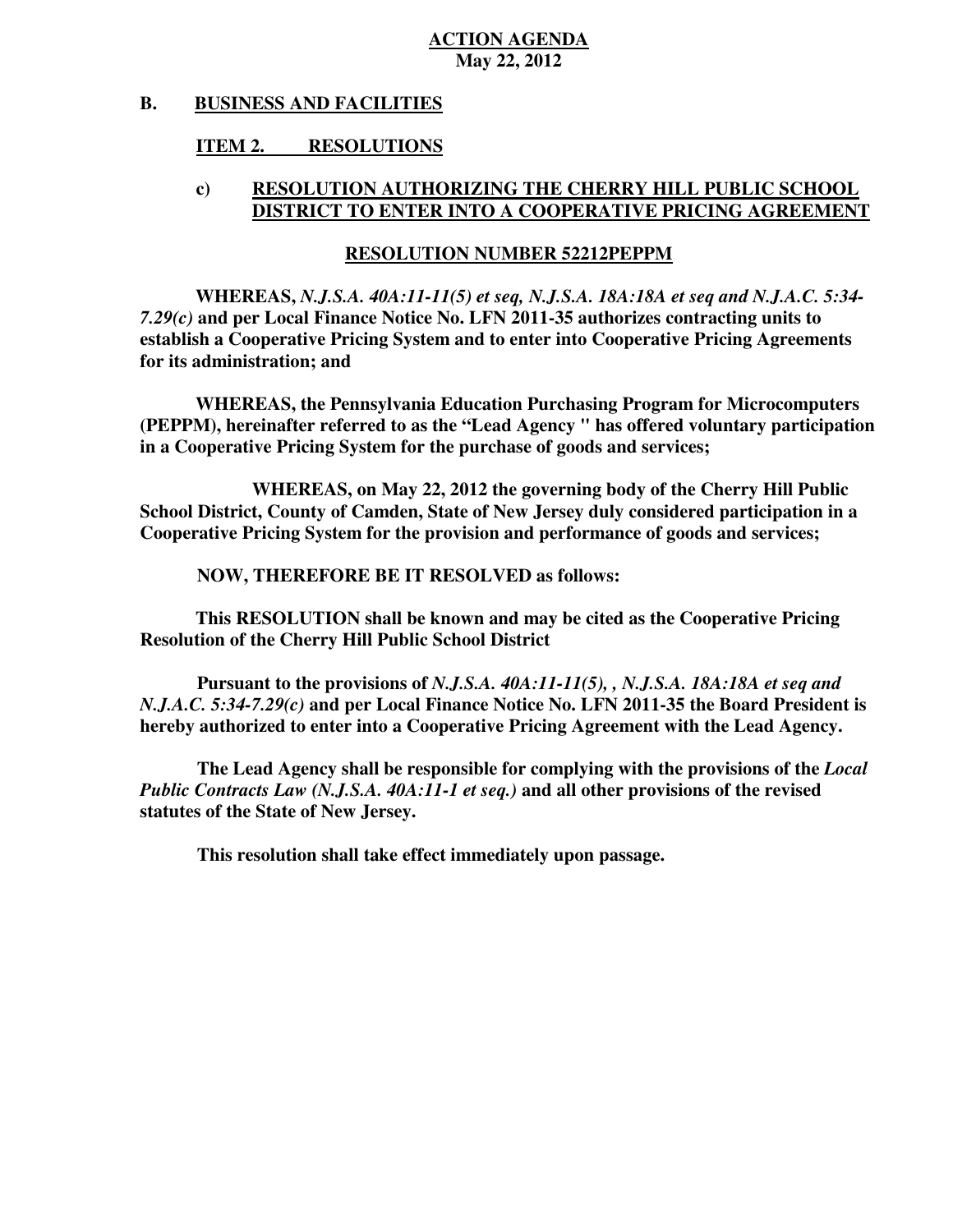#### **B. BUSINESS AND FACILITIES**

#### **ITEM 2. RESOLUTIONS**

### **d) RESOLUTION AUTHORIZING THE USE OF CONTRACTS WITH FOR MICROCOMPUTERS (PEPPM) VENDORS APPROVED PENNSYLVANIA EDUCATION PURCHASING PROGRAM**

 **WHEREAS, the Cherry Hill Board of Education, pursuant to P.L.2011.c.139; N.J.S.A. 18A:18A-***et.seq.* **and N.J.A.C. 5:34-7.29(c) and per Local Finance Notice No. LFN 2011-35, may by resolution and without advertising for bids, purchase any goods under the PEPPM National Contract Program for any national and/or regional cooperative entered into on behalf of the State by the Division of Purchase and Property in the Department of the Treasury; and** 

 **WHEREAS, the Cherry Hill Board of Education has the need on a timely basis to purchase goods utilizing the PEPPM National Contract Program; and** 

 **WHEREAS, the Cherry Hill Board of Education may enter into contracts with the referenced PEPPM National Contract Program Vendors through this resolution and properly executed contracts, which shall be subject to all the conditions applicable to the current PEPPM National Contract Program which expires December 31, 2013.** 

 **NOW, THEREFORE, BE IT RESOLVED, the Cherry Hill Board of Education authorizes the Purchasing Agent to purchase certain goods from those approved PEPPM National Contract Program Vendors as listed below for the 2011/2012 school year pursuant to all conditions of the individual bids for awarded technology product lines; and** 

 **certify to the availability of sufficient funds prior to the expenditure of funds for such goods;**  and **BE IT FURTHER RESOLVED, that James J. Devereaux, Board Secretary shall** 

 **Cherry Hill Board of Education and the referenced PEPPM National Contract Program Vendors not to exceed the amounts stated shall be as follows: and BE IT FURTHER RESOLVED, that the expiration date of the contracts between the** 

| <b>Bid</b><br><b>Number</b> | Vendor                       | <b>Commodity/Service</b>                                       | <b>Amount Not to</b><br><b>Exceed</b> |
|-----------------------------|------------------------------|----------------------------------------------------------------|---------------------------------------|
| 524104                      | <b>Dell Marketing,</b><br>LP | Computer systems,<br>peripherals and other<br>branded products | \$500,000                             |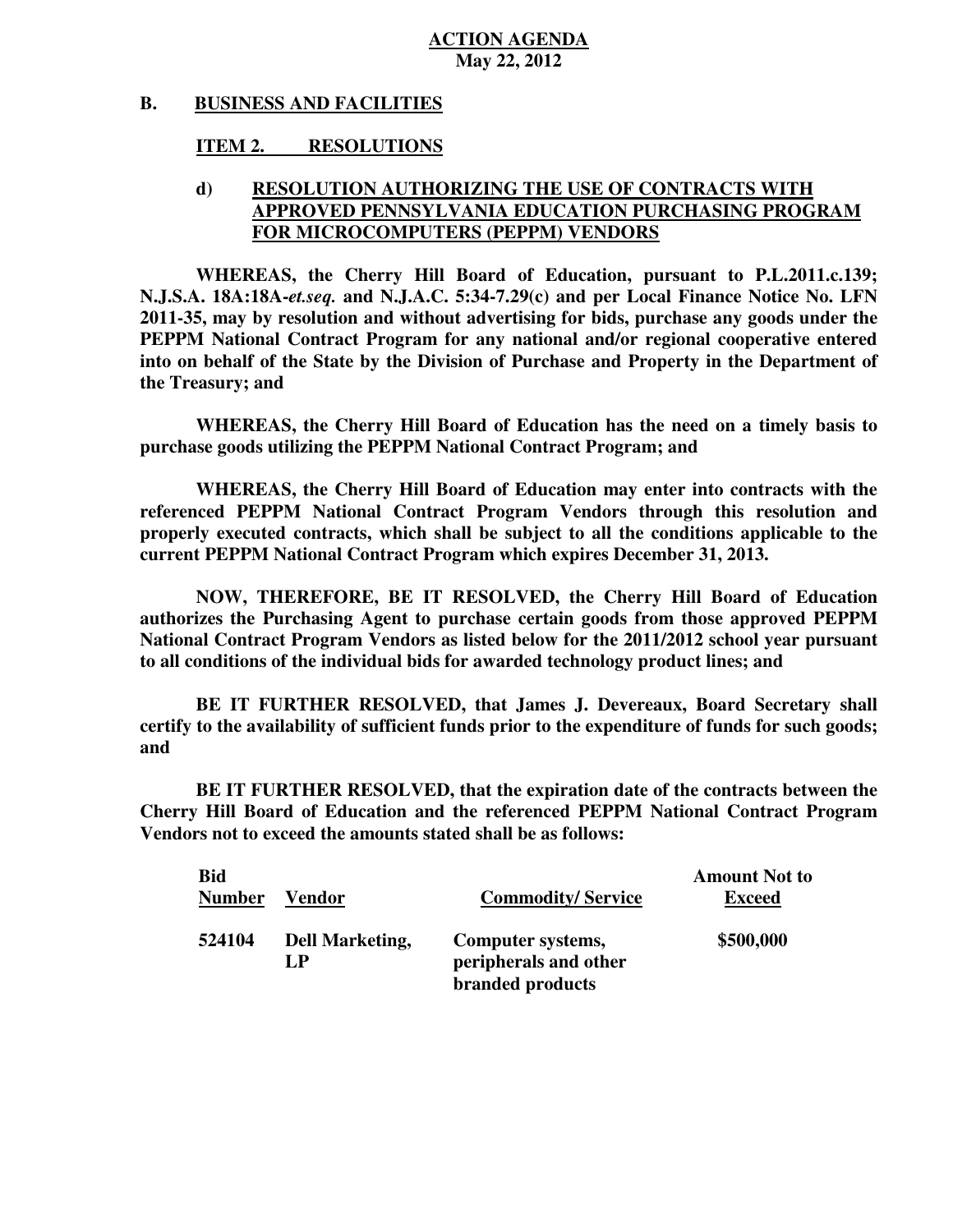#### **B. BUSINESS AND FACILITIES**

#### **ITEM 2. RESOLUTIONS**

#### **e) RESOLUTION AUTHORIZING THE CHERRY HILL PUBLIC SCHOOL DISTRICT TO ENTER INTO A COOPERATIVE PRICING AGREEMENT**

# **RESOLUTION NUMBER** 65MCESCCPS

 **WHEREAS,** *N.J.S.A. 40A:11-11(5) et seq, N.J.S.A. 18A:18A et seq and N.J.A.C. 5:34*  *7.29(c)* **and per Local Finance Notice No. LFN 2011-35 authorizes contracting units to establish a Cooperative Pricing System and to enter into Cooperative Pricing Agreements for its administration; and** 

 **WHEREAS, the Middlesex Regional Educational Services Commission, hereinafter referred to as the "Lead Agency " has offered voluntary participation in a Cooperative Pricing System for the purchase of goods and services;** 

 **School District, County of Camden, State of New Jersey duly considered participation in a Cooperative Pricing System for the provision and performance of goods and services; WHEREAS, on May 22, 2012 the governing body of the Cherry Hill Public** 

 **NOW, THEREFORE BE IT RESOLVED as follows:** 

 **Resolution of the Cherry Hill Public School District This RESOLUTION shall be known and may be cited as the Cooperative Pricing** 

 **Pursuant to the provisions of** *N.J.S.A. 40A:11-11(5), , N.J.S.A. 18A:18A et seq and*   *N.J.A.C. 5:34-7.29(c)* **and per Local Finance Notice No. LFN 2011-35 the Board President is hereby authorized to enter into a Cooperative Pricing Agreement with the Lead Agency.** 

 *Public Contracts Law (N.J.S.A. 40A:11-1 et seq.)* **and all other provisions of the revised statutes of the State of New Jersey. The Lead Agency shall be responsible for complying with the provisions of the** *Local* 

**This resolution shall take effect immediately upon passage.**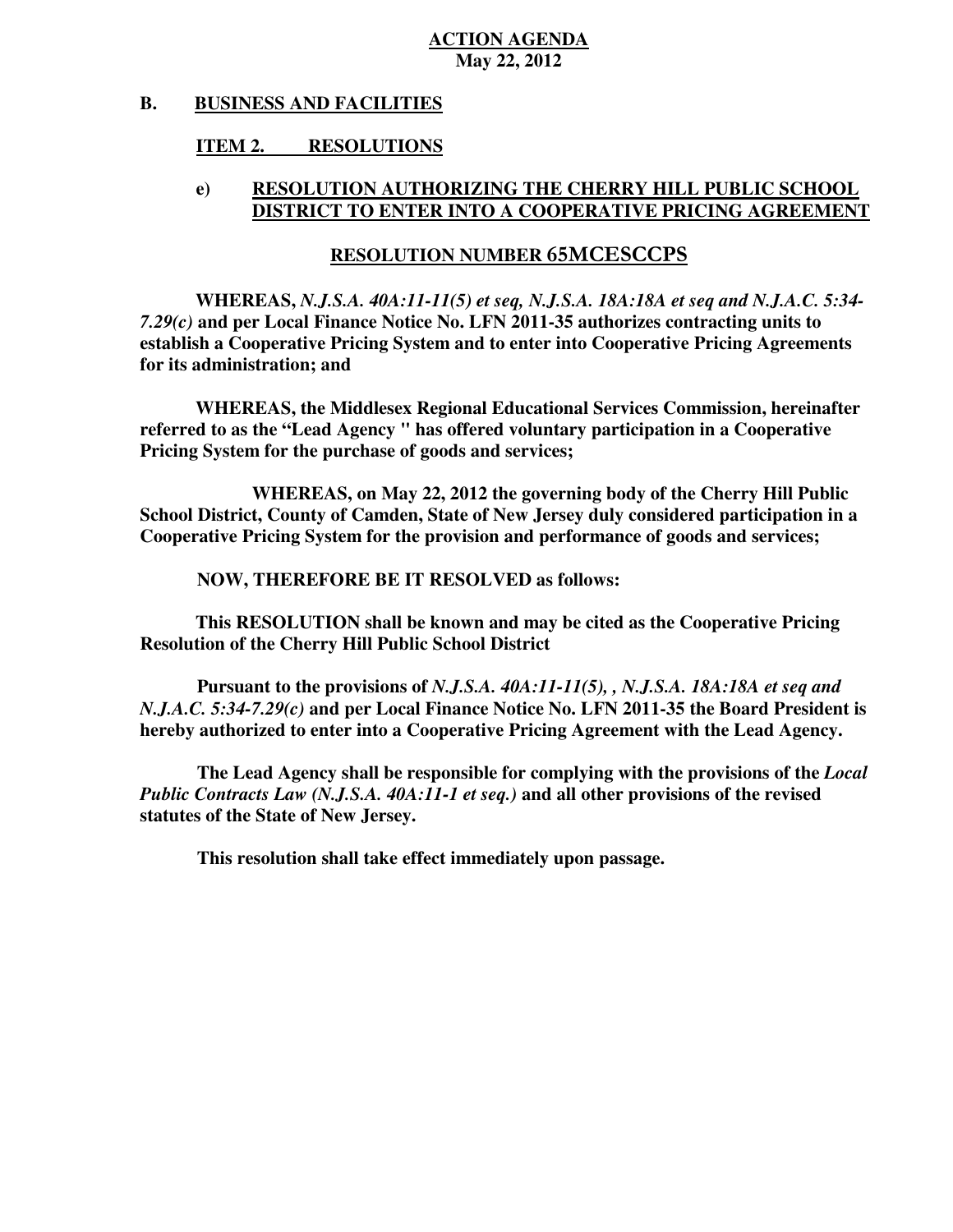#### **B. BUSINESS AND FACILITIES**

#### **ITEM 2. RESOLUTIONS**

### **f) RESOLUTION AUTHORIZING THE USE OF CONTRACTS WITH COMMISSION (MRESC) APPROVED MIDDLESEX REGIONAL EDUCATIONAL SERVICES**

 **WHEREAS, the Cherry Hill Board of Education, pursuant to P.L.2011.c.139; N.J.S.A. 18A:18A-***et.seq.* **and N.J.A.C. 5:34-7.29(c) and per Local Finance Notice No. LFN 2011-35, may by resolution and without advertising for bids, purchase any goods or services under the MRESC Cooperative Pricing System entered into on behalf of the State by the Division of Purchase and Property in the Department of the Treasury; and** 

 **WHEREAS, the Cherry Hill Board of Education has the need on a timely basis to purchase goods and services utilizing the MRESC Cooperative Pricing System; and** 

 **WHEREAS, the Cherry Hill Board of Education may enter into contracts with the referenced MRESC Vendors through this resolution and properly executed contracts, which shall be subject to all the conditions applicable to the current MRESC Cooperative Pricing System.** 

 **NOW, THEREFORE, BE IT RESOLVED, the Cherry Hill Board of Education authorizes the Purchasing Agent to purchase certain goods and services from those approved MRESC Vendors as listed below for the 2011/2012 school year pursuant to all conditions of the individual bids for awarded technology product lines; and** 

 **certify to the availability of sufficient funds prior to the expenditure of funds for such goods;**  and **BE IT FURTHER RESOLVED, that James J. Devereaux, Board Secretary shall** 

 **and NOW, THEREFORE BE IT RESOLVED that the Cherry Hill Board of Education approve the following vendors who have been awarded bids through the MRESC Cooperative Pricing System, not to exceed the amounts stated shall be as follows:** 

| <b>Bid</b><br><b>Number</b> | Vendor            | <b>Commodity/Service</b>                | <b>New Jersey</b><br><b>State Contract</b><br><b>Expiration Date</b> | <b>Amount Not to</b><br><b>Exceed</b> |
|-----------------------------|-------------------|-----------------------------------------|----------------------------------------------------------------------|---------------------------------------|
|                             |                   |                                         |                                                                      |                                       |
| <b>MRESC</b><br>11/12-17    | <b>Tequipment</b> | <b>SMART Board</b><br><b>Technology</b> | $6 - 30 - 12$                                                        | \$200,000                             |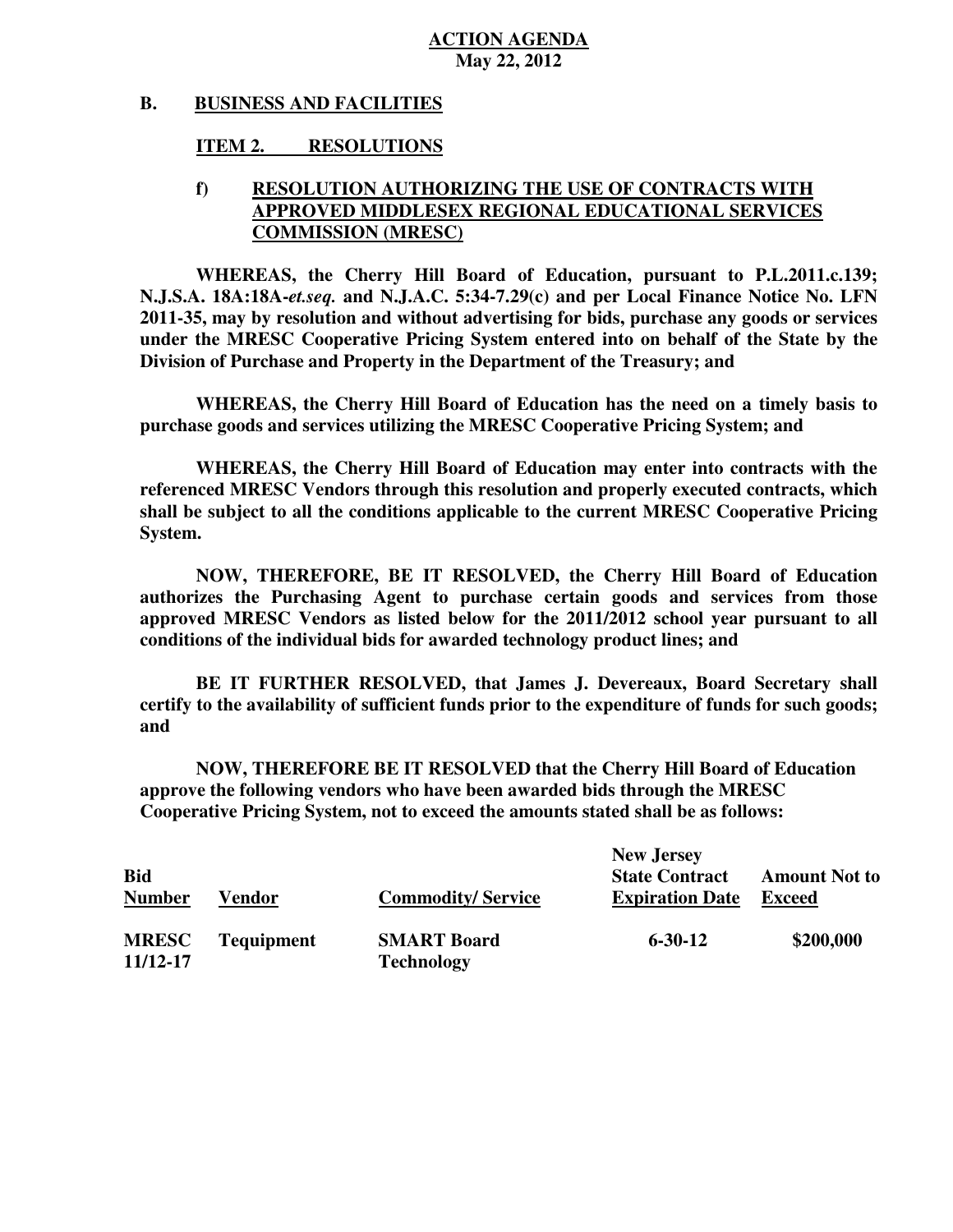#### **B. BUSINESS AND FACILITIES**

#### **ITEM 3. RESOLUTION FOR THE AWARD OF TRANSPORTATION**

#### **a) ROUTE #MM06 – ROSA MS – DYFS, PENNSAUKEN, NJ –MILEAGE ADDENDUM**

#### **RECOMMENDATION:**

 **It is recommended that prior board approval on February 28, 2012 be rescinded on June 20, 2012. Transportation for one (1) Division of Youth and Family Services student residing in Pennsauken, NJ will no longer be needed. This is a mileage (decrease) addendum to the original contract as listed below. Original PO #12-06795** 

 **Route: MM06 School: Rosa Middle Original Bid #: 4892 Company: T & L Transportation, Inc. Date(s): Ending 6/19/12 Cost per mile decrease: -\$0.85 Total # of miles per day: 6 Total # of days: Zero Total Cost: Zero** 

 **Account Code: 11-000-270-511-83-0001** 

#### **b)** ROUTE #QHMWC/QUOTE – MANN ELEMENTARY SCHOOL

#### **RECOMMENDATION:**

 **Quotes were solicited by the Transportation Department with the low quote coming from First Student – Lawnside. It is recommended that approval be granted to First Student, Inc. to transport (1) one classified student residing in Cherry Hill, NJ. PO #12-08150** 

 **Route: QHMWC/Quote School: Horace Mann Elementary School Company: First Student, Inc. - Lawnside Date(s): 3/15/12 to 6/18/12 Cost per diem: \$69.75 Total # of days: (24) twenty-four Total Cost: \$1674.00** 

 **Account Code: 7777/11-000-270-514-83-0001**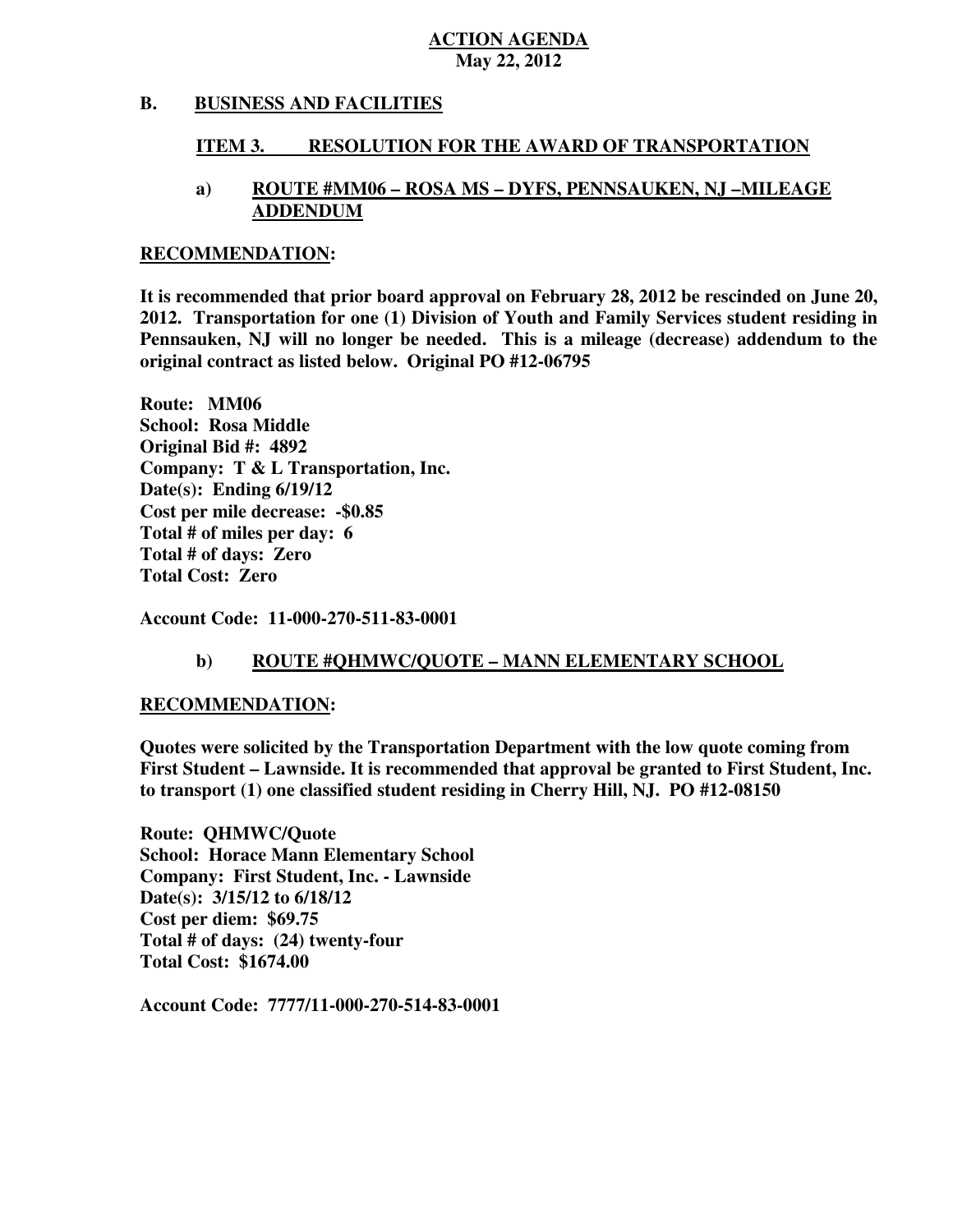#### **B. BUSINESS AND FACILITIES**

#### **ITEM 4. RESOLUTION FOR THE AWARD OF CHANGE ORDERS**

#### a) #RMSLC-051811-CONNECTING LINK RECONSTRUCTION AT ROSA MIDDLE SCHOOL (5-13-11)

#### **INFORMATION:**

 Board approval is requested for Change Order 002 to be issued to Fred M. Schiavone Construction, Inc., Malaga, NJ for the deletion of exterior aluminum hand railing resulting in a deduction \$3,400.00.

#### **RECOMMENDATION:**

 It is recommended that Change Order 002 for the deletion of exterior aluminum hand railing resulting in a deduction of \$3,400.00 be issued to Fred M. Schiavone Construction, Inc., Malaga, NJ. Original PO #11-07840

### b) #BRHRR-72710 – ROOFTOP HVAC EQUIPMENT REPLACEMENT AND ROOF RESTORATION AT BECK MIDDLE SCHOOL (7-27-10)

#### **INFORMATION:**

 Board approval is requested for Change Order 002 to be issued to A.A. Duckett, Glassboro, NJ for acceptance of Johns Manville insulation and jacketing for all chilled water system piping resulting in a deduction of \$2,000.00.

#### **RECOMMENDATION:**

 It is recommended that Change Order 002 for acceptance of Johns Manville insulation and jacketing for all chilled water system piping resulting in a deduction of \$2,000.00 be issued to A.A. Duckett, Glassboro, NJ. Original PO #11-02981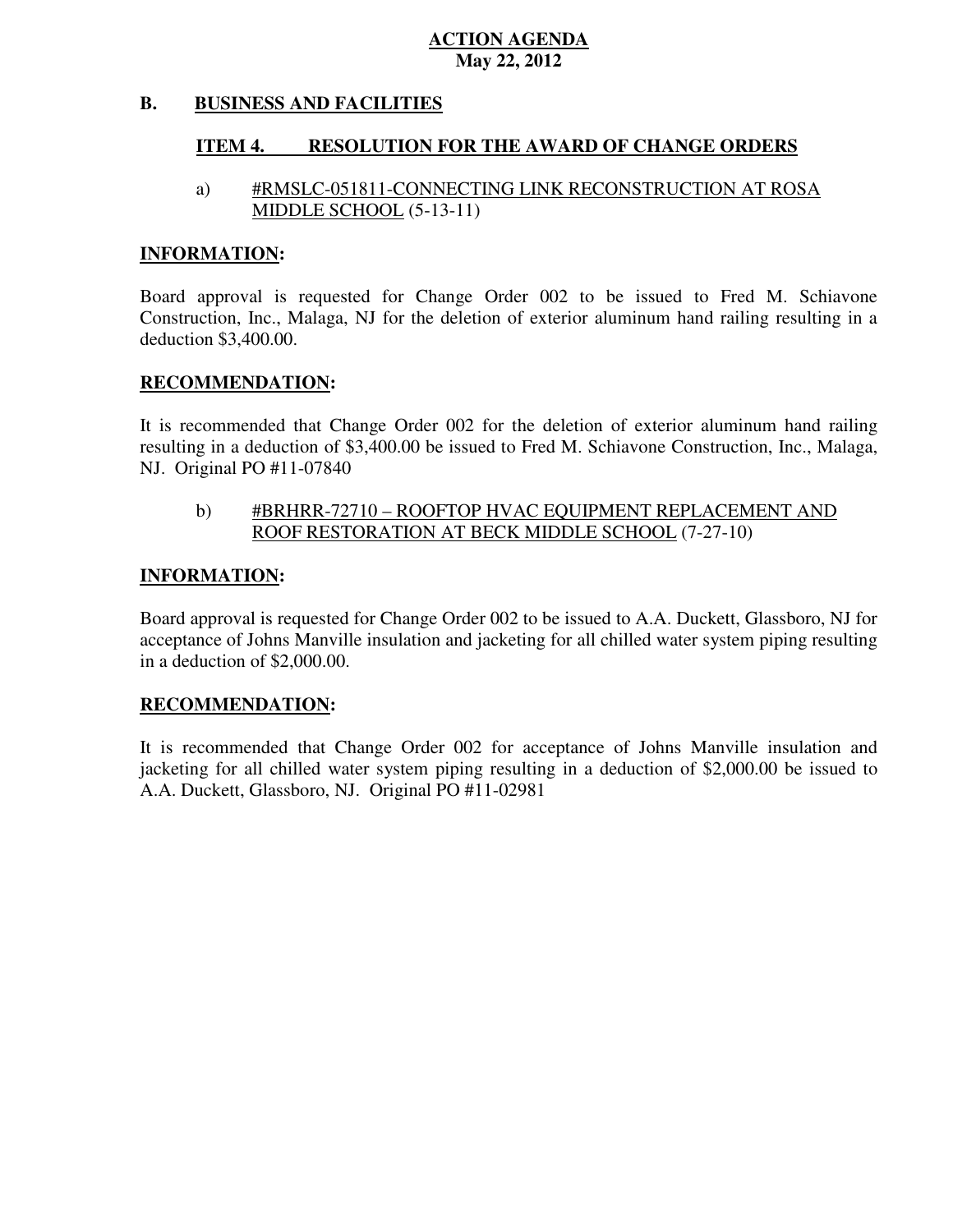#### **B. B. BUSINESS AND FACILITIES**

#### GROUP OFFERING Beck MS used for fence around Recycle Bank | \$4,180 **Carusi & Rosa used for Destination Imagination trip to Knoxville, TN Cherry Hill Education District – Special Education Dept Monetary – funds to be used for T-shirts for S.T.A.R. games Cherry Hill Education**  SCHOOL DONATION DONATION VALUE Monetary – funds to be garden **Monetary – funds to be Foundation \$2,500 Foundation \$1,024**

#### **ITEM 5. ITEM 5. ACCEPTANCE OF DONATIONS**

| Motion | Second | ote |
|--------|--------|-----|
|        |        |     |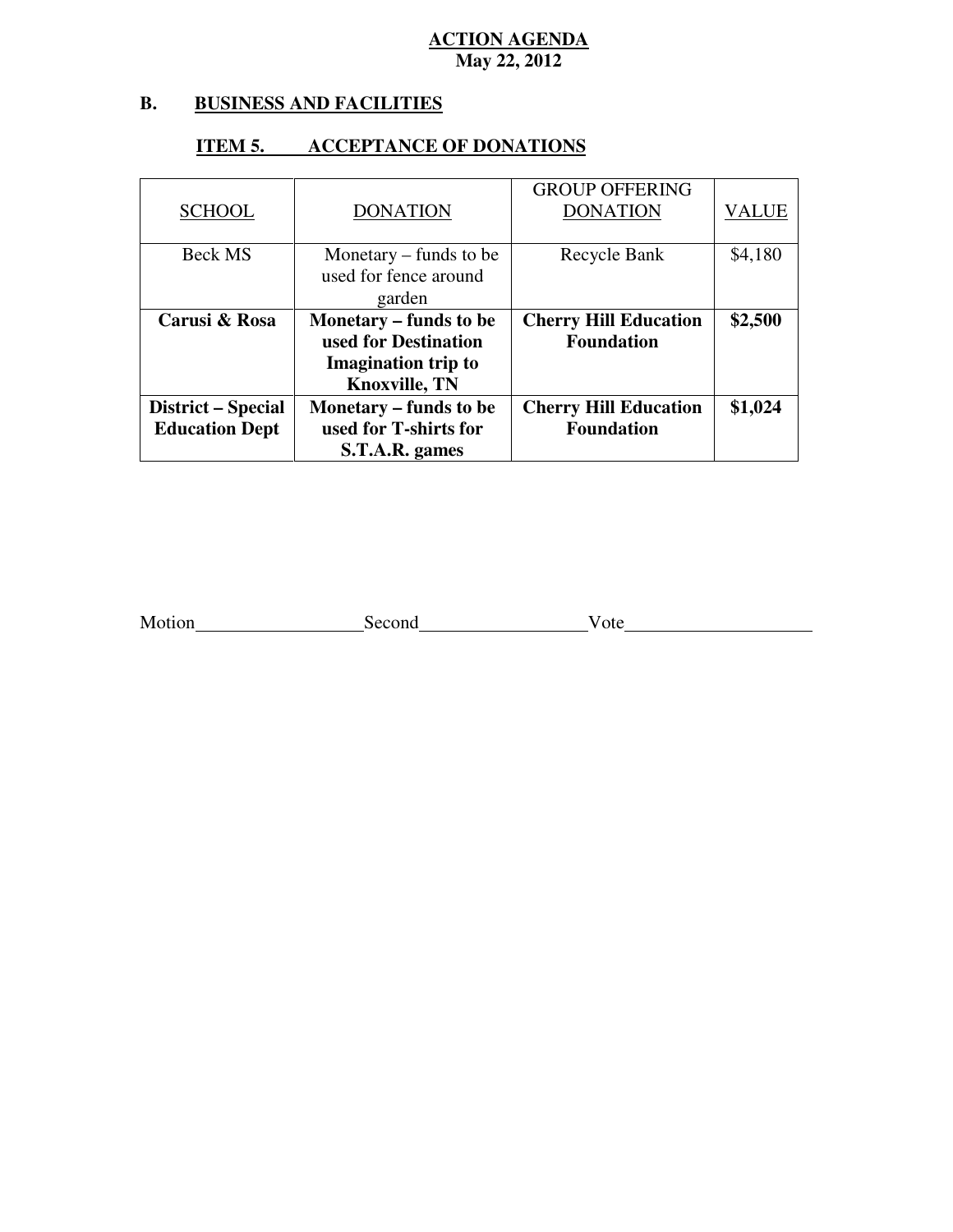### **C. HUMAN RESOURCES/NEGOTIATONS**

 *Long Range Plan Goal:* 

• "Optimize Human Resource function to meet changing instructional and  *organizational program requirements."* 

The Superintendent recommends the following:

- 1. Termination of Employment—Certificated
- 2. Termination of Employment—Non-Certificated
- 3. Appointments—Certificated
- 4. Appointments—Non-Certificated
- 5. Contracts Renewals—Certificated
- 6. Leaves of Absence—Certificated
- 7. Leaves of Absence—Non-Certificated
- 8. Assignment/Salary Change—Certificated
- 9. Assignment/Salary Change—Non-Certificated
- 10. Other Compensation—Certificated

### **ITEM 1. TERMINATION OF EMPLOYMENT—CERTIFICATED**

#### (a) Resignations

#### **RECOMMENDATION:**

 **It is recommended that the following resignations be accepted on the dates listed for the reasons indicated.** 

| <b>Name</b>                 | <b>Assignment</b>                                             | <b>Effective Date</b> | <b>Reason</b>     |
|-----------------------------|---------------------------------------------------------------|-----------------------|-------------------|
| <b>Kristen Brennan</b>      | <b>CHHS West-</b><br><b>Special Education</b><br>$(\$52,268)$ | 7/01/12               | <b>Personal</b>   |
| <b>Joseph O'Donnell</b>     | <b>CHHS West-</b><br><b>English</b> (\$97,960)                | 7/01/12               | <b>Retirement</b> |
| Angela<br><b>Warrington</b> | <b>Carusi-Science</b><br>$(\$89,948)$                         | 7/01/12               | <b>Retirement</b> |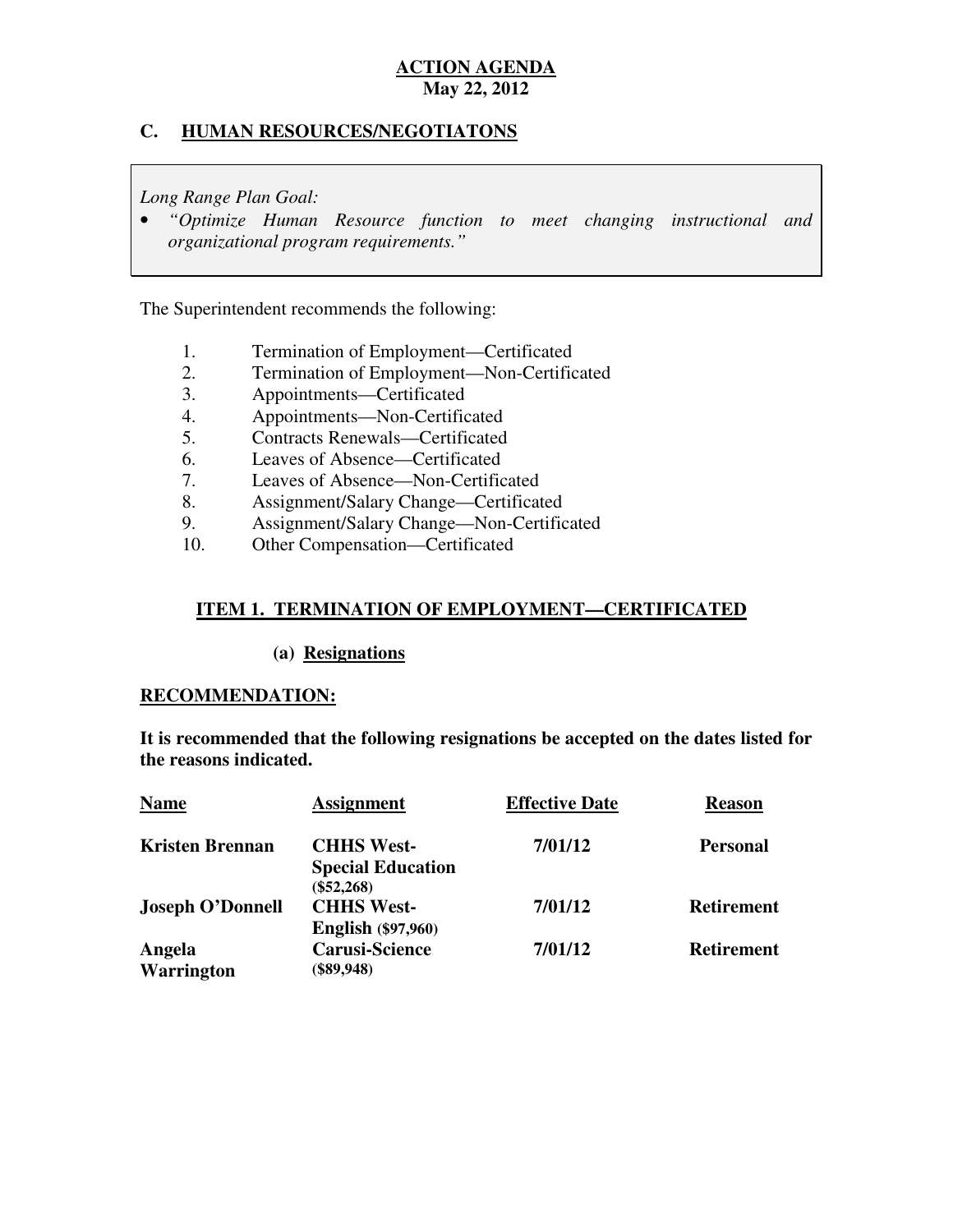#### **C. HUMAN RESOURCES/NEGOTIATONS**

#### **ITEM 2. TERMINATION OF EMPLOYMENT—NON-CERTIFICATED**

#### (a) Resignations

### **RECOMMENDATION:**

 **It is recommended that the following resignation be accepted on the date listed for the reason indicated.** 

| <b>Name</b>     | <b>Assignment</b>                                 | <b>Effective Date</b> | <b>Reason</b>   |
|-----------------|---------------------------------------------------|-----------------------|-----------------|
| Daniela Lizardo | <b>Kingston-Lead</b><br><b>Cleaner</b> (\$28,196) | 5/01/12               | <b>Personal</b> |

# **ITEM 3. APPOINTMENTS—CERTIFICATED**

(a) Student Teachers

#### **RECOMMENDATION:**

 It is recommended that the persons listed be approved for student teaching in accord with the data presented.

| Name                         | College/University | <b>Effective Date</b>                 | Cooperating School/Teacher                                            |
|------------------------------|--------------------|---------------------------------------|-----------------------------------------------------------------------|
| Jacalyn Gizara               | Rider              | $9/05/12 - 12/14/12$                  | Linda Ferri/Paine                                                     |
| <b>Lauren Cain</b>           | Rowan              | 10/24/12-12/20/12                     | <b>Joy Malko/Beck</b>                                                 |
| <b>Lauren Cain</b>           | Rowan              | $1/02/13 - 2/15/13$                   | <b>Linda Ascola/Beck</b>                                              |
| <b>Richard Upshaw</b>        | Rowan              | 9/04/12-10/23/12                      | <b>Timothy Dempster/</b><br><b>Woodcrest-Mann</b>                     |
| <b>Richard Upshaw</b>        | Rowan              | 10/24/12-12/20/12                     | <b>Dianne O'Brien/Alternative</b><br><b>High School</b>               |
| Julie Anne<br><b>Cairone</b> | Rowan              | 9/04/12-10/23/12                      | <b>Dianne O'Brien/Alternative</b><br><b>High School</b>               |
| <b>Kimberly Davies</b>       | <b>Drexel</b>      | 9/10/12-10/26/12<br>10/29/12-12/14/12 | <b>Kimberly Laskey/Sharp</b><br><b>Mary Ellen Funaro/CHHS</b><br>West |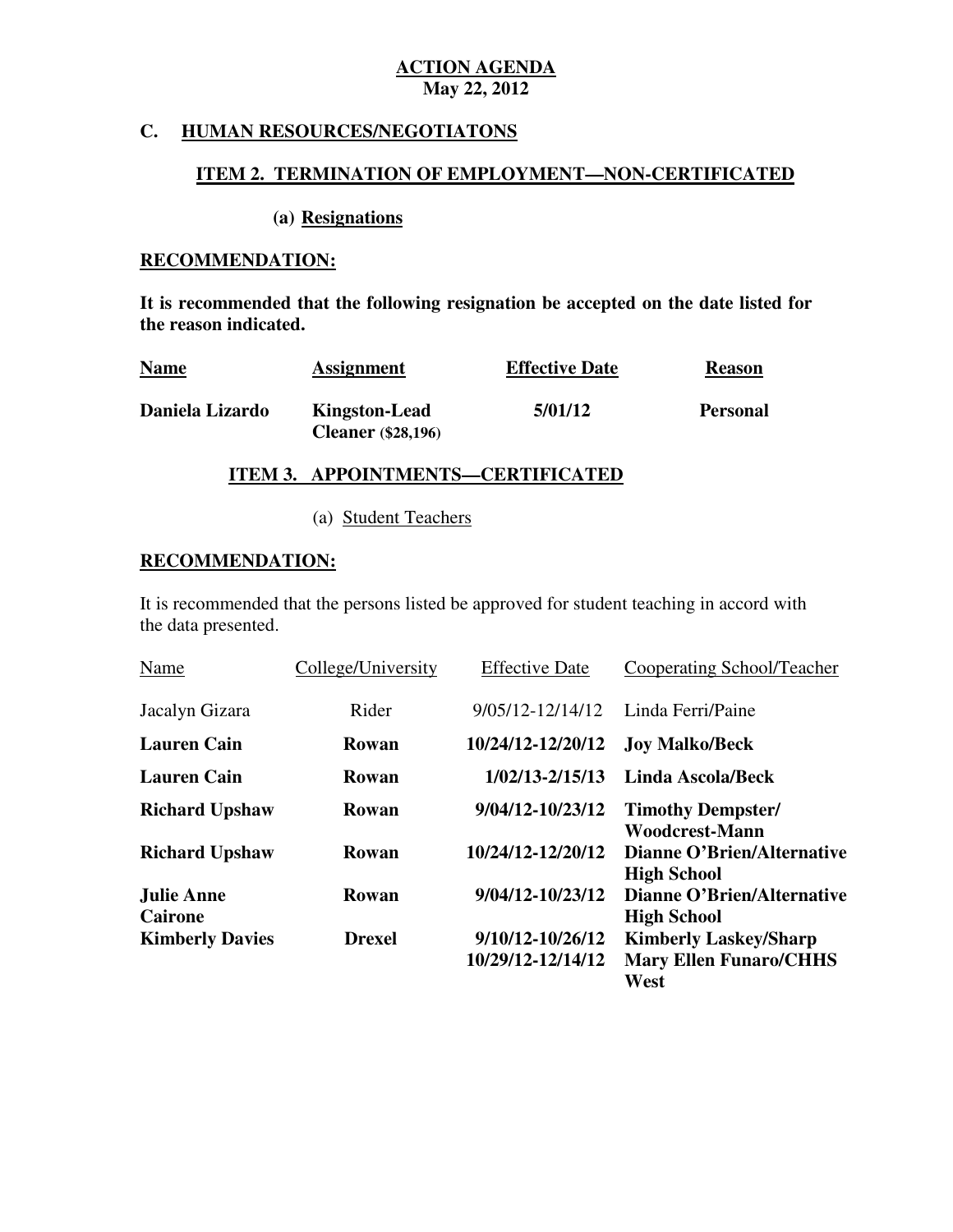#### **C. HUMAN RESOURCES/NEGOTIATONS**

#### **ITEM 3. APPOINTMENTS—CERTIFICATED** - continued

#### (b) Field Placement

#### **RECOMMENDATION:**

 It is recommended that the persons listed be approved for a field placement in accord with the data presented.

| <b>Name</b>             | College/University | <b>Effective Date</b> | Cooperating Teacher/School          |
|-------------------------|--------------------|-----------------------|-------------------------------------|
| Kait Knoedler           | Rowan              | $*5/08/12 - 6/30/12$  | Meredith Callahan/Carusi            |
| <b>Danielle Wozniak</b> | Rowan              | $*5/08/12 - 6/30/12$  | <b>Teresa Convery/Rosa</b>          |
| <b>Audrey Leibowitz</b> | <b>Rowan</b>       |                       | *5/16/12-6/30/12 Andrea Lamb/Carusi |

\*Total of 20hours-placement will end when rate requirement is fulfilled

#### (c) Co-Curricular

### **RECOMMENDATION:**

 It is recommended that the persons listed be appointed to the positions indicated for the 2011-12 school year in accord with the data presented:

| Name           | Assignment                                                    | <b>Effective Date</b> | Salary |
|----------------|---------------------------------------------------------------|-----------------------|--------|
| Paul Howe      | CHHS West-Advisor,<br>Literary Magazine (budget)              | 9/01/11-6/30/12       | \$2133 |
| Theresa Church | $\#11 - 401 - 100 - 100 - 55 - 0101$<br>CHHS West-Supervisor, | 9/01/11-6/30/12       | \$1538 |
|                | One Act Play (budget #11-<br>401-100-100-55-0101)             |                       |        |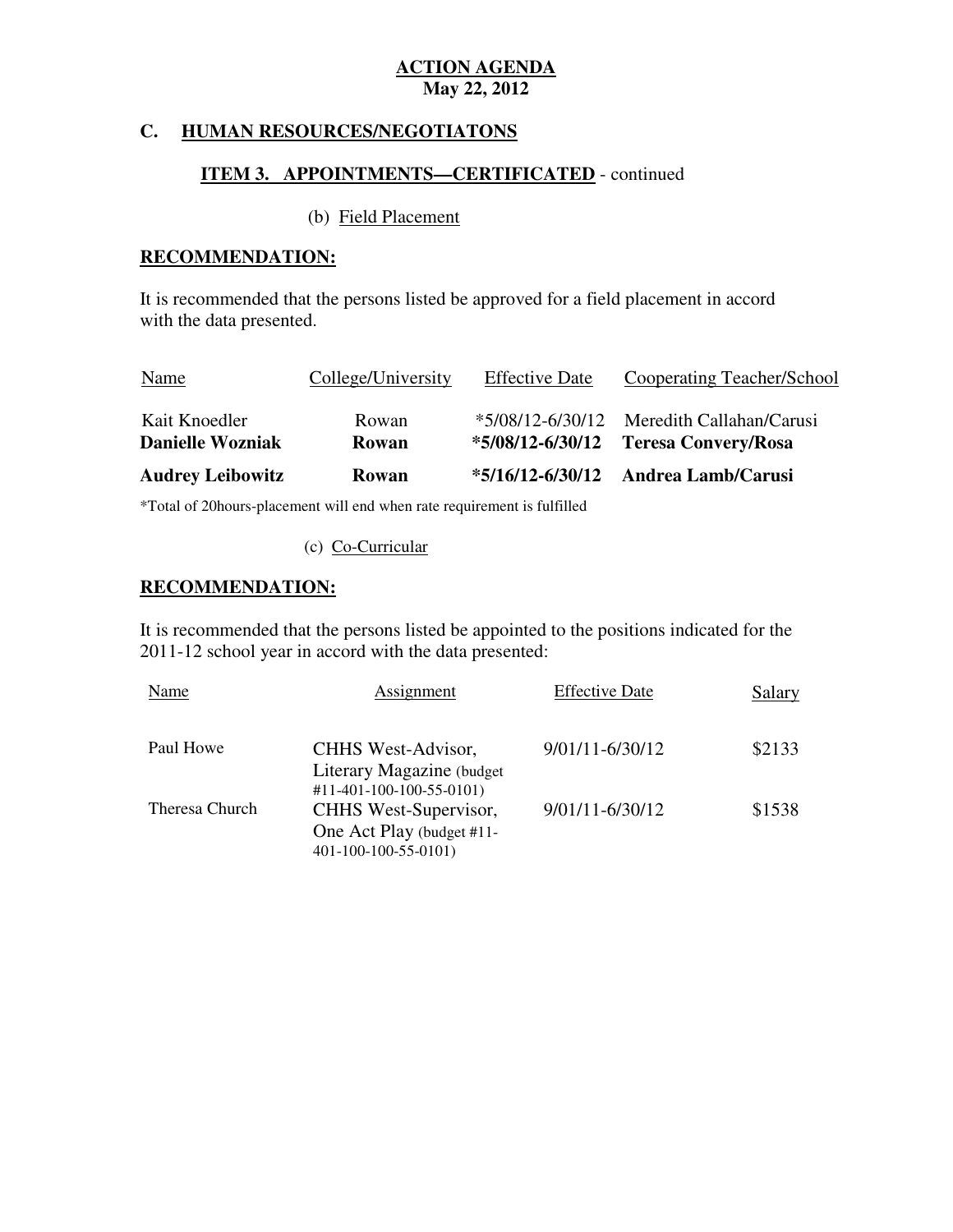### **C. HUMAN RESOURCES/NEGOTIATONS**

#### **ITEM 3. APPOINTMENTS—CERTIFICATED** - continued

#### (d) Mentor Teachers

#### **RECOMMENDATION:**

 It is recommended that the teachers listed be approved as mentors in accord with the data presented. Monies budgeted from account #'s 11-120-100-101-98-0102/#11-130-100 101-98-0102/#11-140-100-101-98-0102.

| Name                | Protégé        | School              | Amount              | <b>Effective Dates</b>       |
|---------------------|----------------|---------------------|---------------------|------------------------------|
| Marlene DiGrosso    | Julia Makofsky | Kingston            | 3/28/12-6/30/12     | \$550 prorated               |
| Michael Rickert     | Kyle Dattola   | <b>CHHS</b><br>West | $4/03/12 - 5/10/12$ | \$550 prorated<br>(extended) |
| Kimberly Blinsinger | Stephen Bonn   | Mann                | 4/25/12-5/09/12     | \$550 prorated<br>(extended) |

#### (e) Curriculum Committee

#### **RECOMMENDATION:**

 It is recommended that the person listed be approved as a member of the science blueprint committee effective 3/15/12-6/30/12 at the rate of \$35.71/hour (not to exceed 6 hours). Monies budgeted from account #11-000-221-110-72-0101.

#### Name

Kimberly Laskey

#### **(f) Regular**

#### **RECOMMENDATION:**

 **It is recommended that the person listed be appointed to the positions indicated for the 2011-12 school year in accord with the data presented:** 

| <b>Name</b>                       | <b>Assignment</b>                                                                                          | <b>Effective Date</b>                             | <b>Salary</b>                              |
|-----------------------------------|------------------------------------------------------------------------------------------------------------|---------------------------------------------------|--------------------------------------------|
| <b>Stephen Alex</b><br><b>Bon</b> | Johnson/Mann/Paine/Woodcrest<br>-.8 Music (Long term substitute for<br>C. Smith on leave of absence-budget | 5/02/12-5/25/12<br><i>(contract)</i><br>extended) | \$37,022<br>prorated (.8)<br>of Bachelors- |
|                                   | #11-120-100-101-12/24/27/36-0100)                                                                          |                                                   | step $1)$                                  |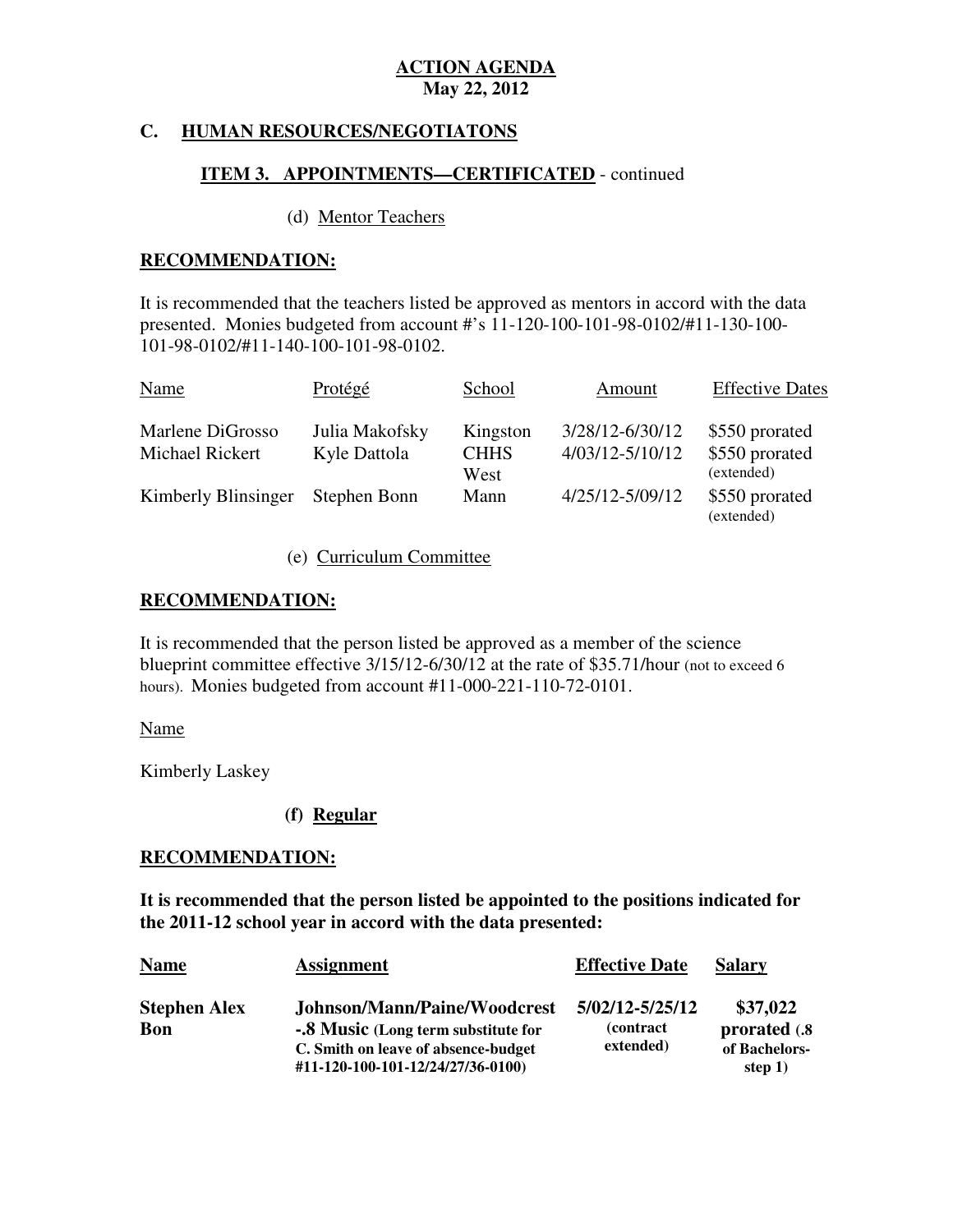#### **HUMAN RESOURCES/NEGOTIATONS**

#### **ITEM 3. APPOINTMENTS—CERTIFICATED** – continued

### (g) Summer Employment-Guidance

#### **RECOMMENDATION:**

 It is recommended that that persons listed be approved for summer guidance in accord with the data presented:

| CHHS East-Budget #11-000-218-104-50-0101 (not to exceed 4 days each- unless otherwise noted) |                       |                                  |  |
|----------------------------------------------------------------------------------------------|-----------------------|----------------------------------|--|
| Name                                                                                         | <b>Effective Date</b> | $*1/200$ <sup>th</sup> of Salary |  |
|                                                                                              |                       |                                  |  |
| Margaret Regan                                                                               | 7/01/12-8/28/12       | \$489.80                         |  |
| George Zografos                                                                              | 7/01/12-8/28/12       | \$288.81                         |  |
| Tracye Walsh                                                                                 | 7/01/12-8/28/12       | \$329.43                         |  |
| Eileen Lynch                                                                                 | 7/01/12-8/28/12       | \$502.96                         |  |
| Carly Friedman                                                                               | 7/01/12-8/28/12       | \$280.80                         |  |
| Darren Gamel                                                                                 | 7/01/12-8/28/12       | \$470.31                         |  |
| Letitia Schuman                                                                              | 7/01/12-8/28/12       | \$305.97                         |  |
| Cathleen Enderle                                                                             | 7/01/12-8/28/12       | \$273.45                         |  |
| Roberto Figueroa                                                                             | 7/01/12-8/28/12       | \$278.51                         |  |
| Jennifer DiStefano                                                                           | 7/01/12-8/28/12       | \$366.05                         |  |
| Mollie Crincoli                                                                              | 7/01/12-8/28/12       | \$336.79                         |  |
|                                                                                              | (not to exceed 1 day) |                                  |  |

CHHS West-Budget  $\text{\#11-000-218-104-55-0101}$  (not to exceed 4 days each-unless otherwise

| noted)                  |                       |                                  |
|-------------------------|-----------------------|----------------------------------|
| Name                    | <b>Effective Date</b> | $*1/200$ <sup>th</sup> of Salary |
|                         |                       |                                  |
| <b>Margaret Strimel</b> | 7/01/12-8/28/12       | \$257.91                         |
| Michelle Pryor          | 7/01/12-8/28/12       | \$489.80                         |
| Lisa Saffici            | 7/01/12-8/28/12       | \$288.22                         |
| Francis Vanni           | 7/01/12-8/28/12       | \$461.19                         |
| Nicholas Caputi         | 7/01/12-8/28/12       | \$269.35                         |
| Diane Benfield          | 7/01/12-8/28/12       | \$470.35                         |
| Viney McClain           | 7/01/12-8/28/12       | \$376.35                         |
| Laurie Grossman         | 7/01/12-8/28/12       | \$264.77                         |
| Mollie Crincoli         | 7/01/12-8/28/12       | \$336.79                         |
|                         | (not to exceed 1 day) |                                  |

\*Salary to be adjusted pending outcome of negotiations between the Cherry Hill Board of Education and CHEA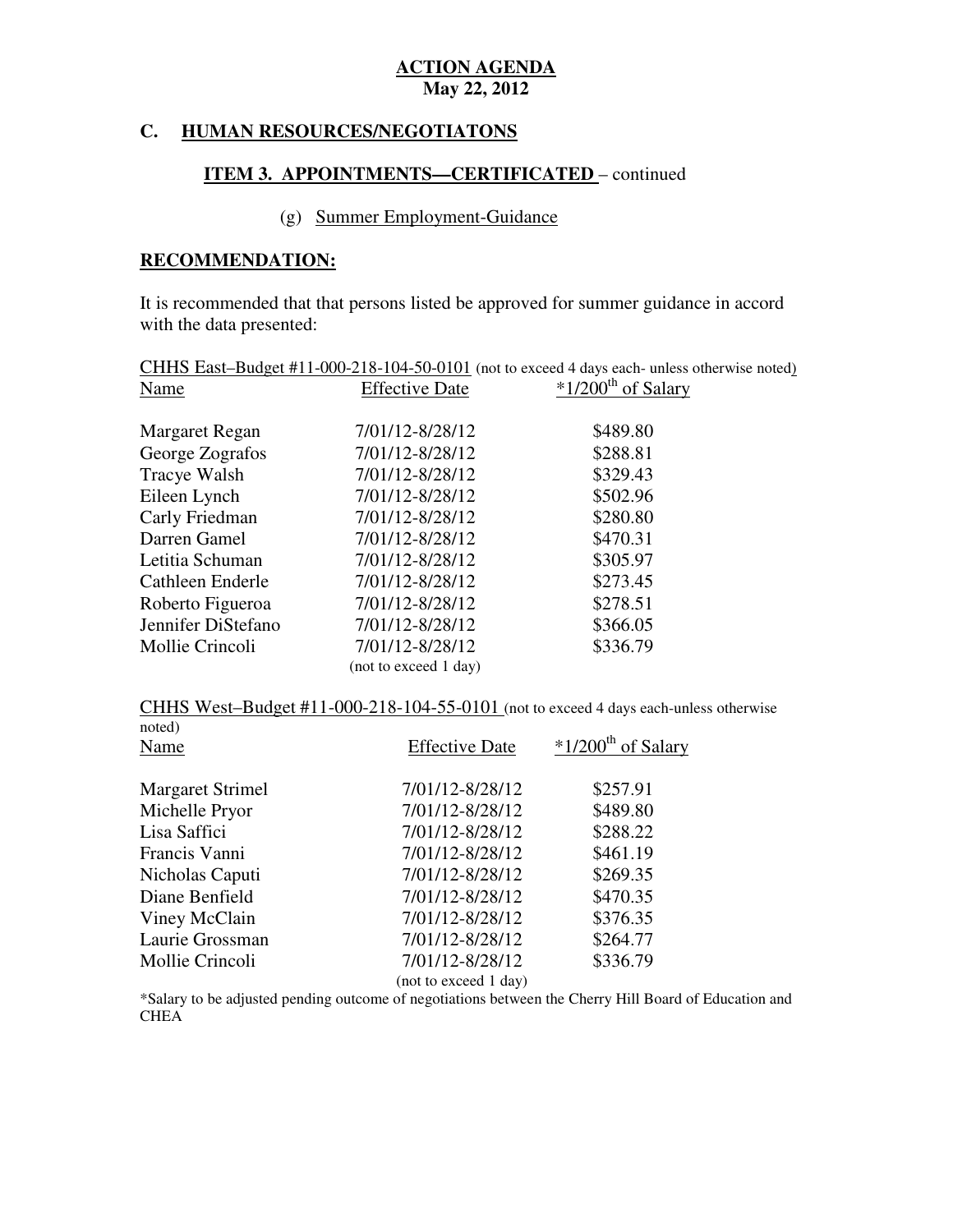#### **HUMAN RESOURCES/NEGOTIATONS**

#### **ITEM 3. APPOINTMENTS—CERTIFICATED** – continued

#### (g) Summer Employment-Guidance - continued

| Carusi Middle School-Budget #11-000-218-104-45-0101 |                             |                                  |
|-----------------------------------------------------|-----------------------------|----------------------------------|
| <b>Name</b>                                         | <b>Effective Date</b>       | $*1/200$ <sup>th</sup> of Salary |
|                                                     | (not to exceed 5 days/1 wk) |                                  |
| <b>Martha Brown</b>                                 | 7/01/12-8/28/12             | \$470.35                         |
| <b>Christina Robertson</b>                          | 7/01/12-8/28/12             | \$470.35                         |
| <b>Rosemarie Blumenstein</b>                        | 7/01/12-8/28/12             | \$470.35                         |

 \*Salary to be adjusted pending outcome of negotiations between the Cherry Hill Board of Education and **CHEA** 

(h) Summer Employment - Scheduling

#### **RECOMMENDATION:**

 It is recommended that the persons listed be approved for summer scheduling at the rate of \*\$13.86/hour in accord with the data presented:

| CHHS East – Budget #11-000-218-104-50-0101 |                                                                  |                    |  |
|--------------------------------------------|------------------------------------------------------------------|--------------------|--|
| Name                                       | <b>Effective Dates</b>                                           | <b>Total Hours</b> |  |
|                                            |                                                                  | (not to exceed)    |  |
| Carly Friedman                             | 7/01/12-8/28/12                                                  | 250                |  |
| <b>Barbara Morrone</b>                     | 7/01/12-8/28/12                                                  | 50                 |  |
| Paul Koester                               | 7/01/12-8/28/12                                                  | 50                 |  |
| <b>Sharon Wames</b>                        | 7/01/12-8/28/12                                                  | 200                |  |
| Darren Gamel                               | 7/01/12-8/28/12                                                  | 50                 |  |
| Margaret Regan                             | 7/01/12-8/28/12                                                  | 50                 |  |
|                                            | *Hourly rate be adjusted pending outcome of negotiations between |                    |  |

 \*Hourly rate be adjusted pending outcome of negotiations between the Cherry Hill Board of Education and **CHEA** 

CHHS West – Budget #11-000-218-104-55-0101

| Name            | <b>Effective Dates</b> | <b>Total Hours</b> |
|-----------------|------------------------|--------------------|
|                 |                        | (not to exceed)    |
| Lisa Saffici    | 7/01/12-8/28/12        | 250                |
| Paul Koester    | 7/01/12-8/28/12        | 50                 |
| Michelle Pryor  | 7/01/12-8/28/12        | 50                 |
| Nicholas Caputi | 7/01/12-8/28/12        | 50                 |
| Francis Vanni   | 7/01/12-8/28/12        | 50                 |

 \*Hourly rate be adjusted pending outcome of negotiations between the Cherry Hill Board of Education and **CHEA**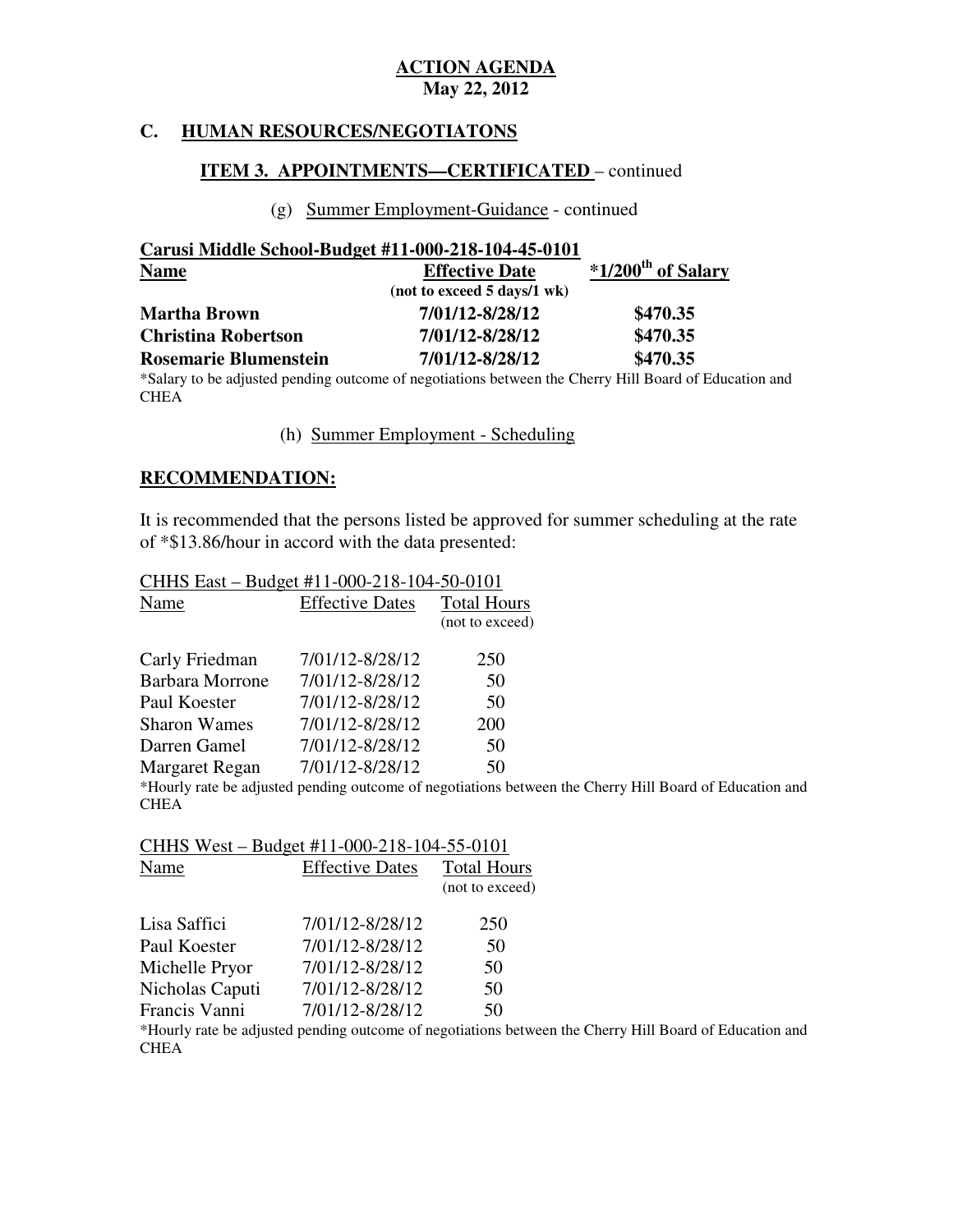### **C. HUMAN RESOURCES/NEGOTIATONS**

#### **ITEM 3. APPOINTMENTS—CERTIFICATED** – continued

(h) Summer Employment – Scheduling - continued

#### **RECOMMENDATION:**

 **It is recommended that the persons listed be approved for summer scheduling at the rate of \*\$13.86/hour for a total of 5 weeks in accord with the data presented:** 

| Carusi Middle School - Budget #11-000-218-104-45-0101 |                        |                                                                                              |
|-------------------------------------------------------|------------------------|----------------------------------------------------------------------------------------------|
| <b>Name</b>                                           | <b>Effective Dates</b> | <b>Total Days</b><br>(not to exceed)                                                         |
| <b>Tara Bacani</b>                                    | 7/01/12-8/28/12        | 10                                                                                           |
| <b>Kristina VanName</b>                               | 7/01/12-8/28/12        | <b>20</b>                                                                                    |
| Rosemarie Blumenstein                                 | 7/01/12-8/28/12        | <b>20</b>                                                                                    |
| <b>Christina Robinson</b>                             | 7/01/12-8/28/12        | <b>20</b>                                                                                    |
| Martha Brown                                          | 7/01/12-8/28/12        | 15                                                                                           |
|                                                       |                        | *Hourly rate to be adjusted pending outcome of negotiations between the Cherry Hill Board of |

 **Education and CHEA** 

**(i) Summer IEP Meetings** 

#### **RECOMMENDATION:**

 **It is recommended that the teachers listed in Ms. Adrian's report dated May 4, 2012, which shall become a part of the official minutes of this meeting, who are affiliated with the Cherry Hill Education Association bargaining unit be approved to attend Summer IEP meetings for the 2012-13 school year effective 7/01/12 8/28/12.** 

 **(j) Title I—Summer Institute** 

#### **RECOMMENDATION:**

 **It is recommended that the persons listed be approved to attend Title I, Summer Institute at Johnson Elementary School on 7/30/12, 7/31/12 and 8/01/12 at a stipend of \*\$104.50/day (not to exceed \$7000). Monies budgeted from account #20-232-200-101 12-0101.** 

| 12-0101.            |                     |                         |
|---------------------|---------------------|-------------------------|
| <b>Name</b>         | <b>Name</b>         | <b>Name</b>             |
| <b>Melinda Hess</b> | <b>Debra Miller</b> | <b>Sharon Schreiber</b> |
| Alisa Zmijewski     | <b>Susan Miller</b> | <b>Melissa Reitano</b>  |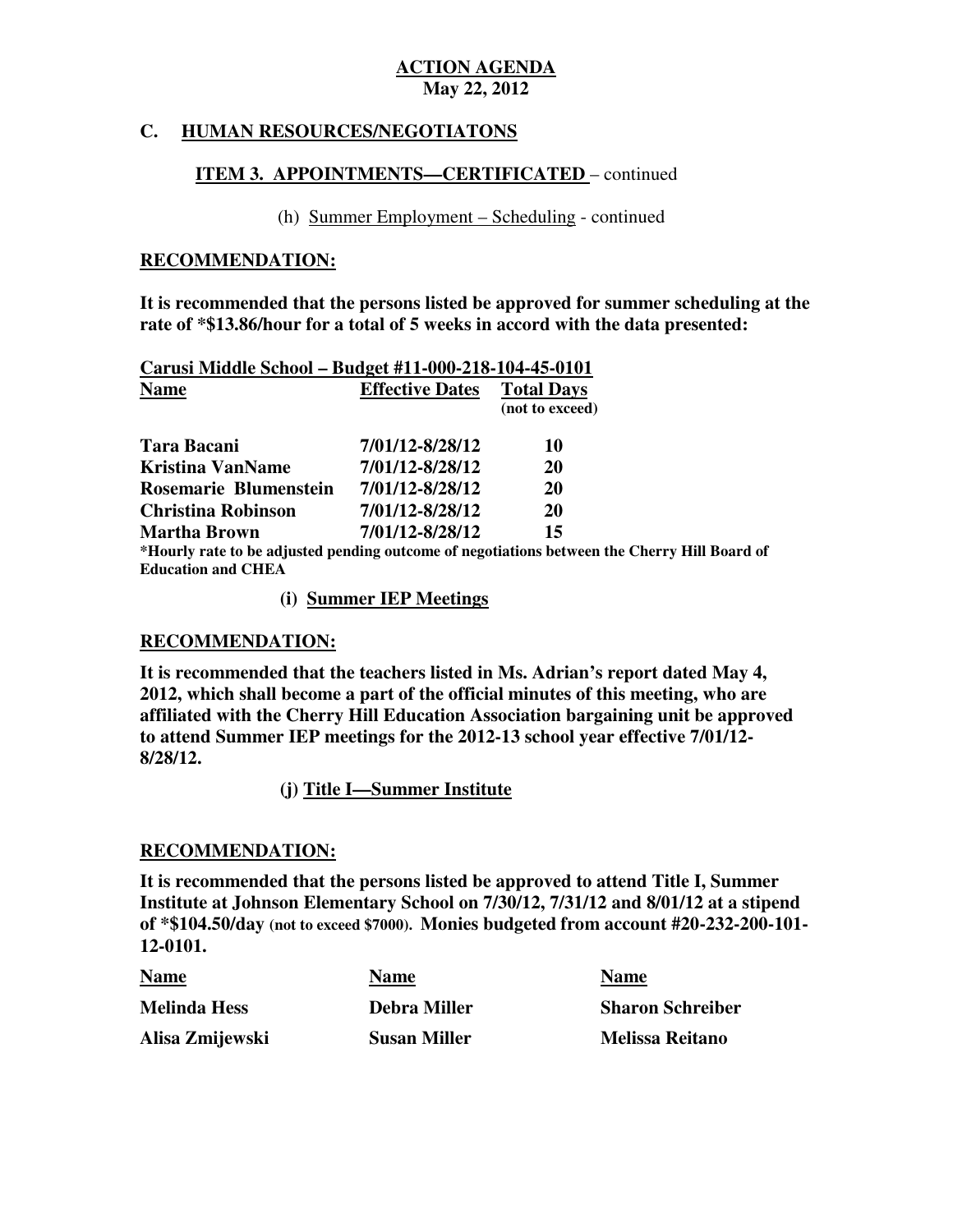#### **C. HUMAN RESOURCES/NEGOTIATONS**

#### **ITEM 3. APPOINTMENTS—CERTIFICATED** – continued

#### **(j) Title I—Summer Institute** - continued

| <b>Name</b>            | <b>Name</b>              | <b>Name</b>             |
|------------------------|--------------------------|-------------------------|
| <b>Lynn Totoro</b>     | <b>Arezou Montgomery</b> | <b>Faith Holmgren</b>   |
| <b>Ellen Trombetta</b> | <b>Linda Day-Strutz</b>  | Donna Friedman          |
| <b>Rebecca Sanders</b> | <b>Anne Marie Hunt</b>   | <b>Colleen Girgenti</b> |
| <b>Dawn Slaton</b>     | Norri McGrath            | <b>Christine Mays</b>   |

 **\*Stipend to be adjusted pending outcome of negotiations between the Cherry Hill Board of Education and CHEA** 

#### **(k) Summer Arts Enrichment Program**

#### **RECOMMENDATION:**

 **It is recommended that the persons listed be approved for the summer arts enrichment program effective 6/25/12-7/26/12 at the rate of \*\$45.20/hour not to exceed 10 hrs/wk-50 hrs. total in accord with the data presented. Monies budgeted from account #11-190-100-106-72-0101.** 

**Name Assignment** 

| <b>Francesca Secrest</b>  | <b>Beginning and Intermediate Orchestra</b>                                                  |
|---------------------------|----------------------------------------------------------------------------------------------|
| <b>Christine Macaulay</b> | <b>Beginning Band</b>                                                                        |
| <b>Edward DePalma</b>     | <b>Intermediate Band Director</b>                                                            |
| <b>Steve Marr</b>         | <b>Jazz Ensemble Director</b>                                                                |
| <b>Brian Kain</b>         | <b>Chorus Director-Elementary &amp; Secondary</b>                                            |
| <b>Lauren</b> Arno        | Instructor, 3-D Art (Grade 4-8)                                                              |
| <b>Sara Gilgore</b>       | <b>Instructor, Print Making (Grade 4-8)</b>                                                  |
| <b>Joseph Meola</b>       | <b>Instructor, Painting &amp; Drawing</b>                                                    |
| <b>Edward DePalma</b>     | Program Director (not to exceed 60 hrs)                                                      |
|                           | *Hourly rate to be adjusted pending outcome of negotiations between the Cherry Hill Board of |
| <b>Education and CHEA</b> |                                                                                              |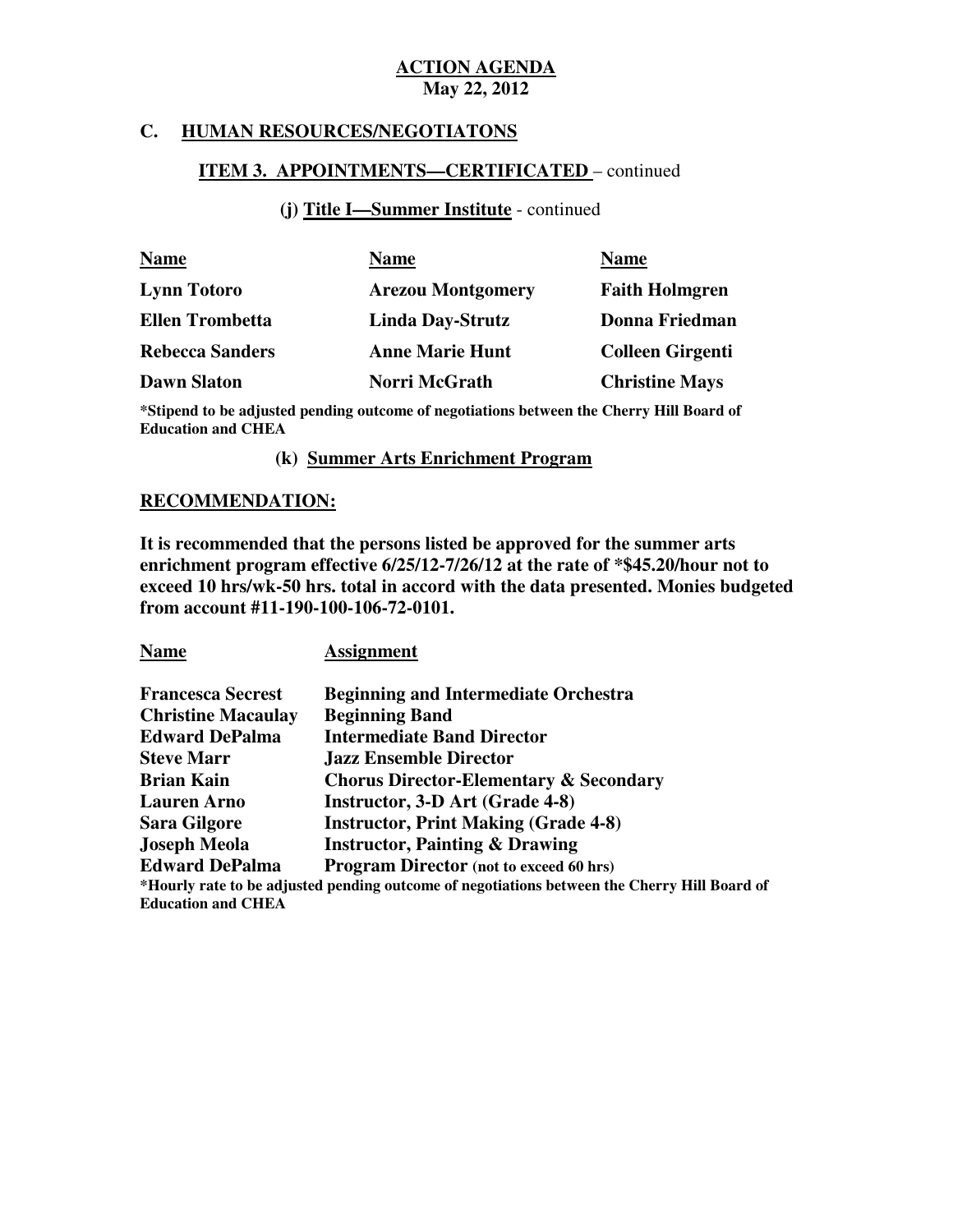### **C. HUMAN RESOURCES/NEGOTIATONS**

#### **ITEM 3. APPOINTMENTS—CERTIFICATED** – continued

#### **(l) Perkins Curriculum Writing**

#### **RECOMMENDATION:**

 **It is recommended that the persons listed be approved to rewrite the curriculum for the Photography three course sequence according to the Perkins grant for a total of 30 hours/individual to be completed before 5/30/12 at the rate of \$35.71/hr. Monies budgeted from account #20-362-200-100-99-0101.** 

| <b>Name</b>            | <b>School</b>    |
|------------------------|------------------|
| <b>William Kovnat</b>  | <b>CHHS East</b> |
| <b>Cathleen Morgan</b> | <b>CHHS East</b> |
| <b>Andrea Savage</b>   | <b>CHHS West</b> |
| <b>Andrea Tierney</b>  | <b>CHHS West</b> |

#### **(m) Professional Development Committee**

#### **RECOMMENDATION:**

 **It is recommended that the persons listed be approved as members of the Professional Development Committee 2011-12 school year. They met after school for a total of 4.5 hours at the rate of \$35.71/hr. Total cost not to exceed \$160.70. Monies budgeted from account #11-000-223-110-72-0101.** 

| <b>Name</b>            | <b>School</b> |
|------------------------|---------------|
| <b>Lindsay Amoroso</b> | Carusi        |
| <b>Karen Onyx</b>      | Carusi        |
| <b>Stephen Marr</b>    | <b>Beck</b>   |

**(n) Substitute Teachers/Nurses** 

#### **RECOMMENDATION:**

 **It is recommended that the persons listed be approved as substitute teachers/nurses for the 2011-12 school year effective 5/23/12-6/30/12. Monies budgeted from account #11-120-100-101-98-0150/11-130-100-101-98-0150/11-140-100-101-98-0150/11-000 213-104-98-0150/11-000-240-105-98-0150.** 

| <b>Name</b>              | <b>Name</b>         | <b>Name</b>          |
|--------------------------|---------------------|----------------------|
| <b>Ameetha Palanivel</b> | <b>Nicole Dilks</b> | <b>Kurt Phillips</b> |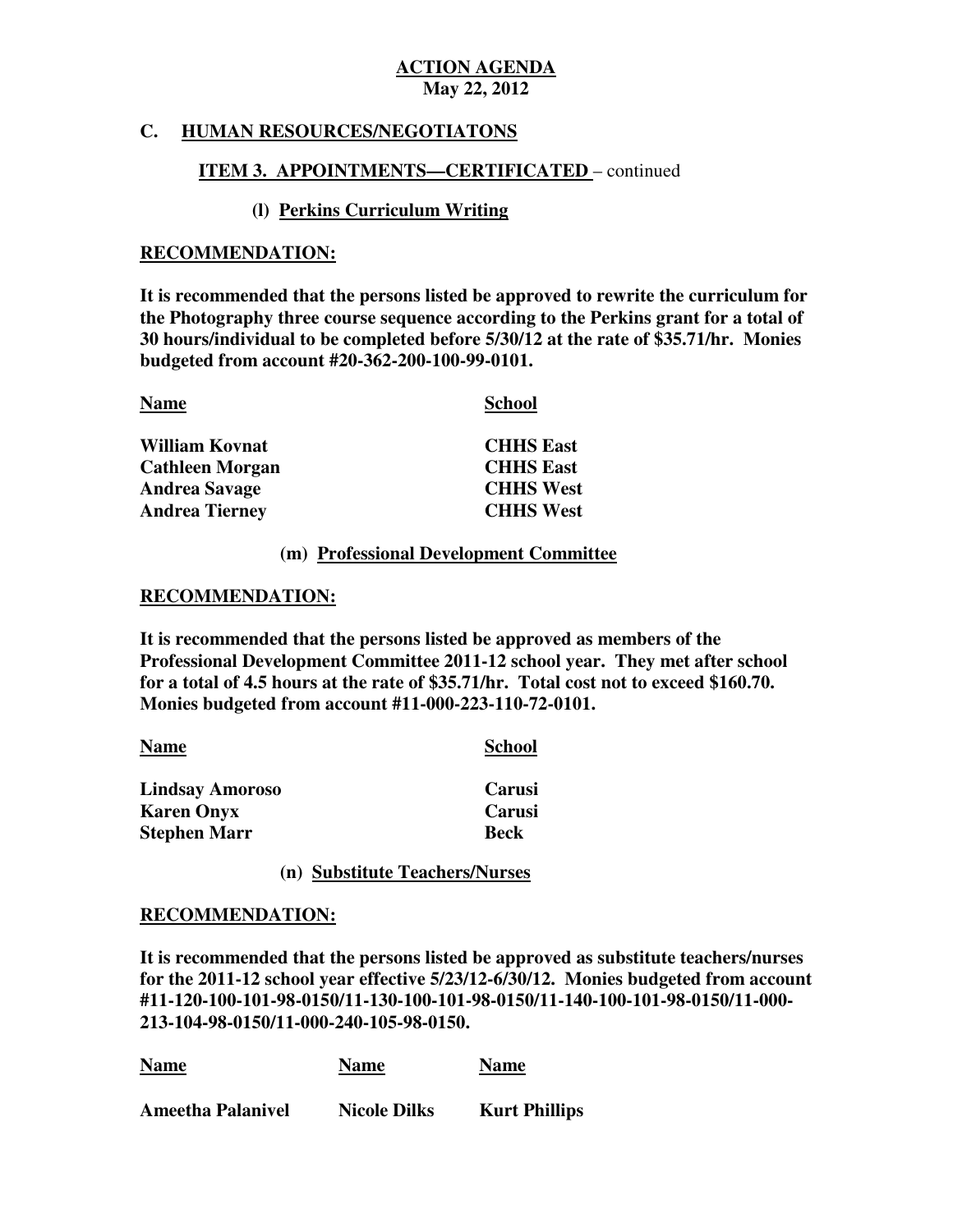#### **HUMAN RESOURCES/NEGOTIATONS**

### **ITEM 3. APPOINTMENTS—CERTIFICATED** – continued

### **(o) Student Internship**

#### **RECOMMENDATION:**

 **It is recommended that Danielle Smith, student at Stockton College be approved for a student intern placement effective 5/14/12-6/12/12 with Shirley Graves as the cooperating Speech/Language Therapist.** 

#### **ITEM 4. APPOINTMENTS—NON-CERTIFICATED**

### **(a) Summer Employment—Carusi**

#### **RECOMMENDATION:**

 **It is recommended that Eric Stinson, be approved for summer employment at Carusi Middle School effective 7/01/12-8/28/12 for a total of 25 days at the rate of \*\$13.59/hour. Monies budgeted from account #11-000-218-104-45-0101.**  and the Educational Association of Cherry Hill. \*Hourly rate to be adjusted pending outcome of negotiations between the Cherry Hill Board of Education

#### **(b) Substitute Educational Assistant**

#### **RECOMMENDATION:**

 **It is recommended that the persons listed be approved as substitute educational assistants for the 2011-12 school year effective 5/23/12-6/30/12 (unless otherwise indicated). Monies budgeted from account #11-190-100-106-98-0150.** 

**Name** 

 **Harriet Love**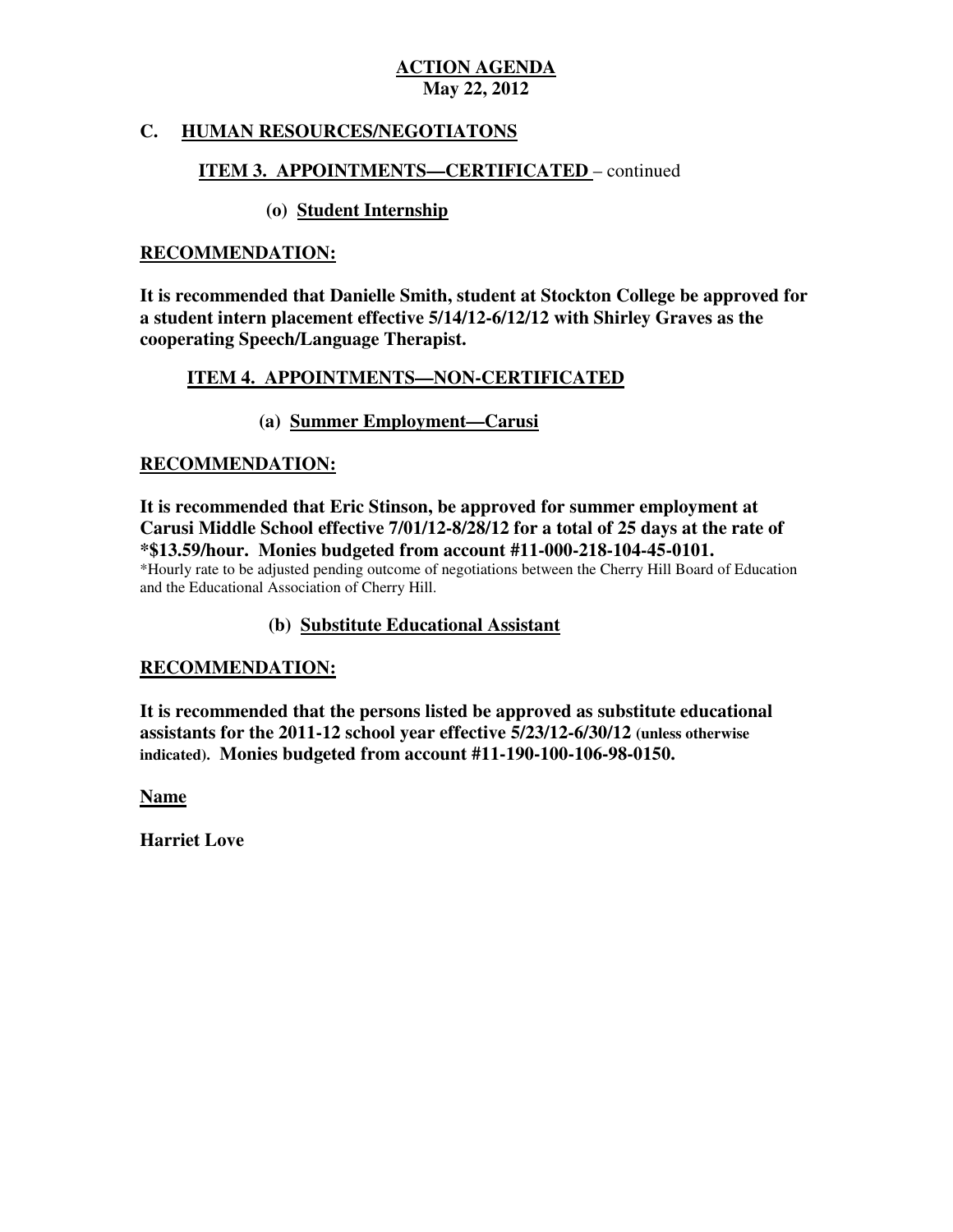#### $\mathbf{C}$ . **HUMAN RESOURCES/NEGOTIATONS**

## **ITEM 5. CONTRACT RENEWALS—CERTIFICATED STAFF 2012-13 SCHOOL YEAR**

(a) CHEA Coaching (Athletic Appointments 2012-13) and

Co-Curricular Appointments 2012-13

### **RECOMMENDATION:**

 It is recommended that the persons listed in Ms. Adrian's report dated May 10, 2012, which shall become part of the official minutes of this meeting, be appointed to the coaching positions effective 7/01/12-6/30/13.

 It is further recommended that the persons listed in Ms. Adrian's report dated May 10, 2012, which shall become part of the official minutes of this meeting, be appointed to the co-curricular positions effective 7/01/12-6/30/13.

## **ITEM 6. LEAVES OF ABSENCE—CERTIFICATED**

(a) Leave of Absence, With/Without Pay

### **RECOMMENDATION:**

 It is recommended that the persons listed be approved for a leave of absence, with/without pay in accord with the data presented:

| <b>Name</b>             | Assignment                | <b>Effective Date</b>                                                                        |
|-------------------------|---------------------------|----------------------------------------------------------------------------------------------|
| Denise Roskey           | Kilmer-Grade 5            | Leave with pay 5/04/12-5/15/12                                                               |
| Melanie Wyckoff         | Beck-Language Arts        | Leave with pay 9/17/12-10/26/12; without<br>pay 10/29/12-1/01/13                             |
| Carly Friedman          | <b>CHHS East-Guidance</b> | Leave with pay 5/28/12-6/30/12; without<br>pay 8/29/12-11/20/12                              |
| Danielle Newbill        | Barton-Grade 2            | Leave with pay $6/04/12-6/30/12$ ; without<br>pay 8/29/12-9/28/12                            |
| Lauren Miscioscia       | <b>Beck-Humanities</b>    | Leave without pay 5/30/12-6/30/12;<br>without pay $8/29/12 - 1/01/13$ (revised for<br>dates) |
| Robyn Housman           | Rosa-Health & P.E.        | Leave with pay $9/04/12-10/12/12$ ; without<br>pay 10/15/12-12/14/12                         |
| <b>Margaret Strimel</b> | <b>CHHS West-Guidance</b> | Leave without pay 8/29/12-10/31/12                                                           |
| Nina Anastasia          | Carusi-Special Education  | Leave without pay 1/19/12-6/30/12;<br>without pay $8/29/12 - 1/01/13$ (revised for<br>dates) |
| <b>Betsey Turgeon</b>   | Carusi-Special Education  | Leave without pay $2/03/12-4/29/12$ (revised<br>for dates)                                   |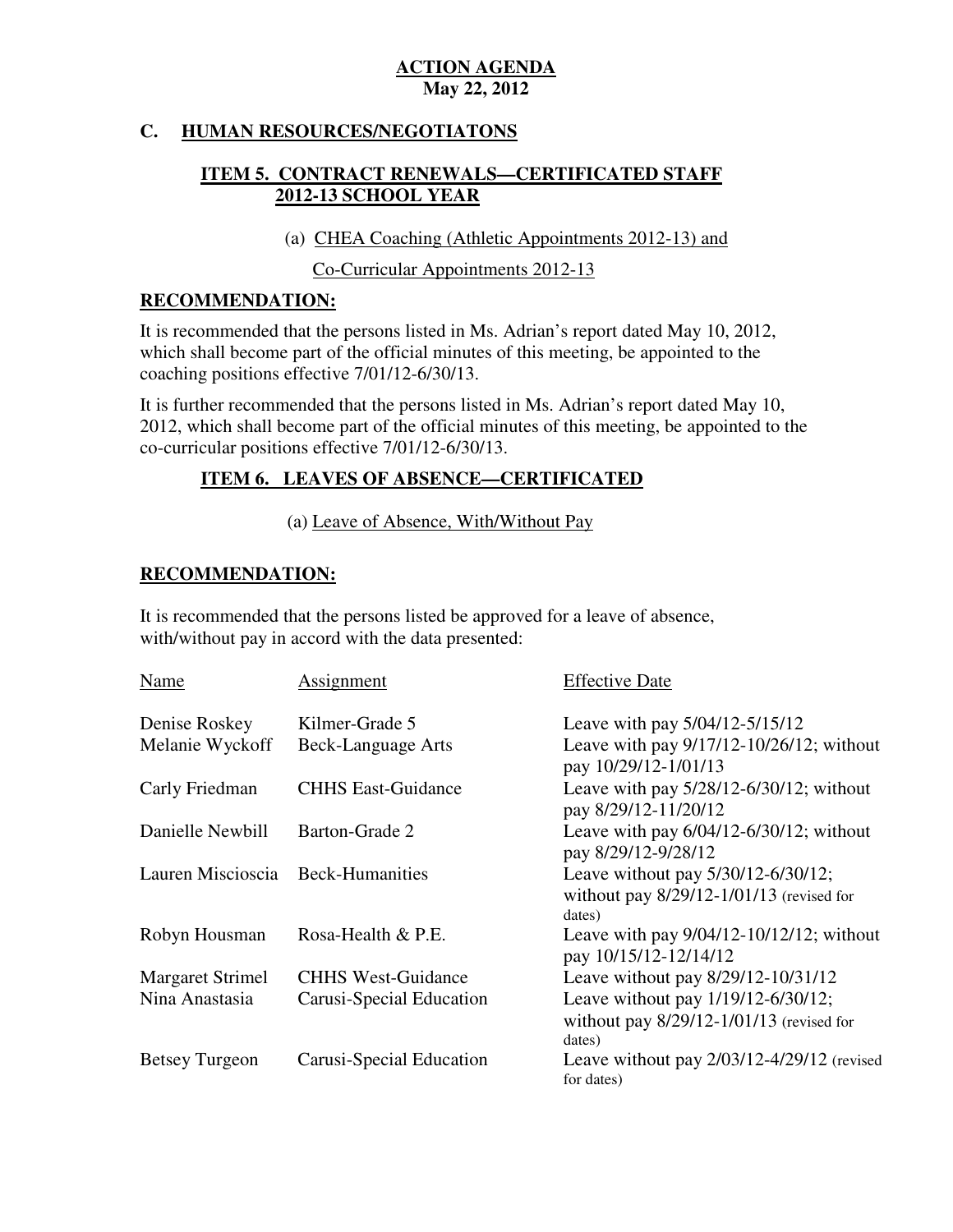#### **C. HUMAN RESOURCES/NEGOTIATONS**

# **ITEM 6. LEAVES OF ABSENCE—CERTIFICATED** - continued

(a) Leave of Absence, With/Without Pay - continued

| <b>Name</b>          | <b>Assignment</b>                          | <b>Effective Date</b>                                                |
|----------------------|--------------------------------------------|----------------------------------------------------------------------|
| Carla Smith          | Johnson/Mann/Paine/Woodcrest-<br>Music     | Leave without pay $2/02/12 - 5/18/12$ (leave<br>extended)            |
| John Wade            | Beck-Health & P.E.                         | Leave with pay 5/01/12-5/22/12                                       |
| Dennis Millar        | <b>CHHS West-Student Advocate</b>          | Leave with pay 4/27/12-5/28/12                                       |
| Jessica Semar        | <b>CHHS</b> West-English                   | Leave with pay 5/21/12-6/30/12                                       |
| Tammy Bradshaw       | Carusi-Language Arts                       | Leave without pay 8/29/12-1/01/13 (leave<br>extended)                |
| Jennifer             | <b>CHHS East-English</b>                   | Leave with pay $6/04/12 - 6/18/12$ ; without                         |
| Greenwald            |                                            | pay 8/29/12-10/31/12                                                 |
| Melissa Santiago     | Paine-Grade 3                              | Leave with pay $6/04/12 - 6/30/12$ ; without<br>pay 8/29/12-10/12/12 |
| Jodi Rinehart        | <b>CHHS East-Math</b>                      | Leave without pay $6/01/12 - 6/30/12$ (leave<br>extended)            |
| Wendy                | <b>Beck-Humanities</b>                     | Leave with pay 4/16/12-6/15/12; without                              |
| <b>McDermott</b>     |                                            | pay 6/16/12-6/30/12                                                  |
| <b>Farrah Mahan</b>  | <b>Principal-Barton</b>                    | Leave with pay 8/06/12-11/19/12;<br>without pay 11/20/12-3/01/13     |
| <b>Dina Dodd</b>     | <b>Kilmer-Grade 4</b>                      | Leave with pay 8/29/12-                                              |
|                      |                                            | 10/26/12; without pay 10/29/12-3/06/13                               |
| <b>Denise Shaw</b>   | <b>Paine-Grade 1</b>                       | Leave with pay 5/09/12-5/22/12                                       |
| <b>Karen Reitano</b> | Kilmer-Speech/Language<br><b>Therapist</b> | Leave with pay 6/11/12-6/30/12                                       |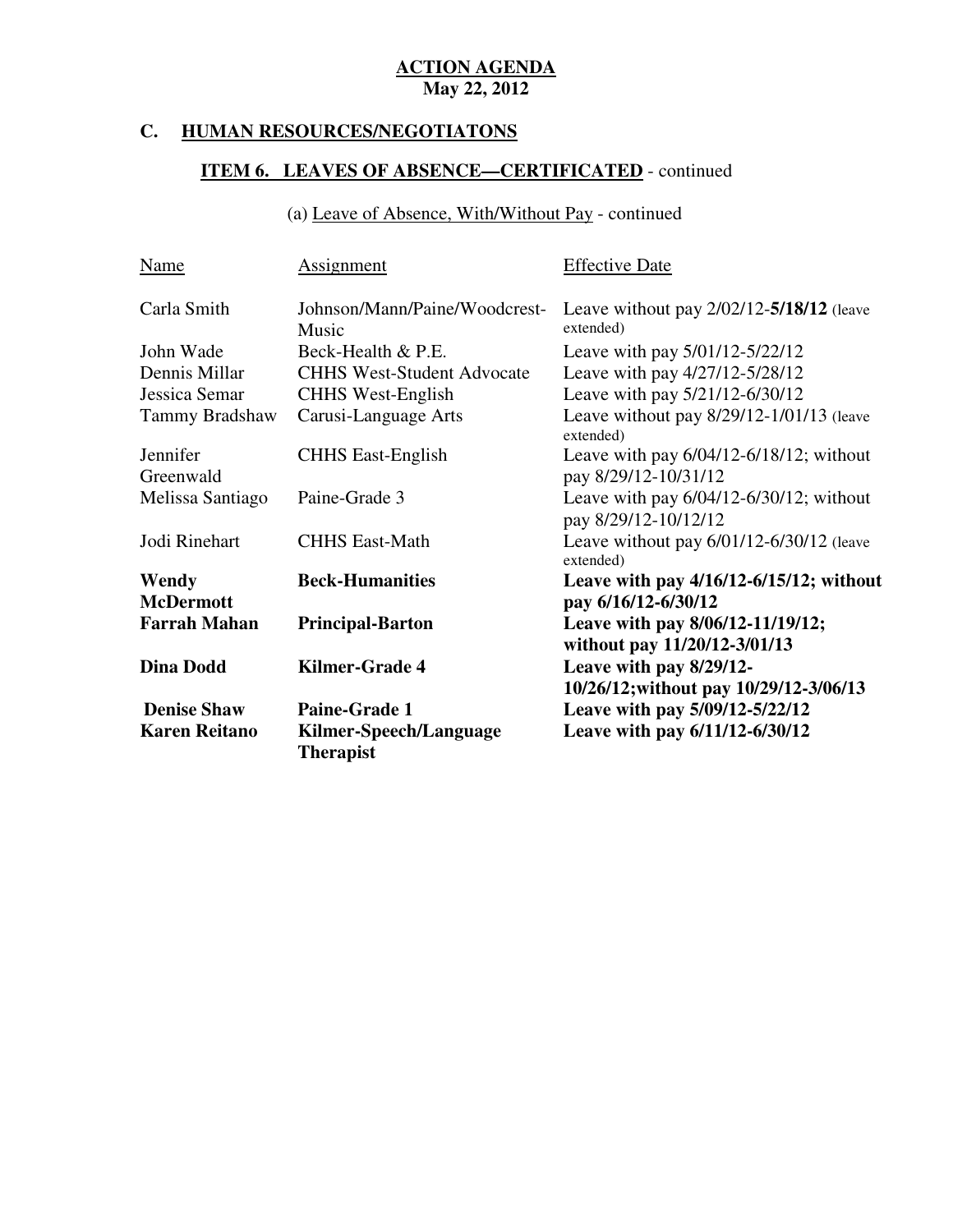### **C. HUMAN RESOURCES/NEGOTIATONS**

#### **ITEM 7. LEAVES OF ABSENCE—NON-CERTIFICATED**

(a) Leave of Absence, With/Without Pay

### **RECOMMENDATION:**

 It is recommended that the persons listed be approved for a leave of absence, with/without pay in accord with the data presented:

| <b>Tina Walton</b>                      | <b>CHHS West-Educational</b><br><b>Assistant</b>             | Leave with pay 4/23/12-4/30/12                                      |
|-----------------------------------------|--------------------------------------------------------------|---------------------------------------------------------------------|
|                                         | <b>Sharp-Cleaner</b>                                         | days)                                                               |
| <b>Concannon</b><br><b>Aurora Nunez</b> | <b>Assistant</b>                                             | Leave with pay 4/30/12-5/04/12 (1/2)                                |
| <b>Heather</b>                          | <b>Stockton-Educational</b>                                  | Leave with pay 5/07/12-5/11/12                                      |
|                                         | Assistant                                                    |                                                                     |
| Dolly Nicholson                         | <b>Educational Assistant</b><br><b>CHHS East-Educational</b> | Leave without pay $4/20/12 - 5/19/12$                               |
| Mindy Norlian                           | Carusi-Exceptional                                           | Leave with pay 4/30/12-5/11/12                                      |
| Denise Gallagher                        | Malberg-Pupil Accounting<br>Technician                       | Leave without pay 5/07/12-5/28/12                                   |
| Hawthorne                               |                                                              |                                                                     |
| <b>Crystal Kittles</b><br>Raymond       | Paine-Educational Assistant<br><b>Beck-Head Custodian</b>    | Leave without pay 5/03/12-6/08/12<br>Leave with pay 6/13/12-8/22/12 |
| Name                                    | Assignment                                                   | <b>Effective Date</b>                                               |

### **ITEM 8. ASSIGNMENT/SALARY CHANGE—CERTIFICATED**

**(a) Salary Adjustment** 

#### **RECOMMENDATION:**

 **It is recommended that the salary of the persons listed be adjusted for the 2012-13 school year for changing from a 10 month to 11 month position effective 7/01/12 6/30/13.** 

| <b>Name</b>            | <b>Assignment</b>    | <b>10 Month Salary</b> | <b>11 Month Salary</b> |
|------------------------|----------------------|------------------------|------------------------|
| <b>Michelle Corona</b> | <b>Teacher Coach</b> | \$57,302               | \$63,032               |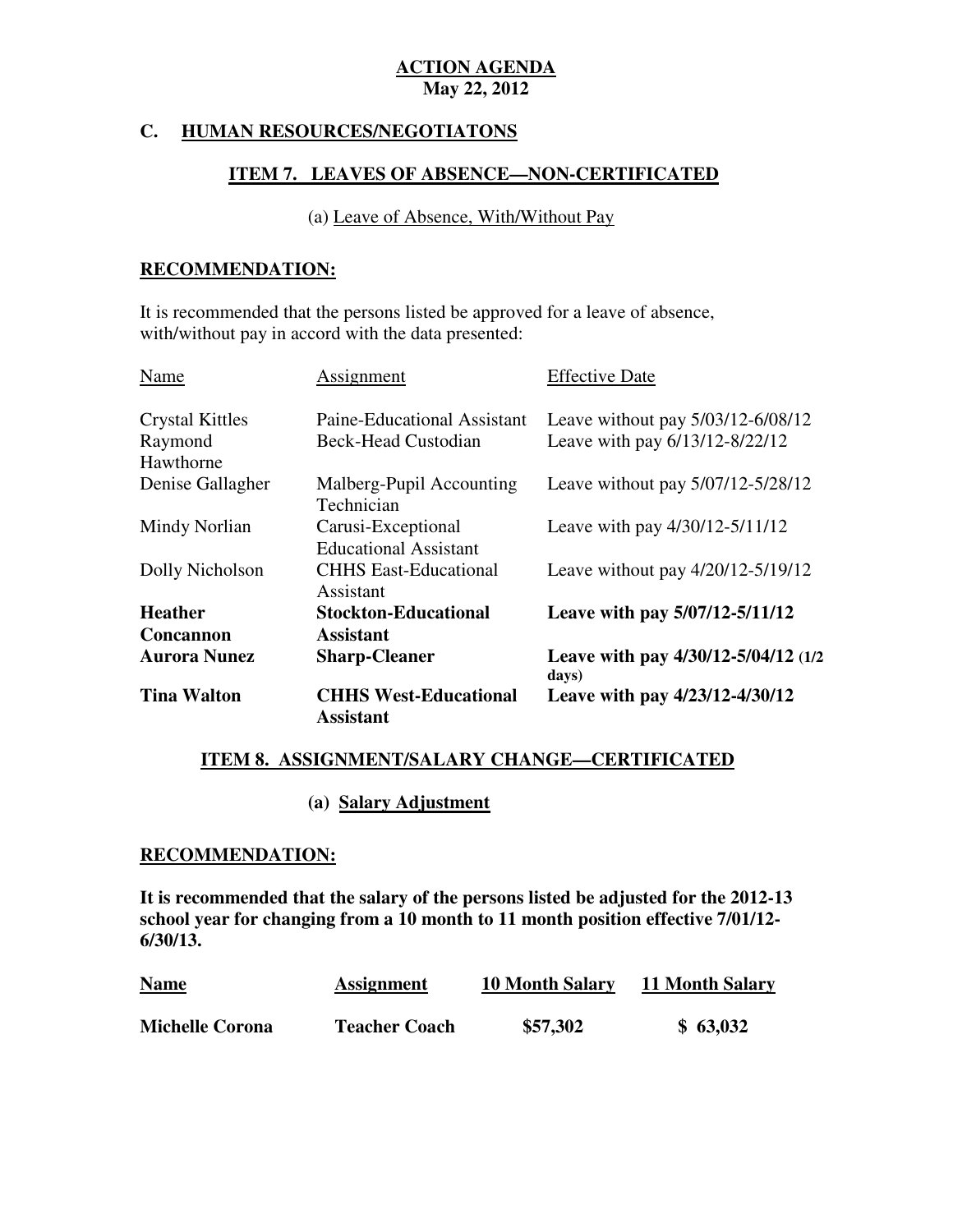#### **C. HUMAN RESOURCES/NEGOTIATONS**

#### **ITEM 8. ASSIGNMENT/SALARY CHANGE—CERTIFICATED** – continued

#### **(a) Salary Adjustment** - continued

| <b>Name</b>             | <b>Assignment</b>    | <b>10 Month Salary</b> | 11 Month Salary                                                                                     |
|-------------------------|----------------------|------------------------|-----------------------------------------------------------------------------------------------------|
| <b>Elise Kaplow</b>     | <b>Teacher Coach</b> | \$97,960               | \$107,756                                                                                           |
| <b>Lynn Bresnahan</b>   | <b>Teacher Coach</b> | \$95,900               | \$105,490                                                                                           |
| <b>Stacy Butler</b>     | <b>Psychologist</b>  | \$71,379               | \$78,517                                                                                            |
| <b>Jennifer Carroll</b> | <b>Psychologist</b>  | \$54,289               | \$59,718                                                                                            |
|                         |                      |                        | Salary to be adjusted pending outcome of negotiations between the Cherry Hill Board of Educatio**** |

 **and CHEA the pending outcome of negotiations between the Cherry Hill Board of Education** 

#### **ITEM 9. ASSIGNMENT/SALARY CHANGE—NON-CERTIFICATED**

#### (a) Reassignment

#### **RECOMMENDATION:**

 **It is recommended that the persons listed be reassigned to the positions indicated for the 2011-12 school year in accord with the data presented:** 

| <b>Name</b>     | From                                                                                     | To                                                                           | <b>Effective Date</b> | <b>Hourly Rate</b> |
|-----------------|------------------------------------------------------------------------------------------|------------------------------------------------------------------------------|-----------------------|--------------------|
| <b>Cathleen</b> | <b>Mann-</b>                                                                             | <b>Mann-</b>                                                                 | 3/05/12-6/30/12       | \$11.74            |
| <b>Clark</b>    | <b>Educational</b><br><b>Assistant</b> (30<br>hrs/wk-<br>$$10.11/hr-$<br>budget #11-213- | <b>Exceptional</b><br><b>Educational</b><br>Assistant-(32.5<br>hrs/wk-budget |                       |                    |
|                 | 100-106-24-<br>0100)                                                                     | #11-000-217-106-<br>24-0100)                                                 |                       |                    |
| <b>Michelle</b> | Knight-                                                                                  | Knight-                                                                      | 9/01/12-6/30/13       | $$9.12*$           |
| <b>Atkinson</b> | <b>Educational</b>                                                                       | <b>Educational</b>                                                           |                       |                    |
|                 | <b>Assistant</b> (30                                                                     | <b>Assistant</b> (32.5)                                                      |                       |                    |
|                 | $hrs/wk-$ \$9.12-                                                                        | hrs/wk-budget                                                                |                       |                    |
|                 | budget #11-204-                                                                          | #11-204-100-106-                                                             |                       |                    |
|                 | 100-106-21-0100                                                                          | $21-0100$                                                                    | $\sim$                |                    |

**\*Hourly rate to be adjusted pending outcome of negotiations between the Cherry Hill Board of Education and the Educational Assistants of Cherry Hill**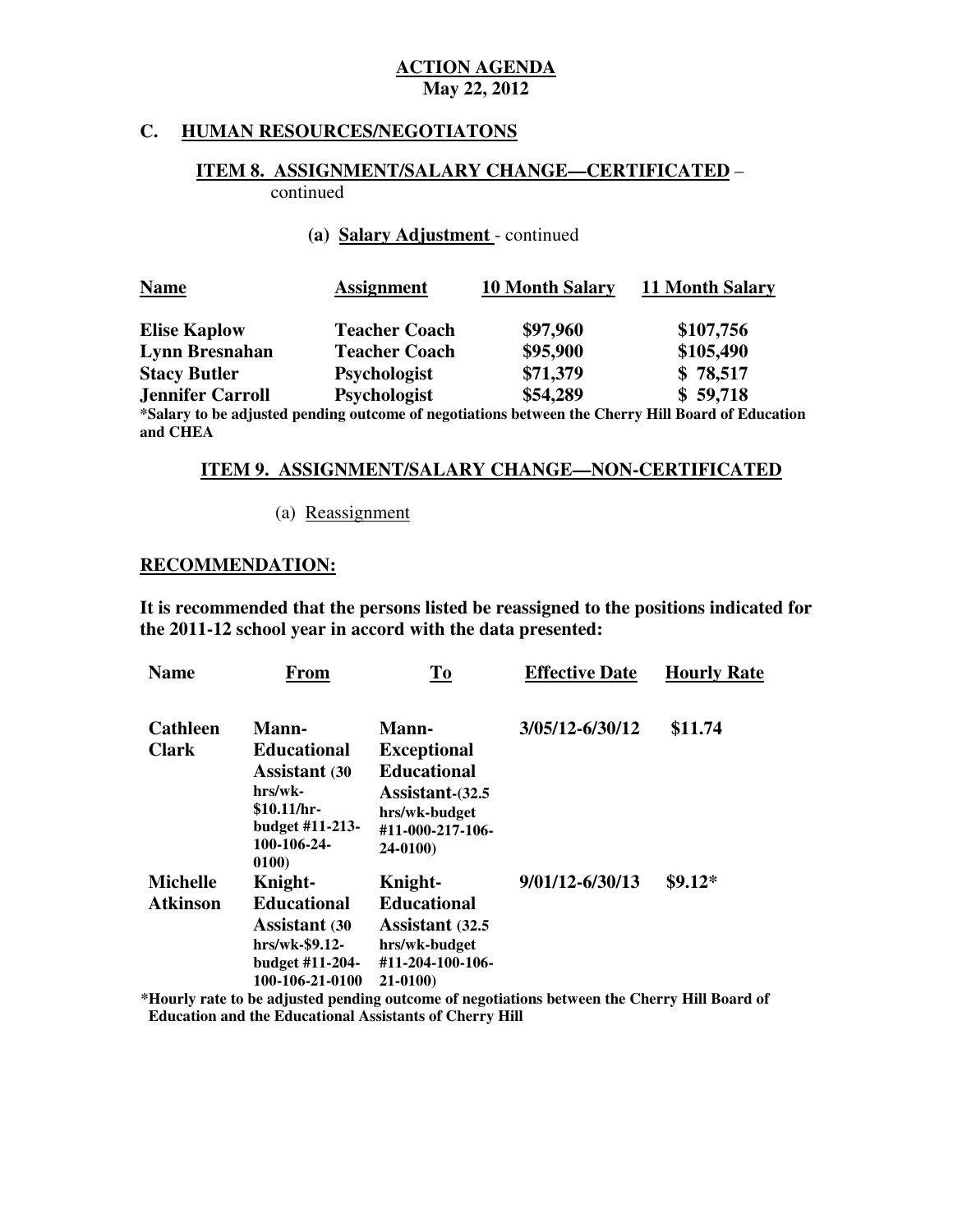#### **C. HUMAN RESOURCES/NEGOTIATONS**

#### **ITEM 9. ASSIGNMENT/SALARY CHANGE—NON-CERTIFICATED** – continued

#### (a) Reassignment - continued

| <b>Name</b>    | <b>From</b>                                                                                             | To                                                                                             | <b>Effective Date</b> | <b>Hourly Rate</b> |
|----------------|---------------------------------------------------------------------------------------------------------|------------------------------------------------------------------------------------------------|-----------------------|--------------------|
| <b>Michele</b> | Knight-                                                                                                 | Knight-                                                                                        | 9/01/12-6/30/13       | $$11.19*$          |
| Karpovich      | <b>Educational</b><br><b>Assistant</b><br>(32.5 hrs/wk-<br>budget #11-190-<br>$100 - 106 - 21$<br>0100) | <b>Educational</b><br><b>Assistant</b> (30<br>hrs/wk-budget<br>#11-190-100-106-<br>21-0100)    |                       |                    |
| <b>Francis</b> | Knight-                                                                                                 | Knight-                                                                                        | 9/01/12-6/30/13       | $$10.11*$          |
| <b>Stow</b>    | <b>Educational</b><br><b>Assistant</b> (30<br>hrs/wk-budget<br>#11-204-100-<br>106-21-0100)             | <b>Educational</b><br><b>Assistant</b> (32.5)<br>hrs/wk-budget<br>#11-204-100-106-<br>21-0100) |                       |                    |

**\*Hourly rate to be adjusted pending outcome of negotiations between the Cherry Hill Board of Education and the Educational Assistants of Cherry Hill** 

#### **ITEM 10. OTHER COMPENSATION—CERTIFICATED**

#### **(a) Parent Son/Daughter Human Growth And Development**

#### **RECOMMENDATION:**

 **It is recommended that the staff members listed be paid the sum of \$35.00 for conducting a Parent Son/Daughter Program in an elementary school in conjunction with the course on Human Development:** 

| <b>Name</b>             | <b>School</b>                                   | Date    |
|-------------------------|-------------------------------------------------|---------|
| <b>Raymond Anderson</b> | <b>Johnson</b> (budget #11-120-100-101-12-0101) | 4/26/12 |
| <b>Lee Anne Kessal</b>  | <b>Johnson</b> (budget #11-120-100-101-12-0101) | 4/26/12 |

| Motion | Second | ote |
|--------|--------|-----|
|        |        |     |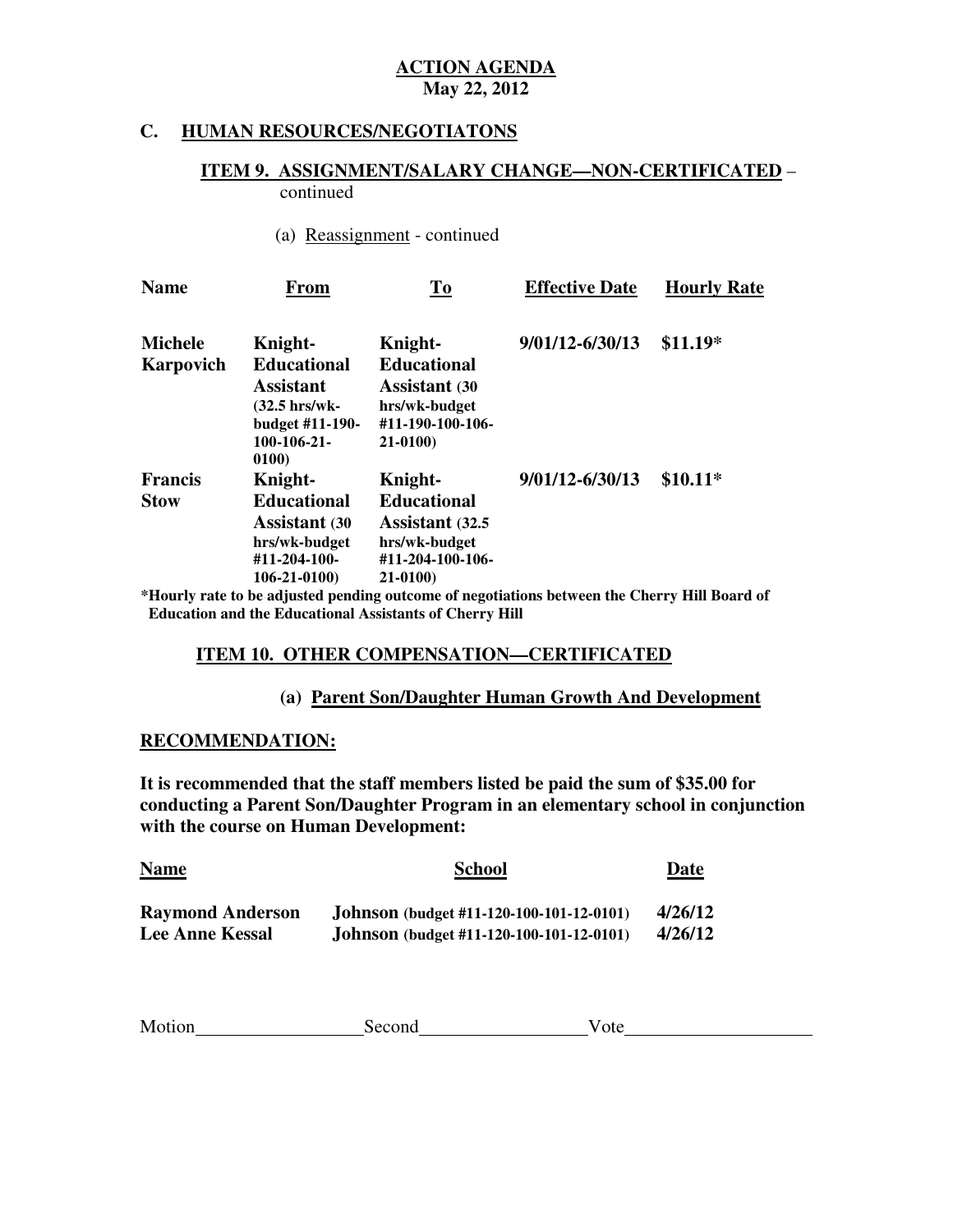### **D. POLICIES & LEGISLATION COMMITTEE**

### *Long Range Plan Goals:*

 *"Board of Education members, administrators, teachers, parents and the community work*  together to ensure all students are provided with academic, social and emotional support necessary to create optimal conditions for high achievement, continued growth and personal *development."* 

The Superintendent recommends the following:

- 1. Approval of First Reading of Policy
- 2. Approval of Harassment/Intimidation/Bullying Investigation Decisions

#### **ITEM 1. IMPROVAL OF FIRST READING OF POLICY**

- Draft Policy 2255: Action Plan for State Monitoring NJQSAC
- Draft Policy 5200: Non Public School Pupils

#### **RECOMMENDATION**

It is recommended that the policies listed above be approved for first reading as presented.

#### **ITEM 2. APPROVAL OF HARASSMENT/INTIMIDATION/BULLYING INVESTIGATION DECISIONS**

 decisions affirming, rejecting or modifying the Superintendent's determination in the following student HIB investigations: Be it Resolved, that the Cherry Hill Board of Education approves issuance of written

| Incident Report No. | <b>Board Determination</b> | Incident Report No. | <b>Board Determination</b> |
|---------------------|----------------------------|---------------------|----------------------------|
| 11-12:256           |                            | 11-12:261           |                            |
| 11-12:257           |                            | 11-12:262           |                            |
| 11-12:258           |                            | 11-12:263           |                            |
| 11-12:259           |                            | 11-12:264           |                            |
| 11-12:260           |                            | 11-12:265           |                            |

| Motion | Second | ' ote |
|--------|--------|-------|
|        |        |       |